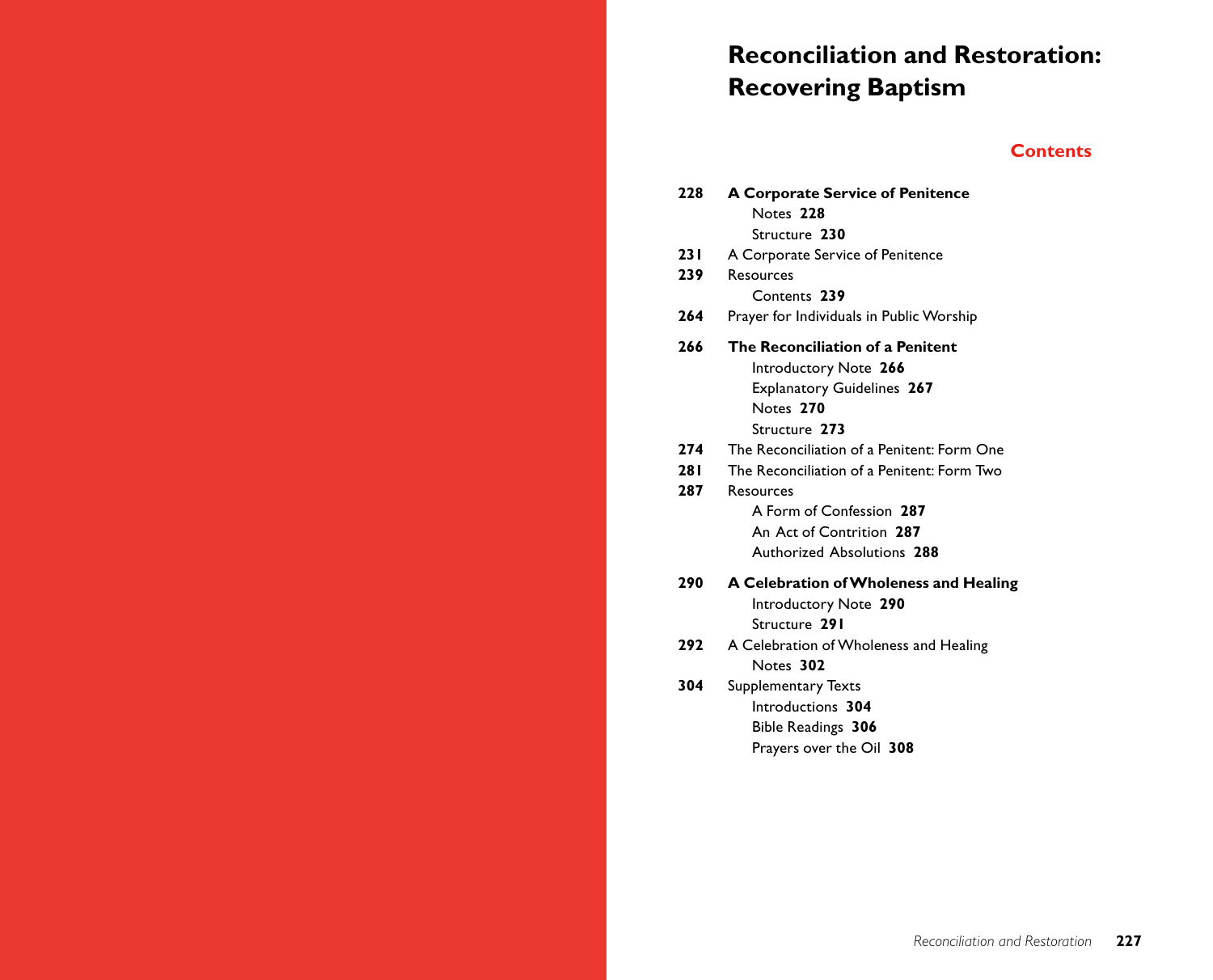## **A Corporate Service of Penitence**

(suitable for a diocesan, deanery or parish occasion)

## **Notes**

### **1 Occasion**

This Order may be adapted for use on a diocesan, deanery or parish occasion. It may be used as part of the observance of the penitential seasons of Advent and Lent or when Christian communities wish to respond to the call of the gospel to a deeper repentance, possibly as an expression of a desire for renewal or as a preparation for particular celebrations. A Corporate Service of Penitence is not intended for use as part of the Church's response to local, national or international events which call for penitence.Where it is desired to use material from this Order in respect of local events, the bishop's direction should be followed in the construction of an appropriate service in accordance with Canon B 4.3.

#### **2 The President**

The president of the rite is the bishop, or a priest, who presides over the whole rite.

### **3 Preparation**

Careful preparation, both corporately and individually, according to the circumstances, is needed before this service.

### **4 Holy Communion**

When this Order is used within the setting of a celebration of Holy Communion, the Peace follows the Absolution, followed by the Preparation of the Gifts and the Eucharistic Prayer. For Introductions to the Peace, a Prayer at the Preparation of the Table, Sentences, Short Prefaces, and an Extended Preface, see pages 240 and 261–262.

#### **5 Readings**

A table of suitable readings is provided on page 256. Other readings may be used where appropriate.

### **6 Individual Penitence**

Where appropriate, an explicit link may be made between corporate penitence and the reconciliation of individual penitents. In some communities, provision for individual confession and absolution will be the natural pastoral outworking of such corporate services. The ministries of reconciliation and healing may take place either within the formal order, or at the conclusion, or on some other occasion, as numbers and pastoral circumstances dictate.

### **7 The Ministry of Personal Prayer**

Provision is made within the rite for a ministry of prayer to individuals before the general absolution, where such a ministry has been introduced under the procedures required by Canon B 3. Such personal prayer may be accompanied by the laying on of hands, and may also be accompanied by anointing with the oil of healing (by the president or other ministers authorized for this ministry under Canon B 37). The provisions of Prayer for Individuals in Public Worship (pages 264–265) should be followed.

### **8 Oil**

Canon B 37 provides that when anointing the priest should use 'pure olive oil consecrated by the bishop of the diocese or otherwise by the priest himself' and that the anointing should be made on the forehead with the sign of the cross. It may also be appropriate to anoint the hands. The oil used in this service may be oil previously consecrated by the bishop of the diocese or the priest, or it may be consecrated during the service by the bishop or priest who presides. A suitable authorized form of Prayer over the Oil is the short form:

### **A Short Form of Prayer over the Oil**

Lord, holy Father, giver of health and salvation, as your apostles anointed those who were sick and healed them, so continue the ministry of healing in your Church. Sanctify this oil, that those who are anointed with it may be freed from suffering and distress, find inward peace, and know the joy of your salvation, through your Son, our Saviour Jesus Christ.

*All* **Amen.**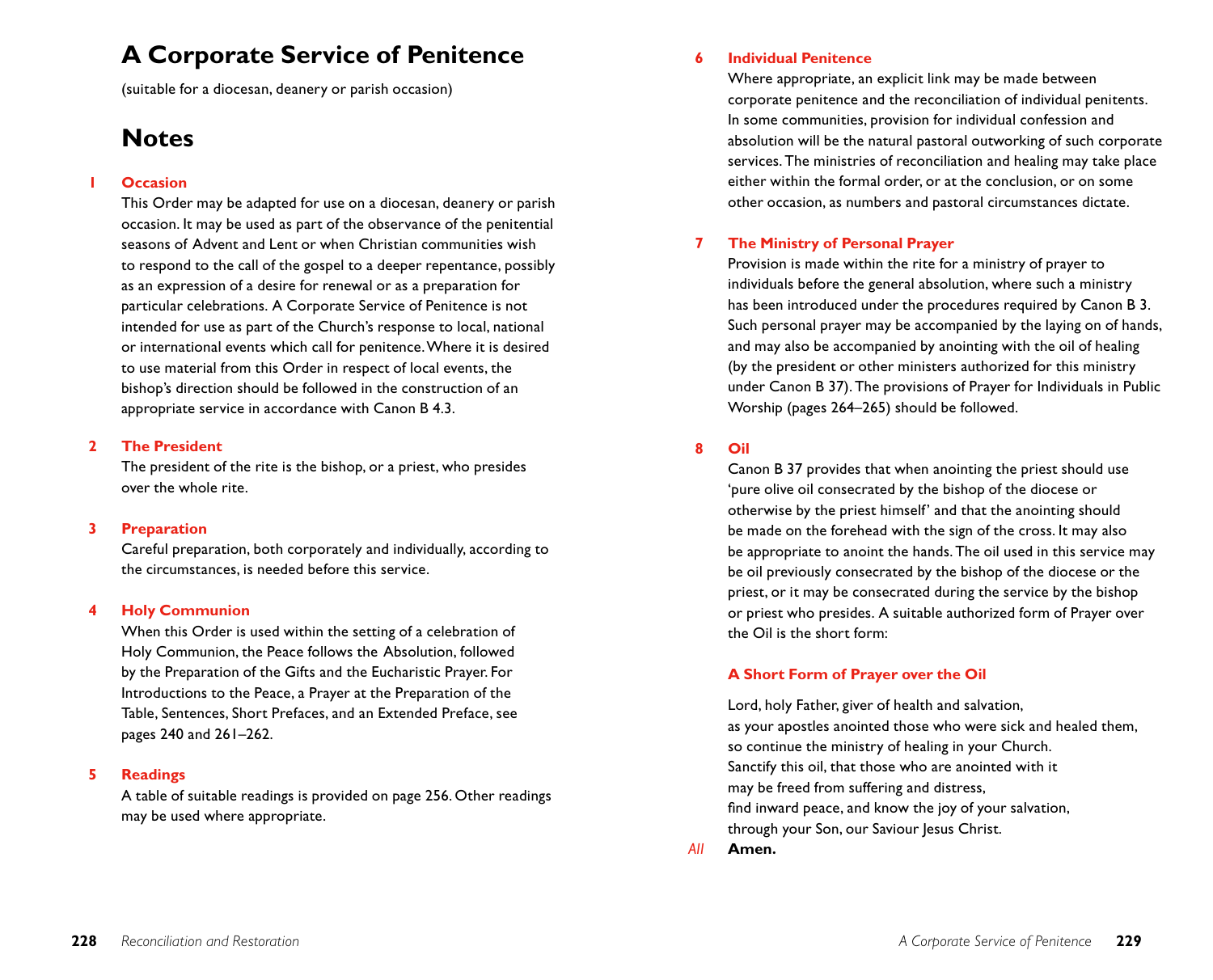## **A Corporate Service of Penitence**

(suitable for a diocesan, deanery or parish occasion)

## *Structure*

### *Optional parts of the service are indicated by square brackets.*

### ¶ **The Gathering**

The Greeting [Introduction] The Comfortable Words The Collect

### ¶ **The Liturgy of the Word**

Readings and Psalm Gospel Reading Sermon

## ¶ **Prayer and Penitence** Prayers of Penitence

The Lord's Prayer – *unless Holy Communion is celebrated*

### ¶ **[The Liturgy of the Sacrament**

The Peace Preparation of the Table Taking of the Bread and Wine The Eucharistic Prayer The Lord's Prayer Breaking of the Bread Giving of Communion Prayer after Communion]

### ¶ **The Sending Out**

Thanksgiving for Holy Baptism or Proclamation of the Gospel The Peace – *unless Holy Communion is celebrated* [Blessing – *if Holy Communion is celebrated*] The Dismissal

# **A Corporate Service of Penitence**

(suitable for a diocesan, deanery or parish occasion)

# ¶ *The Gathering*

*At the entrance of the ministers, a hymn may be sung.*

## **The Greeting**

*The president greets the people using these or other suitable words*

Grace, mercy and peace from God our Father and the Lord Jesus Christ be with you.

*All* **and also with you.**

*The president may introduce the service.*

### *A minister says*

Hear the words of comfort our Saviour Christ says to all who truly turn to him:

Come to me, all who labour and are heavy laden, and I will give you rest. *Matthew 11.28*

God so loved the world that he gave his only-begotten Son, that whoever believes in him should not perish but have eternal life. *John 3.16* 

Hear what Saint Paul says: This saying is true, and worthy of full acceptance, that Christ Jesus came into the world to save sinners. *1 Timothy 1.15*

Hear what Saint John says: If anyone sins, we have an advocate with the Father, Jesus Christ the righteous; and he is the propitiation for our sins. *1 John 2.1,2*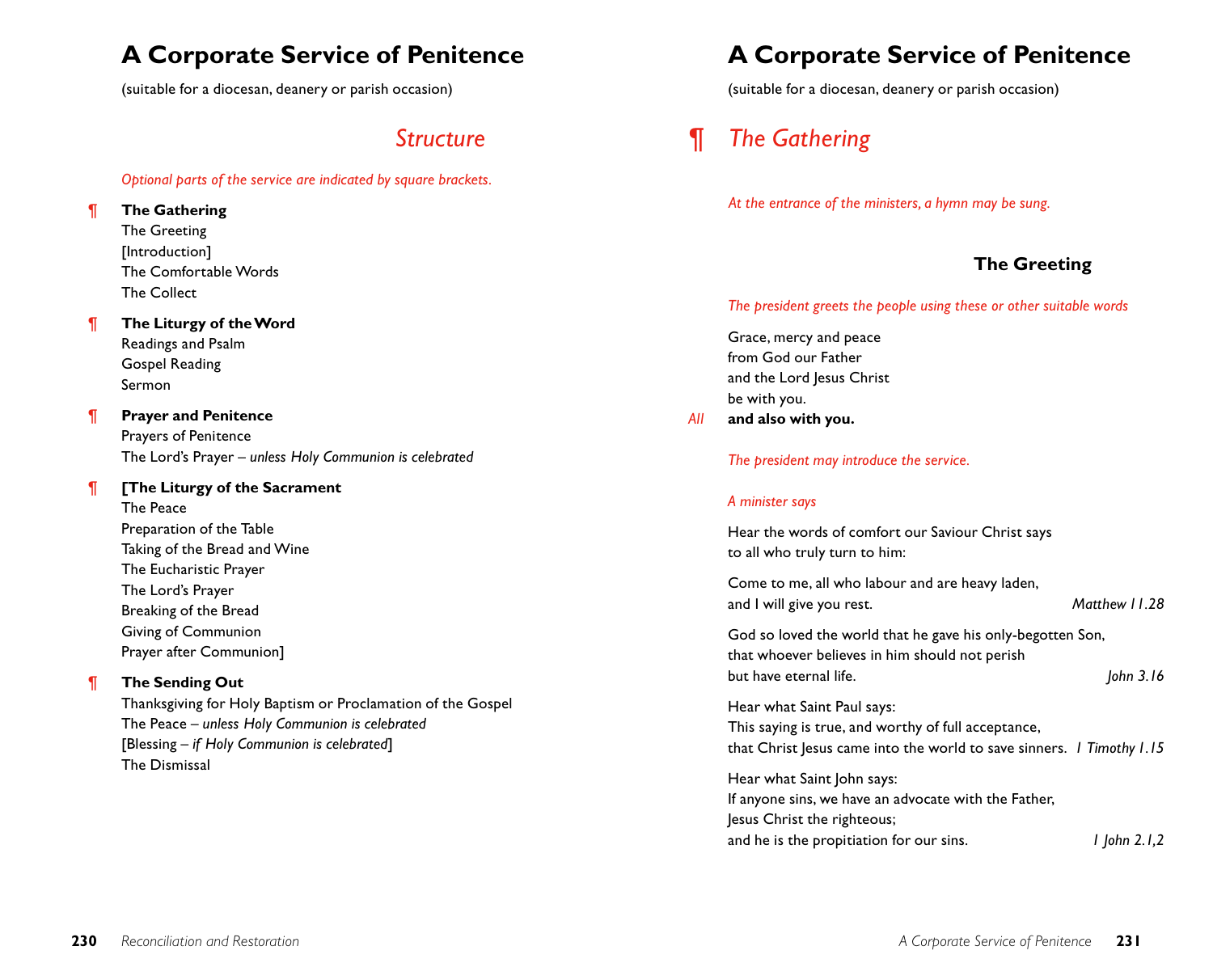## **The Collect**

*The president introduces a period of silent prayer with the words 'Let us pray' or a more specific bidding.*

*This, or another suitable collect, is said* 

Merciful Lord,

absolve your people from their offences, that through your bountiful goodness we may all be delivered from the chains of those sins which by our frailty we have committed; grant this, heavenly Father, for lesus Christ's sake, our blessed Lord and Saviour, who is alive and reigns with you, in the unity of the Holy Spirit, one God, now and for ever.

*All* **Amen.**

# ¶ *The Liturgy of the Word*

*If this service takes place on a Sunday, Principal Feast, Principal Holy Day or Festival, the readings of the day are normally used. For other occasions a table of readings is provided on page 256.*

*Either one or two readings from Scripture precede the Gospel reading. At the end of each, the reader may say*

This is the word of the Lord.

*All* **Thanks be to God.**

*The psalm or canticle follows the first reading, and other hymns and songs may be used between the readings.*

## **Gospel Reading**

*An acclamation may herald the Gospel reading.*

*When the Gospel is announced the reader says* 

Hear the Gospel of our Lord Jesus Christ according to *N*.

*All* **Glory to you, O Lord.**

### *At the end*

This is the Gospel of the Lord.

*All* **Praise to you, O Christ.**

## **Sermon**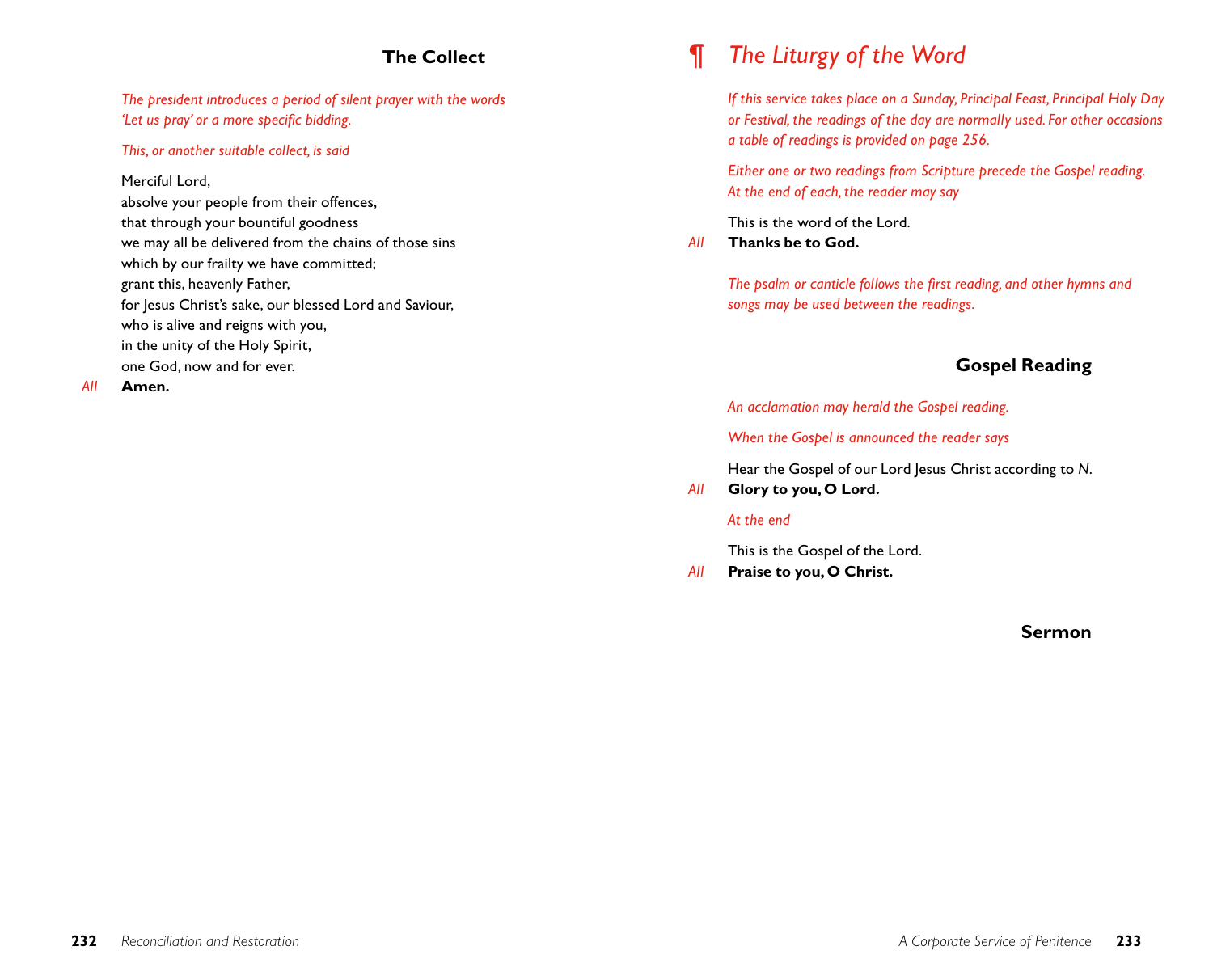# ¶ *Prayer and Penitence*

## **Prayers of Penitence**

*The prayers may be introduced by biddings arising from local circumstances. The following may be used (see pages 241–253):*

### *¶ The Beatitudes or An Extended Form of Penitence based on the Beatitudes ¶ The Ten Commandments*

*¶ The Summary of the Law*

- *¶ A Litany of Penitence*
- *¶ A Biblical Reflection on Penitence*
- *¶ Veni, Creator Spiritus*
- *¶ A penitential hymn or song*

*or other forms may be used.*

#### *A period of silence is kept.*

*All* **Father eternal, giver of light and grace, we have sinned against you and against our neighbour, in what we have thought, in what we have said and done, through ignorance, through weakness, through our own deliberate fault. We have wounded your love, and marred your image in us. We are sorry and ashamed, and repent of all our sins. For the sake of your Son Jesus Christ, who died for us, forgive us all that is past; and lead us out from darkness to walk as children of light.**

**Amen.**

*Where appropriate, a ministry of prayer may be offered for individuals, and the laying on of hands and/or anointing with the oil of healing may be administered (see Notes 7–8, page 229). During this ministry suitable hymns or songs may be sung.*

## *The president says the Absolution, using this or any other authorized form*

Almighty God, our heavenly Father, who in his great mercy has promised forgiveness of sins to all those who with heartfelt repentance and true faith turn to him: have mercy on *you;* pardon and deliver *you* from all *your* sins; confirm and strengthen *you* in all goodness; and bring *you* to everlasting life; through Jesus Christ our Lord. **Amen.**

*Unless the Liturgy of the Sacrament follows immediately, the president introduces the Lord's Prayer (see page 260)*

Rejoicing in the forgiveness of sins, as our Saviour taught us, so we pray

### *All* **Our Father in heaven,…**

### *(or)*

Rejoicing in the forgiveness of sins, let us pray with confidence as our Saviour has taught us

*All* **Our Father, who art in heaven,…**

*If the Liturgy of the Sacrament follows, the president continues with the Peace (see Note 4 on page 228).*

*A hymn or song of thanksgiving may be sung.*

## **Absolution**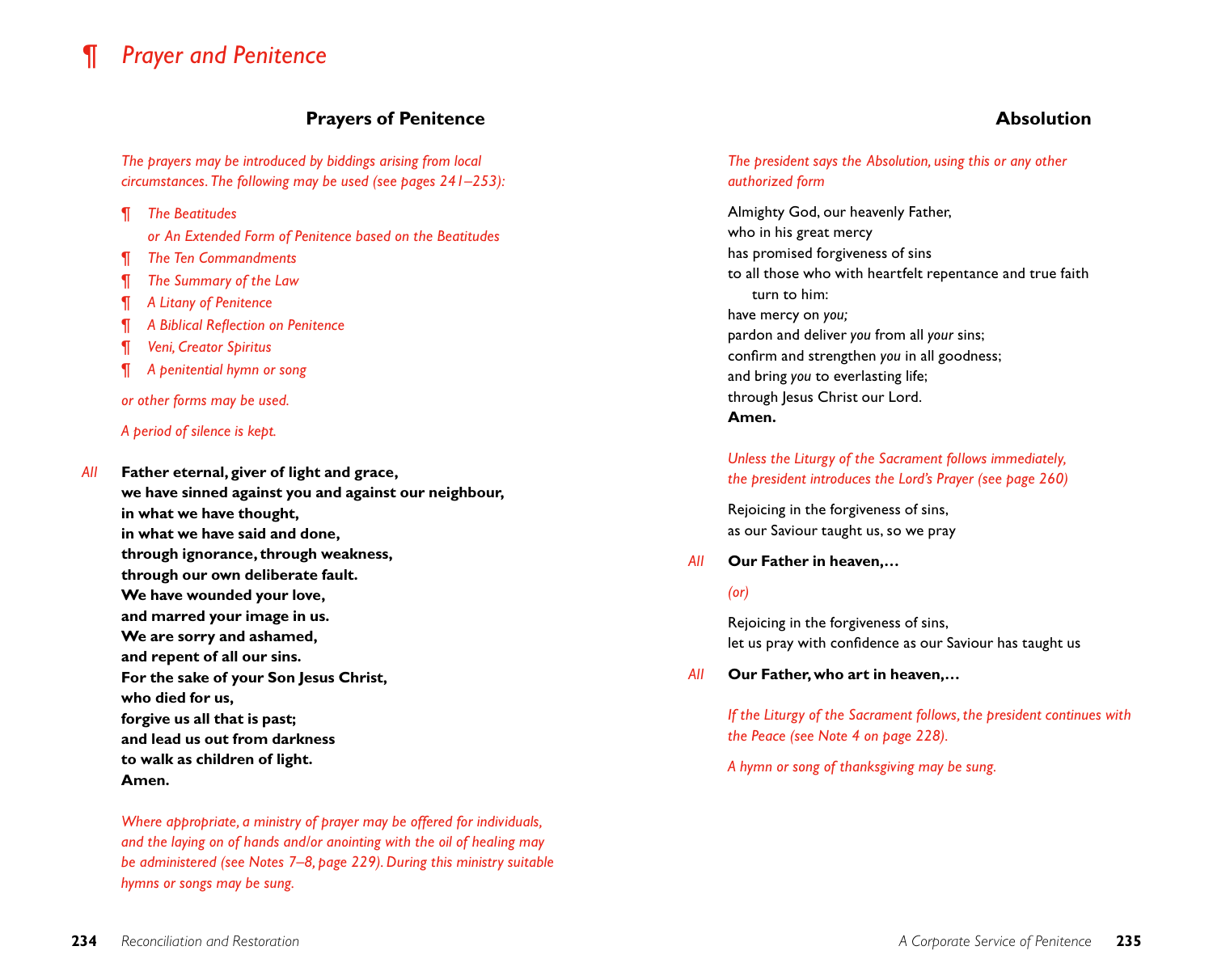# ¶ *The Sending Out*

*Either the Thanksgiving for Holy Baptism or the Proclamation of the Gospel follows.*

## **Thanksgiving for Holy Baptism**

*The congregation may go in procession to the font. The president may say this prayer of thanksgiving and water may be poured into the font.*

God in Christ gives us water welling up for eternal life. With joy you draw water from the wells of salvation.

### *All* **Lord, give us this water and we shall thirst no more.**

Let us give thanks to the Lord our God.

#### *All* **It is right to give thanks and praise.**

Blessed are you, sovereign God of all,

to you be glory and praise for ever.

You are our light and our salvation.

From the deep waters of death

you have raised your Son to life in triumph.

Grant that all who have been born anew by water and the Spirit,

may daily be renewed in your image,

walk by the light of faith,

and serve you in newness of life;

through your anointed Son, Jesus Christ,

to whom with you and the Holy Spirit

we lift our voices of praise.

Blessed be God, Father, Son and Holy Spirit.

### *All* **Blessed be God for ever.**

### *The president may say*

Almighty God,

in our baptism you have consecrated us to be temples of your Holy Spirit. May we, whom you have counted worthy, nurture this gift of your indwelling Spirit with a lively faith and worship you with upright lives; through Jesus Christ our Lord.

### *All* **Amen.**

*Water may be sprinkled over the people or they may be invited to use it to sign themselves with the cross.*

## **Proclamation of the Gospel**

*(If the Thanksgiving for Holy Baptism has been used, the Proclamation of the Gospel is omitted.)* 

### *The president may say*

God who said: 'Let light shine out of darkness'

- *All* **has caused his light to shine within us** to give the light of the knowledge of the glory of God
- *All* **revealed in the face of Jesus Christ.** We have this treasure in earthen vessels
- *All* **to show that the power belongs to God.**

### *A minister says*

Hear the words of the Gospel according to *N*.

*All* **Glory to you, O Lord.**

*A short passage from the Gospels is read (suggested passages are given on page 256).*

### *At the end*

This is the Gospel of the Lord.

*All* **Praise to you, O Christ.**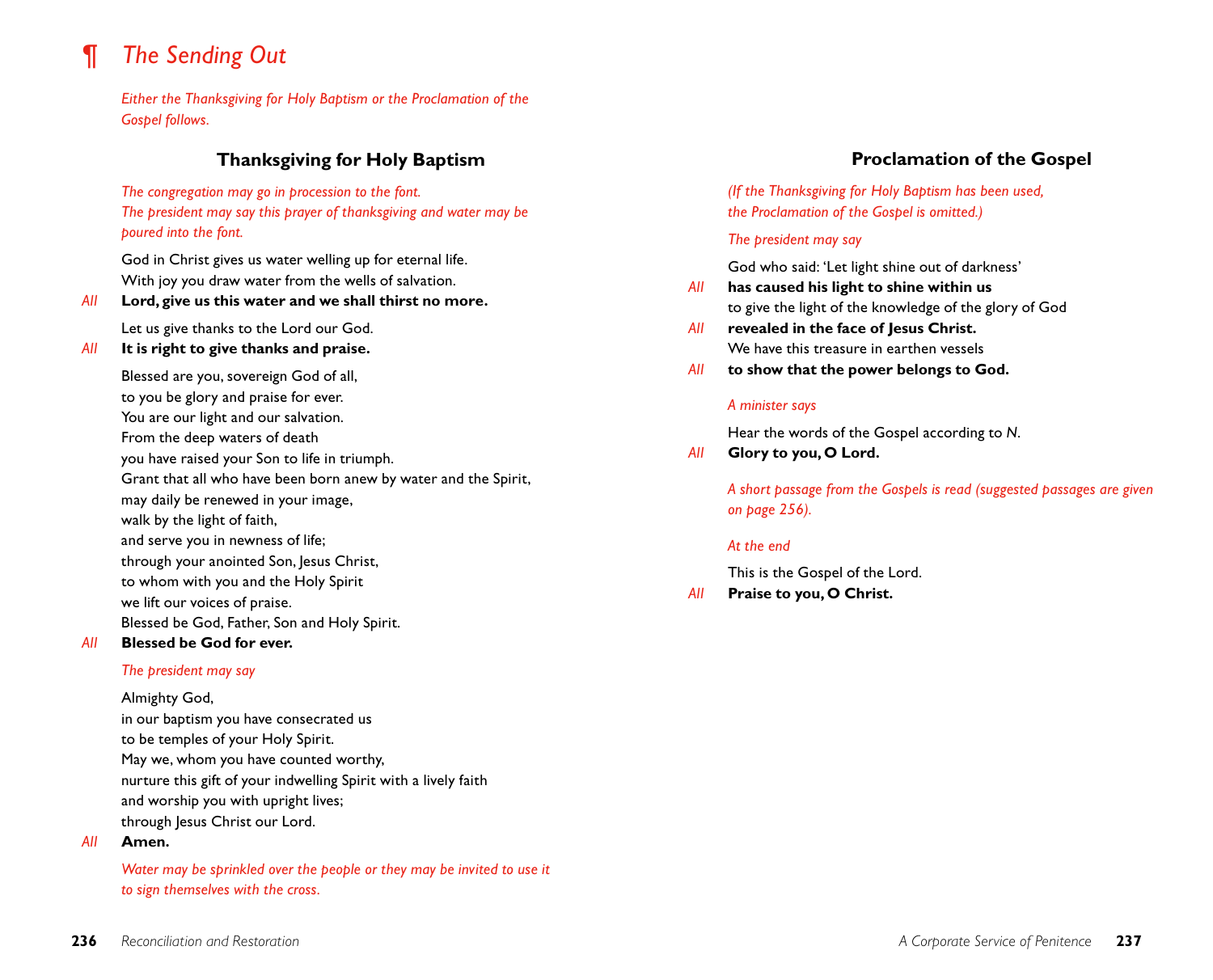## **The Peace**

*If Holy Communion has not been celebrated, the president says*

# **Resources**

Ending **263**

## **Contents**

|     | Christ is our peace.<br>He has reconciled us to God                              |                                            |
|-----|----------------------------------------------------------------------------------|--------------------------------------------|
|     | in one body by the cross.                                                        | Sentences 240                              |
|     | We meet in his name and share his peace.                                         | Opening Prayer 240                         |
|     | The peace of the Lord be always with you                                         | Resources for Prayer and Penitence 241     |
| All | and also with you.                                                               | Invitations to Confession 254              |
|     |                                                                                  | Kyrie Confessions 254                      |
|     | <b>The Blessing</b>                                                              | A Table of Readings 256                    |
|     | If Holy Communion has been celebrated, the president says this or                | Gospel Acclamations 257                    |
|     | another suitable blessing in place of the Peace                                  | A Form of Intercession 258                 |
|     | May God, who in Christ gives us a spring of water<br>welling up to eternal life, | The Lord's Prayer 260                      |
|     | perfect in you the image of his glory;                                           | Introductions to the Peace 261             |
|     | and the blessing of God almighty,<br>the Father, the Son, and the Holy Spirit,   | Prayer at the Preparation of the Table 261 |
|     | be among you and remain with you always.                                         | Short Prefaces 262                         |
| All | Amen.                                                                            | Extended Preface 262                       |
|     |                                                                                  | Acclamation 263                            |
|     | <b>The Dismissal</b>                                                             | Blessings 263                              |
|     |                                                                                  |                                            |

### *A minister says*

Go in peace. Mend what is broken; unite what is divided; live the gospel.

*All* **In the name of Christ. Amen.**

*A sign of peace may be exchanged.*

*The ministers and people depart.*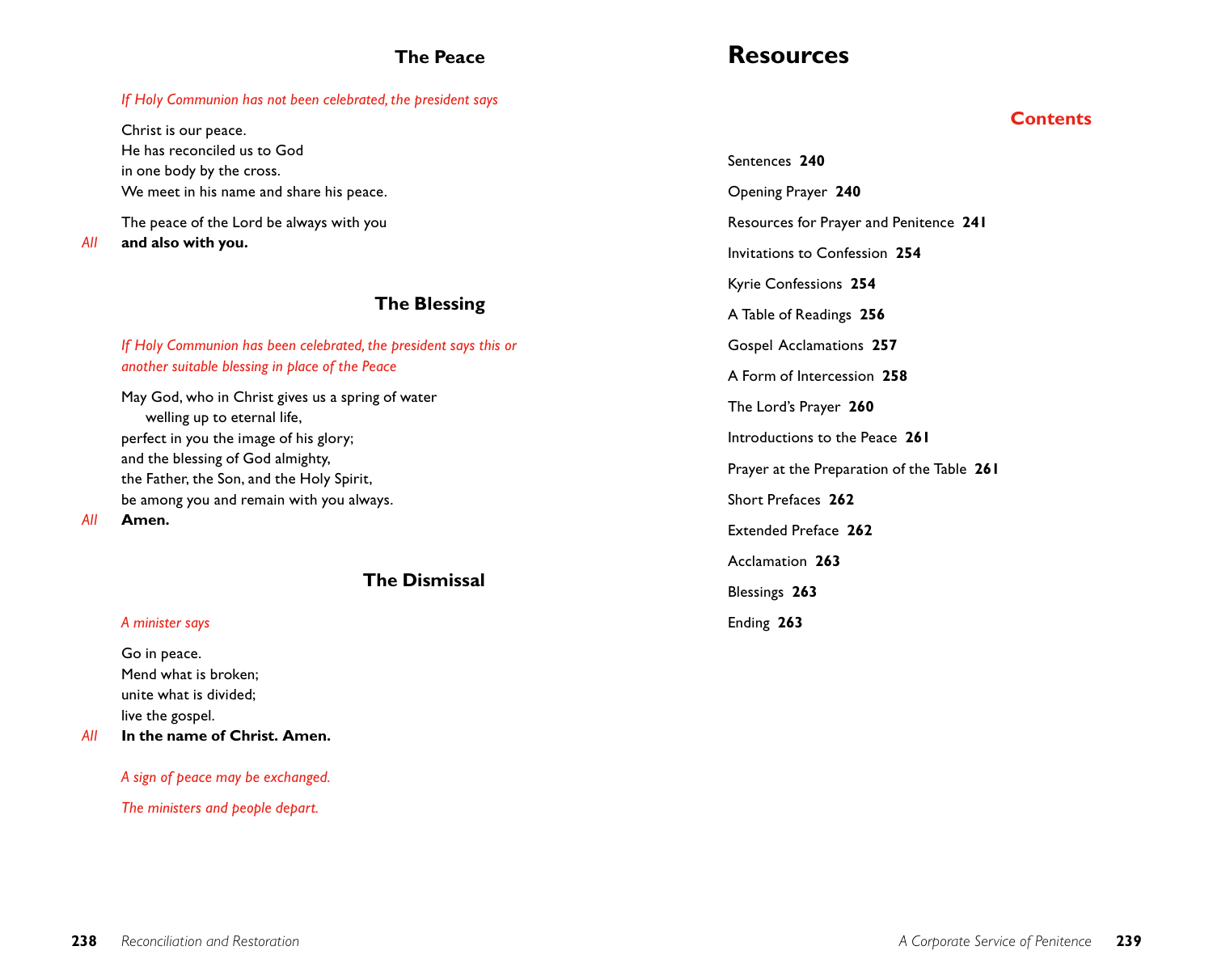# *¶ Sentences*

*These sentences of Scripture may be used as part of the Gathering or the Dismissal. At celebrations of Holy Communion, they may also be used at the Preparation of the Table.*

Alleluia. The Lord heals the brokenhearted and binds up all their wounds. *Psalm 147.1,3*

Surely the Lord has borne our infirmities and carried away our sorrows. *Isaiah 53.4*

When you are offering your gift at the altar, if you remember that your brother or sister has something against you, leave your gift there before the altar and go; first be reconciled to your brother or sister, and then come and offer your gift. *Matthew 5.23,24*

God was in Christ reconciling the world to himself, and entrusting to us the message of reconciliation. *2 Corinthians 5.19*

A harvest of righteousness is sown in peace for those who make peace. *James 3.18* 

Confess your sins to one another, and pray for one another, so that you may be healed. *James 5.16*

# *¶ Opening Prayer*

God of unbounded grace, you declare the power of your reconciling love in the death and resurrection of our Saviour Jesus Christ. Teach us, who live only in your forgiveness, to forgive one another; heal our divisions and cast out our fears; through Jesus Christ your Son our Lord, who is alive and reigns with you, in the unity of the Holy Spirit, one God, now and for ever.

### *All* **Amen.**

# ¶ *Resources for Prayer and Penitence*

## **The Beatitudes**

Let us hear our Lord's blessing on those who follow him.

Blessed are the poor in spirit, for theirs is the kingdom of heaven.

Blessed are those who mourn, for they shall be comforted.

Blessed are the meek, for they shall inherit the earth.

Blessed are those who hunger and thirst after righteousness, for they shall be satisfied.

Blessed are the merciful, for they shall obtain mercy.

Blessed are the pure in heart, for they shall see God.

Blessed are the peacemakers, for they shall be called children of God.

Blessed are those who suffer persecution for righteousness' sake, for theirs is the kingdom of heaven.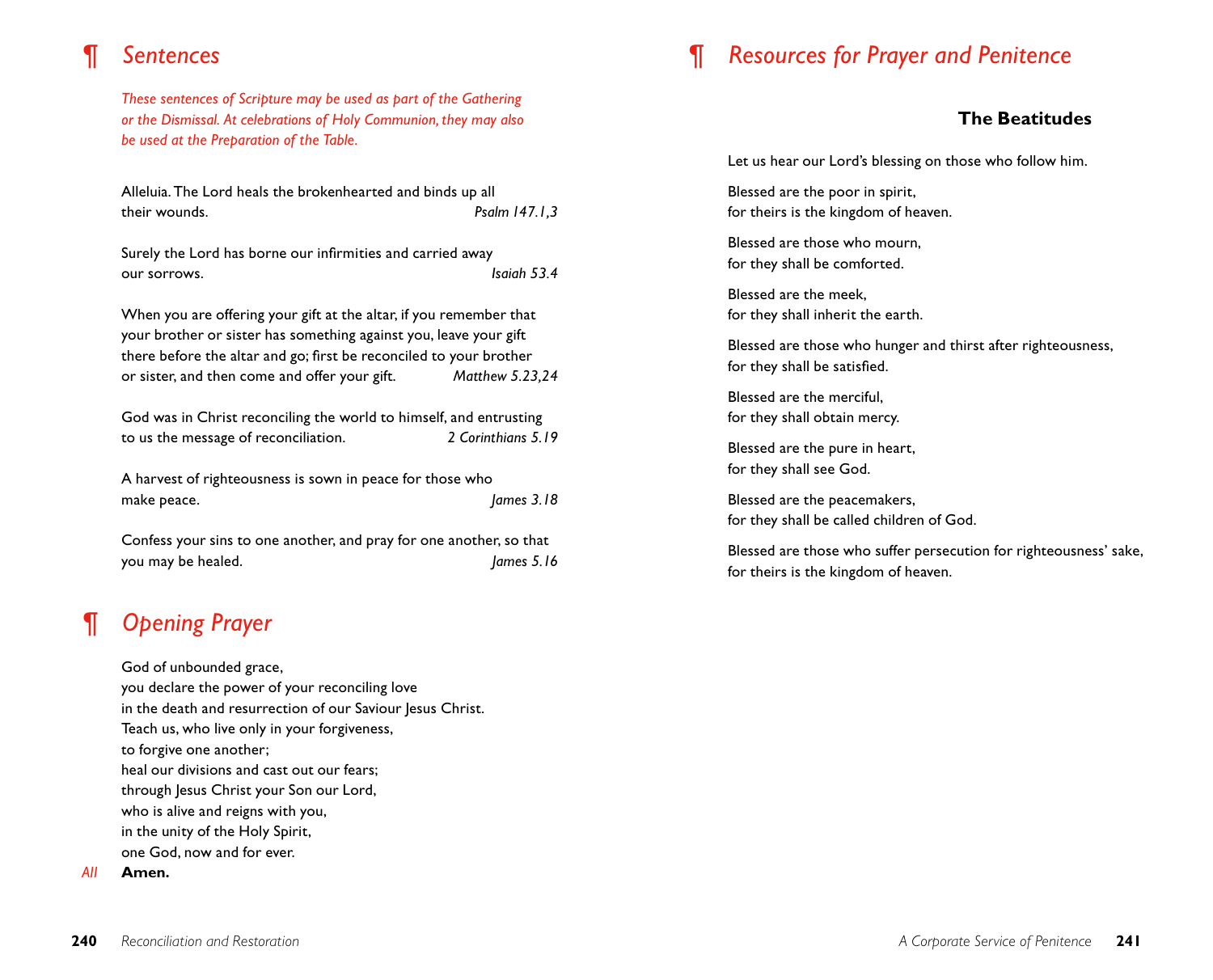## **An Extended Form of Penitence based on the Beatitudes**

### *The indented sections may be omitted or adapted to local circumstances.*

Let us hear our Lord's blessing on those who follow him, and let us confess our many failures to keep his way of life and truth.

Our Lord Jesus Christ said, 'Blessed are the poor in spirit, for theirs is the kingdom of heaven.'

We have been proud and overbearing.

We have asserted our own importance and been jealous of others.

We have despised the weak and slandered those we envy and dislike.

Lord, have mercy.

### *All* **Lord, have mercy.**

Our Lord Jesus Christ said,

'Blessed are the meek, for they shall inherit the earth.'

We have been angry in our hearts and in our words.

We have returned evil for evil.

We have done violence ourselves and condoned the violence of others.

Lord, have mercy.

### *All* **Lord, have mercy.**

Our Lord Jesus Christ said,

'Blessed are those who weep, for they shall be consoled.'

We have not borne our own sorrow and suffering with the patience which comes from faith.

We have failed to show compassion and care for others who suffer.

Lord, have mercy.

### *All* **Lord, have mercy.**

Our Lord Jesus Christ said,

'Blessed are those who hunger and thirst after justice, for they shall be satisfied.'

We have cared little for the injustice, inequality and poverty around us.

We have hungered and thirsted for our own comfort and safety, and turned away from the injustice done to others.

Lord, have mercy.

*All* **Lord, have mercy.**

Our Lord Jesus Christ said, 'Blessed are the merciful, for they shall obtain mercy.' We have looked on our neighbour's faults and weaknesses

with a hard and intolerant eye.

We have failed to show understanding and sympathy, but judged harshly and too soon.

Lord, have mercy.

### *All* **Lord, have mercy.**

Our Lord Jesus Christ said,

'Blessed are the pure in heart, for they shall see God.'

We have been suspicious, distrustful and insincere in the thoughts of our hearts.

We have spoiled the joy and beauty of our senses and our love through lust and self-indulgence.

Lord, have mercy.

### *All* **Lord, have mercy.**

Our Lord Jesus Christ said, 'Blessed are the peacemakers, for they shall be called the children of God.'

We have broken the loving peace of friends and families with quarrelling and selfishness.

We have disturbed the peace of our land with violence and civil strife.

We have filled the world with wars and the fear of war. Lord, have mercy.

### *All* **Lord, have mercy.**

Our Lord Jesus Christ said,

'Blessed are those who suffer persecution for the sake of justice, for theirs is the kingdom of heaven.'

We have neglected in our prayers and in our charity those who are persecuted for their faith, their beliefs, or their race.

We have encouraged or left unrebuked those who, in word or deed, deny the equality of the children of God.

Lord, have mercy.

### Lord, have mercy.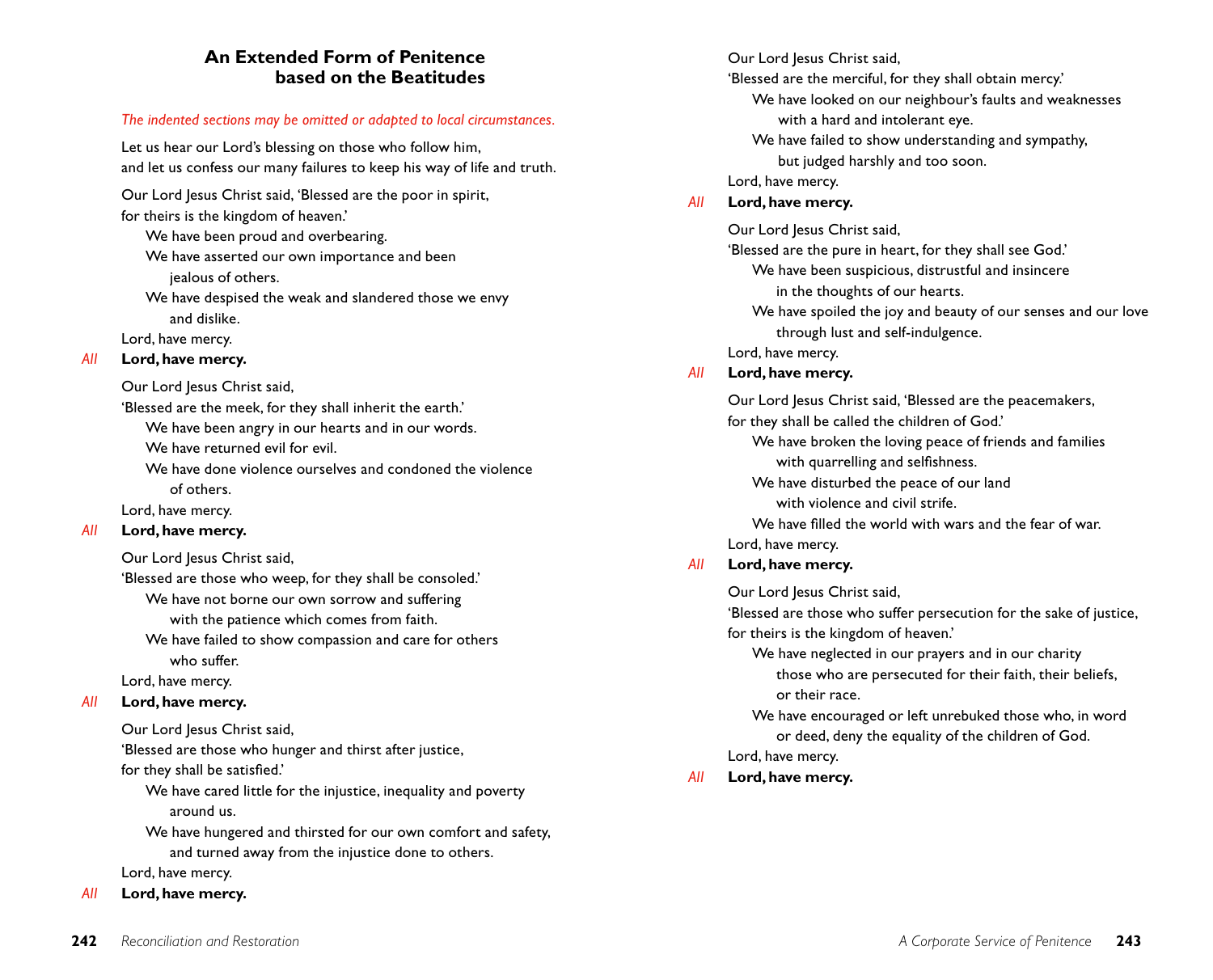## **The Ten Commandments**

Hear the commandments which God has given to his people, and examine your hearts.

I am the Lord your God: you shall have no other gods but me.

*All* **Amen. Lord, have mercy.**

You shall not make for yourself any idol.

*All* **Amen. Lord, have mercy.**

You shall not dishonour the name of the Lord your God.

*All* **Amen. Lord, have mercy.**

Remember the Sabbath and keep it holy.

*All* **Amen. Lord, have mercy.**

Honour your father and mother.

*All* **Amen. Lord, have mercy.**

You shall not commit murder.

*All* **Amen. Lord, have mercy.**

You shall not commit adultery.

*All* **Amen.Lord, have mercy**.

You shall not steal.

*All* **Amen. Lord, have mercy.**

You shall not bear false witness against your neighbour.

*All* **Amen. Lord, have mercy.**

You shall not covet anything which belongs to your neighbour.

*All* **Amen.Lord, have mercy upon us and write all these your laws in our hearts.**

### *(or)*

Hear these commandments which God has given to his people, and examine your hearts.

I am the Lord your God: you shall have no other gods but me. You shall love the Lord your God with all your heart, with all your soul, with all your mind, and with all your strength.

*All* **Amen.Lord, have mercy.**

You shall not make for yourself any idol. God is spirit, and those who worship him must worship in spirit and in truth.

### *All* **Amen. Lord, have mercy.**

You shall not dishonour the name of the Lord your God. You shall worship him with awe and reverence.

### *All* **Amen. Lord, have mercy.**

Remember the Sabbath and keep it holy.

Christ is risen from the dead: set your minds on things that are above, not on things that are on the earth.

### *All* **Amen. Lord, have mercy.**

Honour your father and mother. Live as servants of God; let us work for the good of all, especially members of the household of faith.

### *All* **Amen. Lord, have mercy.**

You shall not commit murder. Live peaceably with all; overcome evil with good.

### *All* **Amen. Lord, have mercy.**

You shall not commit adultery. Know that your body is a temple of the Holy Spirit.

*All* **Amen. Lord, have mercy.**

You shall not steal. Be honest in all that you do, and care for those in need.

*All* **Amen.Lord, have mercy.**

You shall not be a false witness. Let everyone speak the truth.

### *All* **Amen. Lord, have mercy.**

You shall not covet anything which belongs to your neighbour. Remember the words of the Lord Jesus: 'It is more blessed to give than to receive.' Love your neighbour as yourself, for love is the fulfilling of the law.

*All* **Amen.Lord, have mercy.**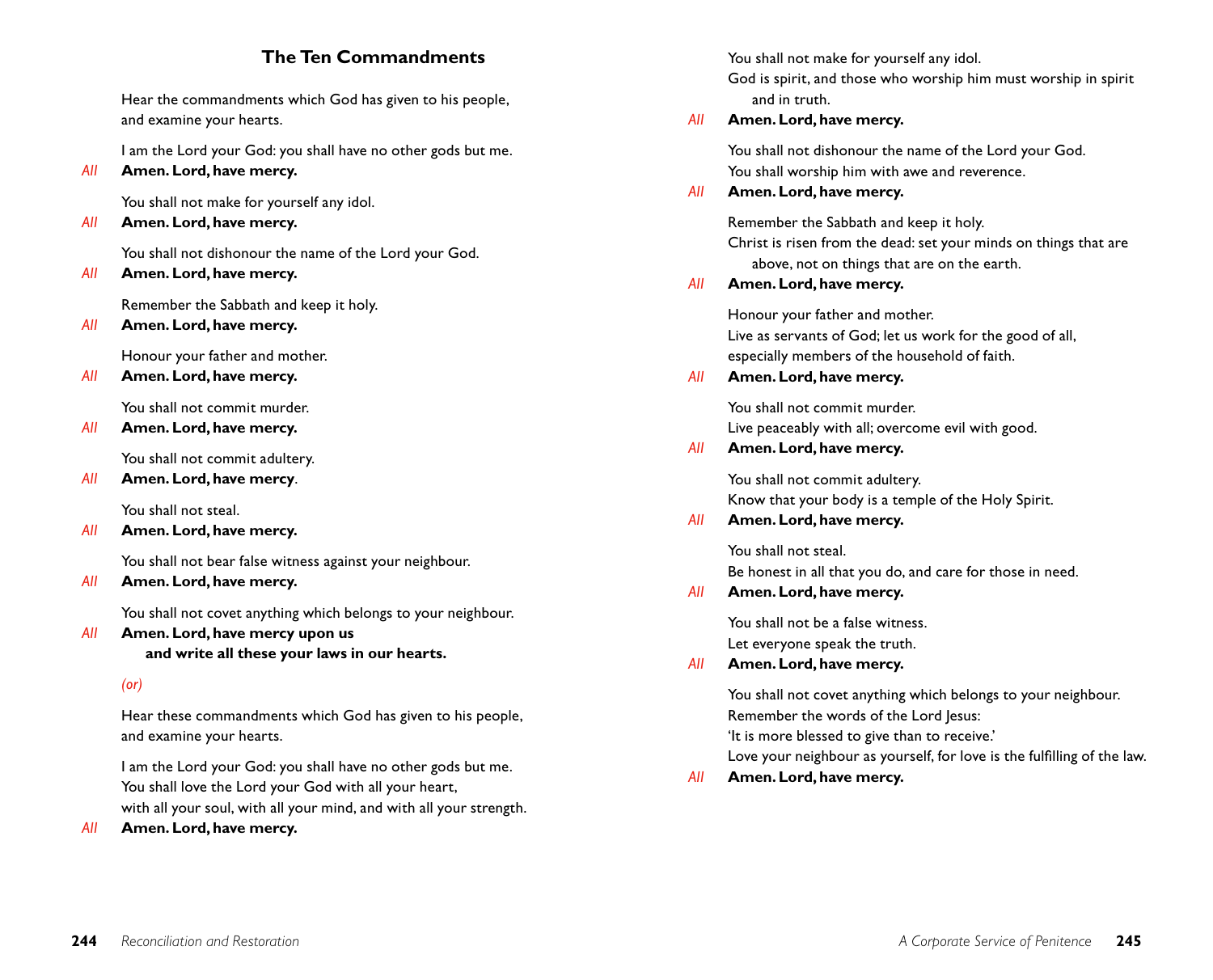## **Summary of the Law**

## **A Litany of Penitence**

#### *This may be used with or without the congregational response.*

Our Lord Jesus Christ said:

The first commandment is this: 'Hear, O Israel, the Lord our God is the only Lord. You shall love the Lord your God with all your heart, with all your soul, with all your mind, and with all your strength.'

The second is this: 'Love your neighbour as yourself.' There is no other commandment greater than these. On these two commandments hang all the law and the prophets.

#### *All* **Amen. Lord, have mercy.**

### *The minister may make a selection from the following petitions. Other suitable responses may be used.*

Christ our Saviour is our advocate with the Father: with humble hearts let us ask him to forgive us our sins and cleanse us from every stain.

You were sent with good news for the poor and healing for the contrite.

*All* **Lord, be merciful to me, a sinner.**

You came to call sinners, not the righteous.

*All* **Lord, be merciful to me, a sinner.**

You forgave the many sins of the woman who showed you great love.

*All* **Lord, be merciful to me, a sinner.**

You did not shun the company of outcasts and sinners.

*All* **Lord, be merciful to me, a sinner.**

You carried back to the fold the sheep that had strayed.

*All* **Lord, be merciful to me, a sinner.**

You did not condemn the woman taken in adultery, but said, 'Go and sin no more.'

*All* **Lord, be merciful to me, a sinner.**

You called Zacchaeus to repentance and a new life.

*All* **Lord, be merciful to me, a sinner.**

You promised Paradise to the repentant thief.

*All* **Lord, be merciful to me, a sinner.**

You are always interceding for us at the right hand of the Father.

*All* **Lord, be merciful to me, a sinner.**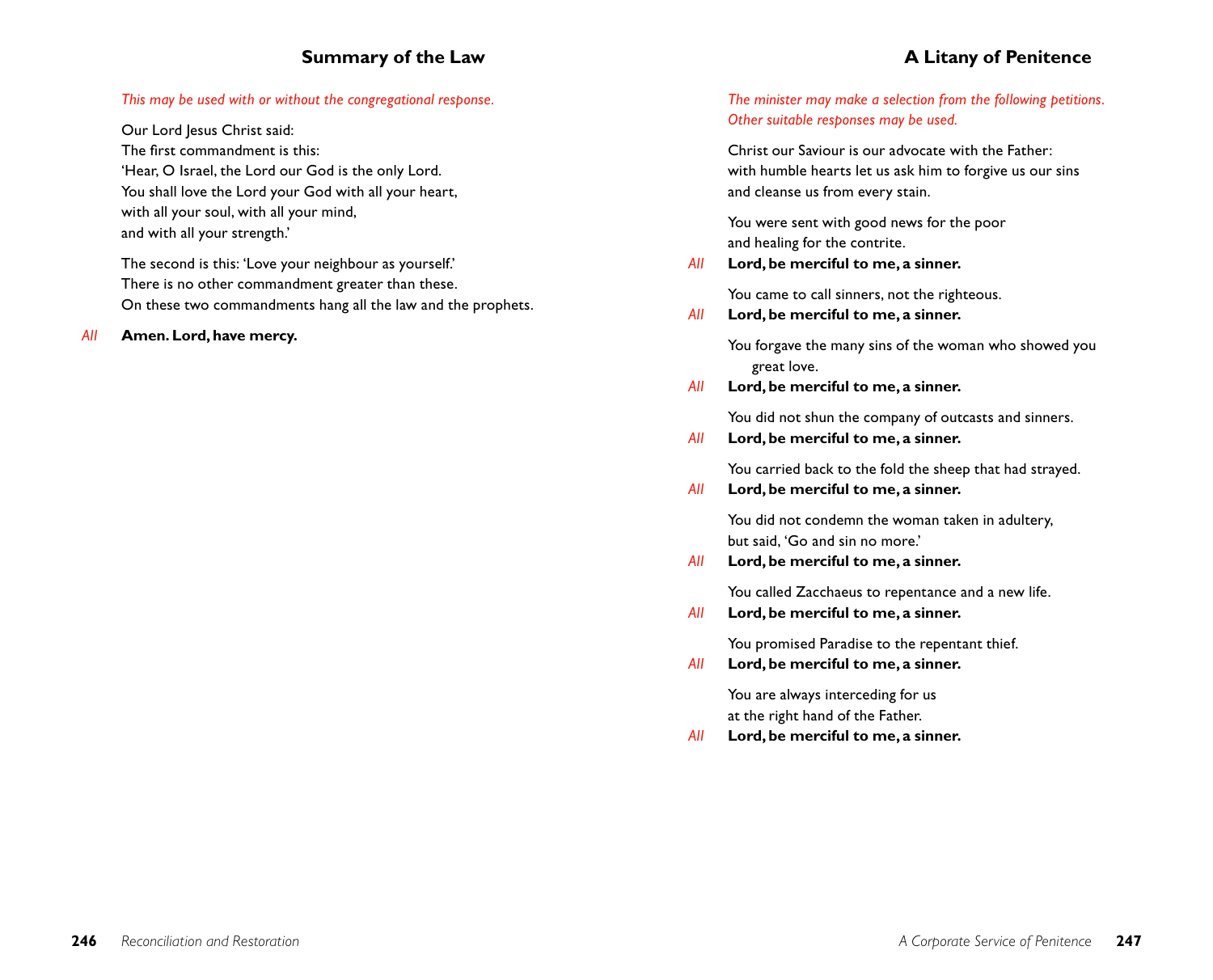## **A Biblical Reflection on Penitence**

| <b>A Biblical Reflection on Penitence</b> |                                                                    | You came into the world to save sinners. |     |                                                                                       |                   |
|-------------------------------------------|--------------------------------------------------------------------|------------------------------------------|-----|---------------------------------------------------------------------------------------|-------------------|
|                                           |                                                                    |                                          | All | Lord, have mercy.                                                                     | cf I Timothy 1.15 |
|                                           | The minister may make a selection from the following verses.       |                                          |     |                                                                                       |                   |
|                                           | Other suitable responses may be used.                              |                                          |     | You gave yourself as a ransom for all.                                                |                   |
|                                           | We were reconciled to God by your death, Lord Jesus,               |                                          | All | Lord, have mercy.                                                                     | cf I Timothy 2.6  |
|                                           | and will be saved by your risen life.                              |                                          |     |                                                                                       |                   |
| All                                       | Lord, have mercy.                                                  | cf Romans 5.10                           |     |                                                                                       |                   |
|                                           |                                                                    |                                          |     | You abolished death                                                                   |                   |
|                                           |                                                                    |                                          |     | and brought life and immortality to light through the gospel.                         |                   |
|                                           | You died and were raised and sit at the right hand of God,         |                                          | All | Lord, have mercy.                                                                     | cf 2 Timothy 1.10 |
|                                           | to make intercession for us.                                       |                                          |     |                                                                                       |                   |
| All                                       | Lord, have mercy.                                                  | cf Romans 8.34                           |     | You will appear to judge the living and the dead.                                     |                   |
|                                           |                                                                    |                                          | All | Lord, have mercy.                                                                     | cf 2 Timothy 4.1  |
|                                           |                                                                    |                                          |     |                                                                                       |                   |
|                                           | You became for us wisdom from God,                                 |                                          |     |                                                                                       |                   |
|                                           | and our righteousness, sanctification and redemption.              |                                          |     | You have appeared, the grace of God for the salvation of all,                         |                   |
| All                                       | Lord, have mercy.                                                  | cf I Corinthians 1.30                    |     | training us to renounce impiety and worldly passions.                                 |                   |
|                                           |                                                                    |                                          | All | Lord, have mercy.                                                                     | cf Titus 2.11,12  |
|                                           | You washed us, you sanctified us, you justified us,                |                                          |     |                                                                                       |                   |
|                                           | in your name and in the Spirit of our God.                         |                                          |     | You gave yourself for us to redeem us all from iniquity                               |                   |
| All                                       | Lord, have mercy.                                                  | cf I Corinthians 6.11                    |     | and to purify a people for your own who are zealous for good deeds.                   |                   |
|                                           |                                                                    |                                          | All | Lord, have mercy.                                                                     | cf Titus 2.14     |
|                                           |                                                                    |                                          |     |                                                                                       |                   |
|                                           | When we sin against members of your family,                        |                                          |     |                                                                                       |                   |
|                                           | we sin against you.                                                |                                          |     | You are a merciful and faithful high priest in the service of God,                    |                   |
| All                                       | Lord, have mercy.                                                  | cf I Corinthians 8.12                    |     | to make a sacrifice of atonement for the sins of the people.                          |                   |
|                                           |                                                                    |                                          | All | Lord, have mercy.                                                                     | cf Hebrews 2.17   |
|                                           | Though you were rich, yet for our sakes you became poor,           |                                          |     |                                                                                       |                   |
|                                           | so that by your poverty we might become rich.                      |                                          |     |                                                                                       |                   |
| All                                       | Lord, have mercy.                                                  | cf 2 Corinthians 8.9                     | All | You became the source of eternal salvation for all who obey you.<br>Lord, have mercy. |                   |
|                                           |                                                                    |                                          |     |                                                                                       | cf Hebrews 5.9    |
|                                           | You gave yourself for our sins                                     |                                          |     |                                                                                       |                   |
|                                           | to set us free from the present evil age.                          |                                          |     | Through the eternal Spirit you offered yourself without blemish                       |                   |
| All                                       | Lord, have mercy.                                                  | cf Galatians 1.4                         |     | to God.                                                                               |                   |
|                                           |                                                                    |                                          |     | to purify our conscience from dead works.                                             |                   |
|                                           |                                                                    |                                          | All | Lord, have mercy.                                                                     | cf Hebrews 9.14   |
|                                           | You rose from the dead to rescue us from the wrath that is coming. |                                          |     |                                                                                       |                   |
| All                                       | Lord, have mercy.                                                  | cf I Thessalonians I.10                  |     | You were offered once to bear the sins of many.                                       |                   |
|                                           |                                                                    |                                          | All | Lord, have mercy.                                                                     | cf Hebrews 9.28   |
|                                           |                                                                    |                                          |     |                                                                                       |                   |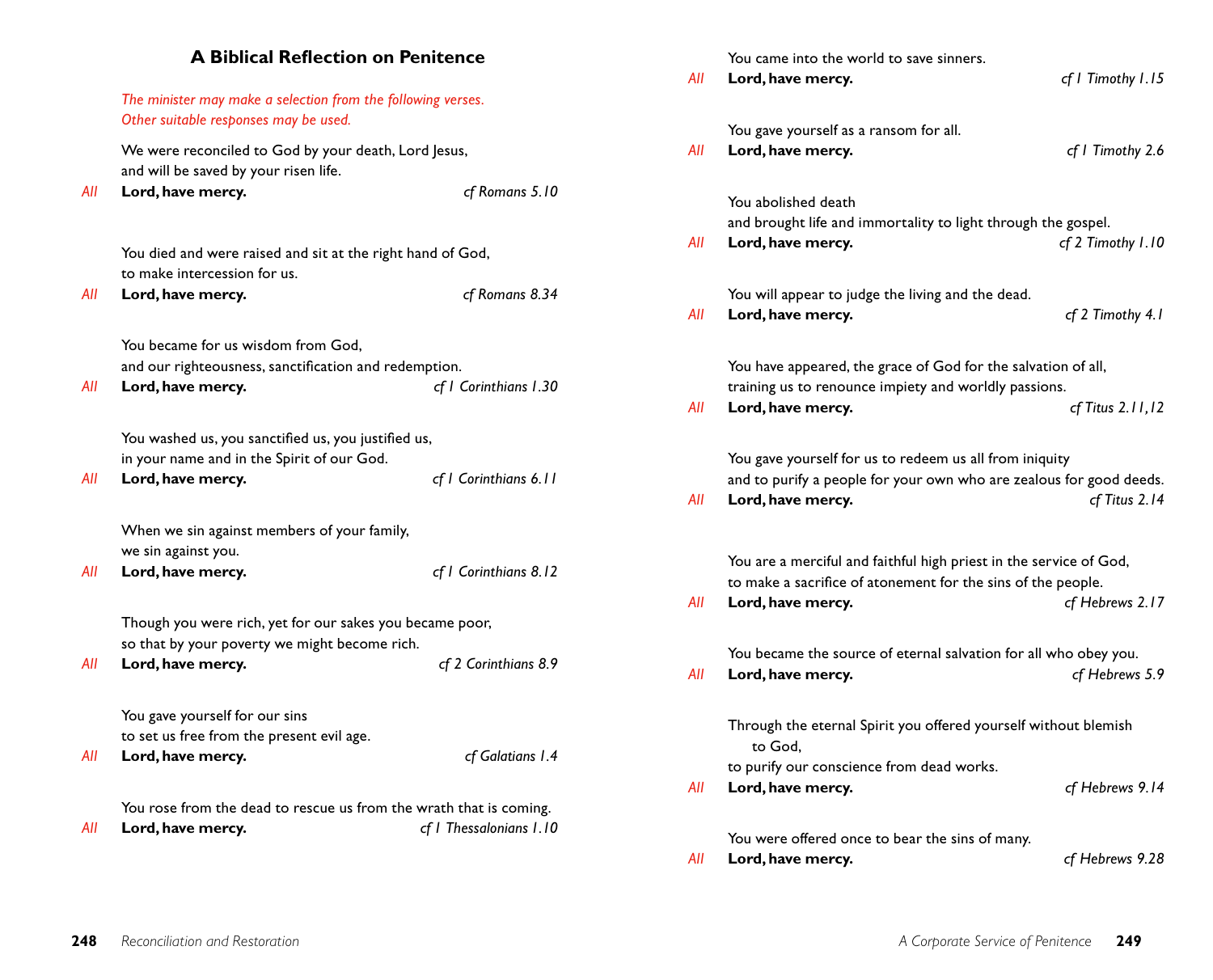|     | You suffered for sins once and for all,<br>the righteous for the unrighteous,<br>to bring us to God.                        |                         |
|-----|-----------------------------------------------------------------------------------------------------------------------------|-------------------------|
| All | Lord, have mercy.                                                                                                           | cf I Peter 3.18         |
|     | You are the atoning sacrifice for our sins<br>and the sins of the whole world.                                              |                         |
| All | Lord, have mercy.                                                                                                           | $cf 1$ John 2.2         |
| All | You came as Son of Man to seek out and save the lost.<br>Lord, have mercy.                                                  | cf Luke 19.10           |
|     | You were given by the Father<br>so that everyone who believes in you may not perish<br>but may have eternal life.           |                         |
| All | Lord, have mercy.                                                                                                           | $cf$ John $3.16$        |
|     | You were sent not to condemn the world.<br>but in order that the world might be saved.                                      |                         |
| All | Lord, have mercy.                                                                                                           | cf John 3.17            |
| All | You have authority on earth to forgive sins.<br>Lord, have mercy.                                                           | cf Mark 2.10            |
|     | You invite all who are weary and are carrying heavy burdens<br>to come to you for rest.                                     |                         |
| All | Lord, have mercy.                                                                                                           | cf Matthew I I.28       |
|     | You gave your apostles the keys of the kingdom of heaven,<br>the power to loose and to bind.                                |                         |
| All | Lord, have mercy.                                                                                                           | cf Matthew 16.19; 18.18 |
|     | You commanded us to love the Lord our God<br>with all our heart and soul and mind,<br>and to love our neighbour as ourself. |                         |
| All | Lord, have mercy.                                                                                                           | cf Matthew 22.37-39     |

|     | Bread of life, you gave your flesh for the life of the world.          |                  |
|-----|------------------------------------------------------------------------|------------------|
| All | Lord, have mercy.                                                      | cf John 6.48,51  |
|     | Light of the world,                                                    |                  |
|     | whoever follows you will never walk in darkness,                       |                  |
| All | but will have the light of life.<br>Lord, have mercy.                  | $cf$ John 14.6   |
|     |                                                                        |                  |
|     | Good Shepherd,                                                         |                  |
|     | you came that we may have life and have it abundantly.                 |                  |
| All | Lord, have mercy.                                                      | cf John 10.10,11 |
|     |                                                                        |                  |
|     | The resurrection and the life.                                         |                  |
|     | you promise that those who believe in you, though they die, will live. |                  |
| All | Lord, have mercy.                                                      | $cf$ John 11.25  |
|     |                                                                        |                  |
|     | The way, the truth and the life,<br>you bring us to the Father.        |                  |
| All | Lord, have mercy.                                                      | cf John 14.16    |
|     |                                                                        |                  |
|     | True vine,                                                             |                  |
|     | your Father prunes every branch that bears fruit                       |                  |
|     | to make it bear even more fruit.                                       |                  |
| All | Lord, have mercy.                                                      | $cf$ John 15.1,2 |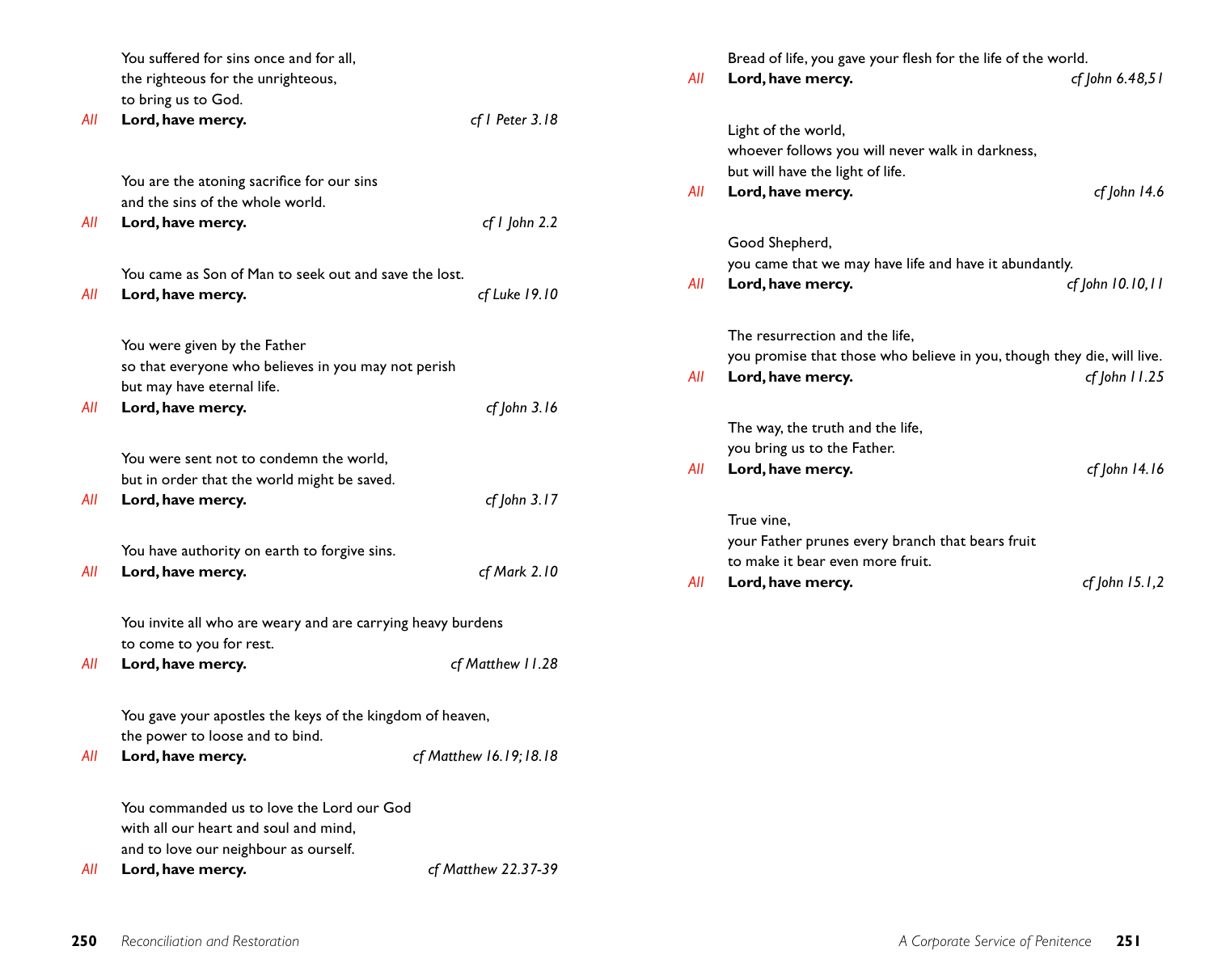## **Veni, Creator Spiritus**

| Come, Holy Ghost, our souls inspire,<br>and lighten with celestial fire;<br>thou the anointing Spirit art,<br>who dost thy sevenfold gifts impart.      |            | Creator Spirit, Lord of grace,<br>come, make in us your dwelling place;<br>O purest Light, in darkness shine;<br>fill loveless hearts, O Love Divine.              |
|---------------------------------------------------------------------------------------------------------------------------------------------------------|------------|--------------------------------------------------------------------------------------------------------------------------------------------------------------------|
| Thy blessed unction from above<br>is comfort, life and fire of love;<br>enable with perpetual light<br>the dullness of our blinded sight.               |            | Consoler, hear your people's cry;<br>come down, O Gift of God, Most High.<br>Descend in peace, O heav'nly Dove;<br>come Fount of Life; come Flame of Love.         |
| Anoint and cheer our soiled face<br>with the abundance of thy grace;<br>keep far our foes, give peace at home;<br>where thou art guide no ill can come. |            | As once on Christ the Servant's head<br>the oil of sevenfold grace you shed,<br>so now anoint from love's deep springs<br>your chosen prophets, priests and kings. |
| Teach us to know the Father, Son,<br>and thee, of Both, to be but One;<br>that through the ages all along,<br>this may be our endless song:             |            | Of ev'ry gift the living source,<br>of mighty deeds the unseen force,<br>the Father sends his promised One<br>to speak for all who serve his Son.                  |
| Praise to thy eternal merit,<br>Father, Son and Holy Spirit.<br>Amen.                                                                                   | John Cosin | Keep far all those who wish us ill,<br>O Dove of Peace, be with us still,<br>in ev'ry danger at our side<br>O Friend, befriend us; be our guide.                   |
| (or)                                                                                                                                                    |            | Reveal to us the Father's love.<br>reveal his Son, who reigns above.                                                                                               |

*James Quinn SJ (Tune: LM)*

To truth, O Truth, make us all true; in love, O Love, make all things new.

Amen.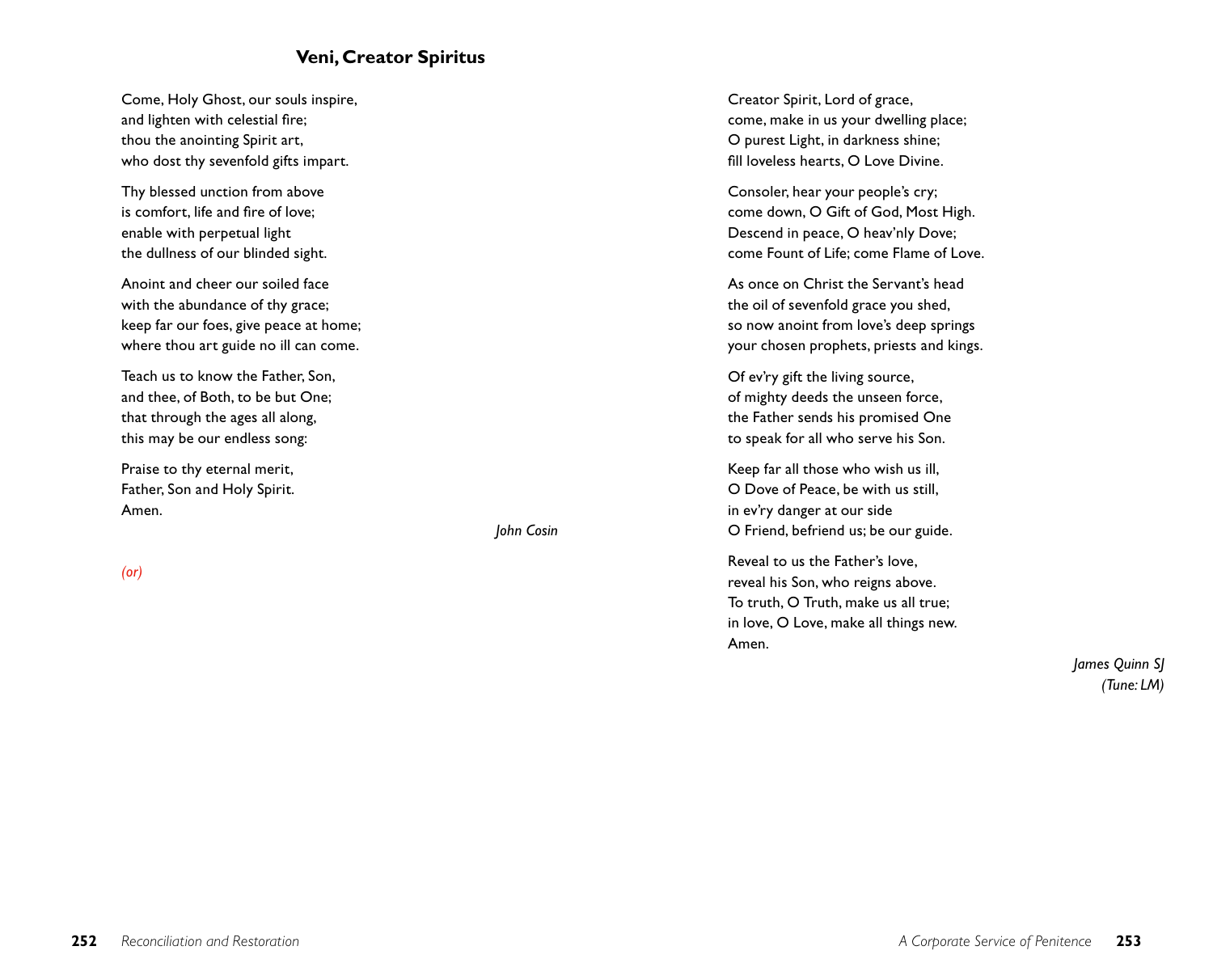# *¶ Invitations to Confession*

### **1**

God shows his love for us in this: while we were still sinners Christ died for us. Sure of the reconciliation through the death of his Son, we confess our sins to God.

### **2**

Christ himself bore our sins in his body on the cross so that, free from sin, we might live for righteousness; by his wounds we have been healed. Let us confess our sins.

### **3**

Let us confess to God the sins and shortcomings of the world; its pride, its selfishness, its greed; its evil divisions and hatreds. Let us confess our share in what is wrong,

and our failure to seek and establish the peace which God wills for his children.

## *¶ Kyrie Confessions*

#### **Note**

The following Kyrie Confessions are not intended for major services of penitence or reconciliation; at these a fuller form of penitence should be used.They are provided for use at, for example, weekday celebrations of the Holy Communion during penitential seasons or occasions such as the Week of Prayer for Christian Unity or One World Week when reconciliation may be a particular intention of the liturgy.

### **1**

Lord Jesus, you came to reconcile us to one another and to the Father: Lord, have mercy.

#### *All* **Lord, have mercy.**

Lord Jesus, you heal the wounds of sin and division: Christ, have mercy.

*All* **Christ, have mercy.**

Lord Jesus, you intercede for us with your Father: Lord, have mercy.

*All* **Lord, have mercy.**

### **2**

Lord Jesus, you came into the world to save sinners: Lord, have mercy.

*All* **Lord, have mercy.**

Our sin has brought sorrow and hurt to you, to others and to ourselves: Christ, have mercy.

#### *All* **Christ, have mercy.**

Forgive what we have been, amend what we are, and direct what we shall be. Lord, have mercy.

*All* **Lord, have mercy.**

### **3**

You came to heal and to restore. Lord, have mercy.

*All* **Lord, have mercy.**

You came to bring pardon and peace. Christ, have mercy.

*All* **Christ, have mercy.**

You live to intercede for us at the right hand of the Father. Lord, have mercy.

*All* **Lord, have mercy.**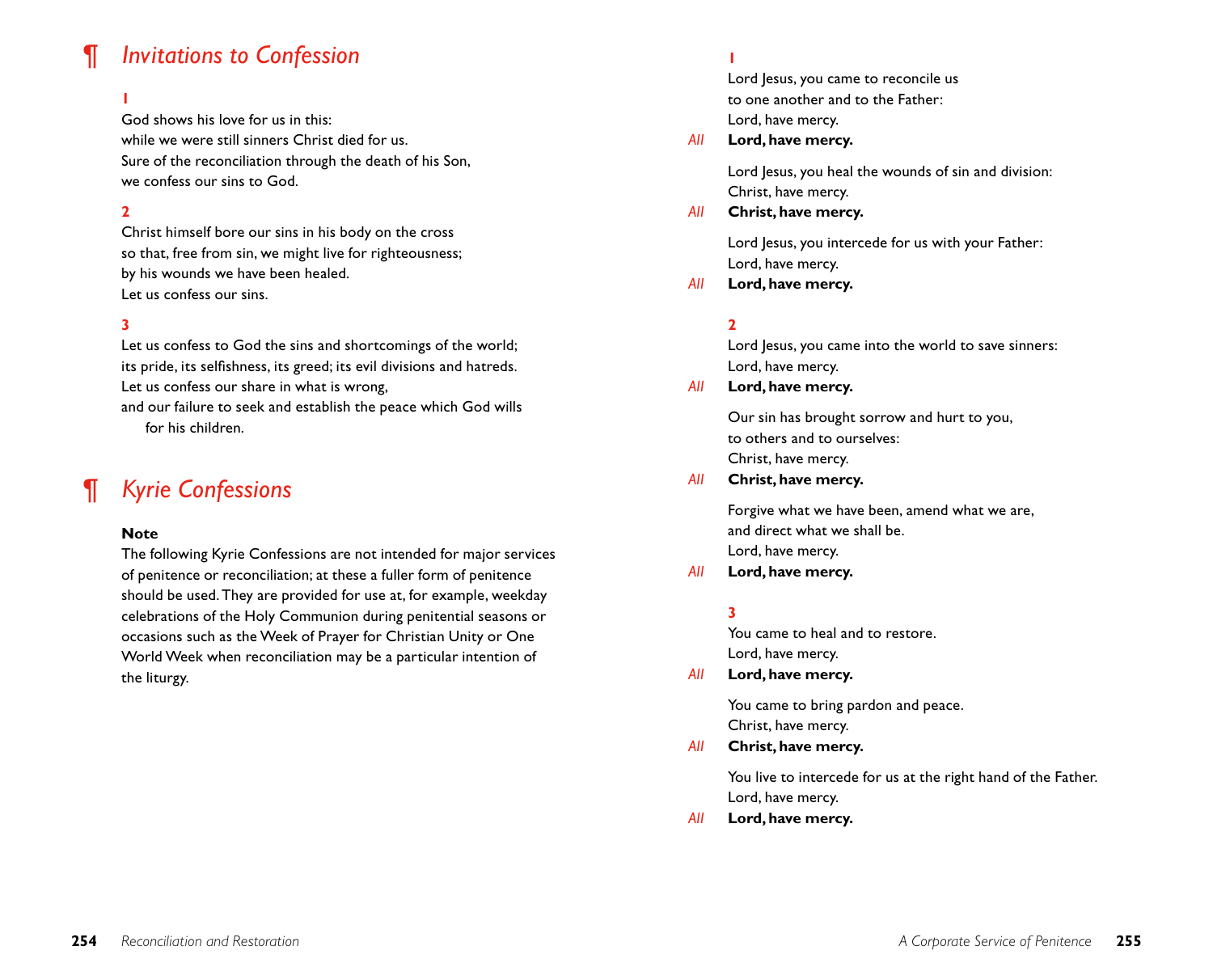# *¶ A Table of Readings*

| <b>Old Testament</b>           | Psalm                      | <b>New Testament</b>        | Gospel           | <b>Dismissal</b><br>Gospel |
|--------------------------------|----------------------------|-----------------------------|------------------|----------------------------|
| <b>Advent</b>                  |                            |                             |                  |                            |
| Isaiah 64.6-12                 | Psalm 80.1-7               | Romans 13.8-14              | Luke 21.29-36    | John 5.19-25               |
| <b>Christmas</b>               |                            |                             |                  |                            |
| Genesis 3.8-15                 | Psalm 85.4-11              | I John 4.7-10               | Matthew 1.18-21  | John 14.14-18              |
| <b>Epiphany</b>                |                            |                             |                  |                            |
| Isaiah 60.17b-20               | Psalm 99.1-5               | Titus 2.11-14               | John 1.29-34     | John 1.35-37               |
| Lent                           |                            |                             |                  |                            |
| Exodus 20.1-17                 | Psalm 51.6-12              | I John 3.4-10               | Luke 18.9-14     | Luke 15.3-7                |
| Isaiah 53.3-6                  | Psalm 103.1-5,<br>$8 - 14$ | Romans 5.6-11               | Mark 2.1-12      | Mark 5.18-20               |
| Jeremiah 17.5-10, 14           | Psalm 23                   | 2 Corinthians<br>$12.7b-10$ | Mark 14.32-38    | Mark 13.34-36              |
| <b>Easter</b>                  |                            |                             |                  |                            |
| Hosea 6.1-6                    | Psalm 116.12-19            | Colossians 1.17-23          | John 20.19-23    | Luke 24.44-48              |
| <b>Pentecost</b>               |                            |                             |                  |                            |
| Ezekiel 36.24-29a              | Psalm 51.6-12              | Galatians 5.18-26           | John 16.7-15     | John 20.19-23              |
| <b>All Saints</b>              |                            |                             |                  |                            |
| Deuteronomy<br>27.16-19        | Psalm 15                   | Peter 1.13-16               | Matthew 7.43-48  | John 14.15-17              |
| <b>Reconciliation</b>          |                            |                             |                  |                            |
| Jeremiah 31.31-34              | Psalm 133                  | 2 Corinthians 5.16-21       | Matthew 5.23-26  | John 17.20-22              |
| <b>Healing and cleansing</b>   |                            |                             |                  |                            |
| 2 Kings 5.9-14                 | Psalm 41.1-4               | James 5.13-16               | Mark 2.1-12      | Luke 24.45-48              |
| <b>Healing of the nations</b>  |                            |                             |                  |                            |
| Ezekiel 47.1-12                | Psalm 87                   | Revelation 21.22;<br>22.5   | Matthew 28.16-20 | Matthew 28.9-10            |
| In time of trouble or distress |                            |                             |                  |                            |
| Daniel 9.18-19                 | Psalm 130                  | 2 Corinthians 4.8-11        | John 11.32-37    | John 16.29-33              |

# *¶ Gospel Acclamations*

## **1**

| All | and has given us the ministry of reconciliation.<br>Alleluia. |                    |
|-----|---------------------------------------------------------------|--------------------|
|     |                                                               | 2 Corinthians 5.19 |
|     | God has reconciled us to himself through Christ,              |                    |
|     | Alleluia, alleluia.                                           |                    |

### *(or)*

| All | Praise to you, O Christ, King of eternal glory.  |                    |
|-----|--------------------------------------------------|--------------------|
|     | and has given us the ministry of reconciliation. | 2 Corinthians 5.19 |
|     | God has reconciled us to himself through Christ, |                    |
|     | Praise to you, O Christ, King of eternal glory.  |                    |

### **2**

Alleluia, alleluia.

The Lord has borne our griefs and carried away our sorrows.

*All* **Alleluia.** *Isaiah 53.4* 

## *(or)*

Praise to you, O Christ, King of eternal glory. The Lord has borne our griefs and carried away our sorrows.

*All* **Praise to you, O Christ, King of eternal glory.** *Isaiah 53.4*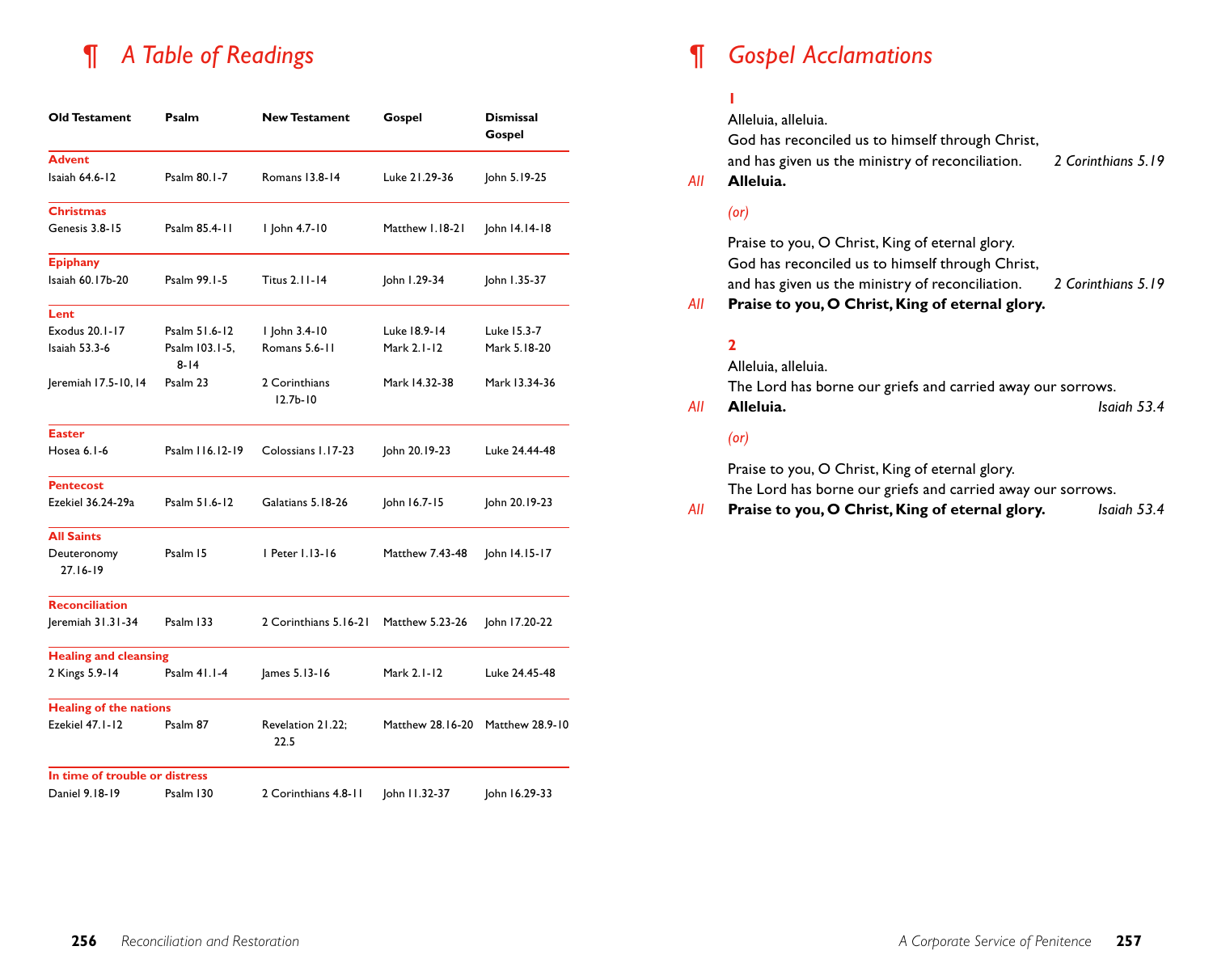# *¶ A Form of Intercession*

Eternal God, your Son is King and Head of the Church. We pray for your people across the world, that what is divided by doctrine or race, by class or creed, may be united in your name.

Lord, in your mercy

### *All* **hear our prayer.**

#### Eternal God,

your Son is Ruler of nations. We pray for those in authority, that those who lead us may work for peace and reconciliation, and that by your wisdom and their vision the world may reflect your kingdom.

Lord, in your mercy

#### *All* **hear our prayer.**

#### Eternal God,

your Son is the Prince of peace. We pray for a peaceful world, where children grow up without fear, and security rests on trust rather than threats, and where nations fight against poverty rather than against each other.

Lord, in your mercy

### *All* **hear our prayer.**

#### Eternal God,

your Son is the healer of our sickness. We pray for those who are ill or who are passing through times of testing, that they may know the power of Christ to sustain them.

Lord, in your mercy

### *All* **hear our prayer.**

### Eternal God,

your Son is the Resurrection and the Life. Confirm our faith in the communion of saints, that, inspired by all who have gone before us in faith, we may seek the things which are above, where Christ reigns, and live on earth the life of heaven.

Lord, in your mercy

*All* **hear our prayer.**

### Almighty God,

who called your Church to bear witness that you were in Christ reconciling the world to yourself: help us to proclaim the good news of your love, that all who hear it may be drawn to you; through him who was lifted up on the cross, and reigns with you in the unity of the Holy Spirit, one God, now and for ever.

*All* **Amen.**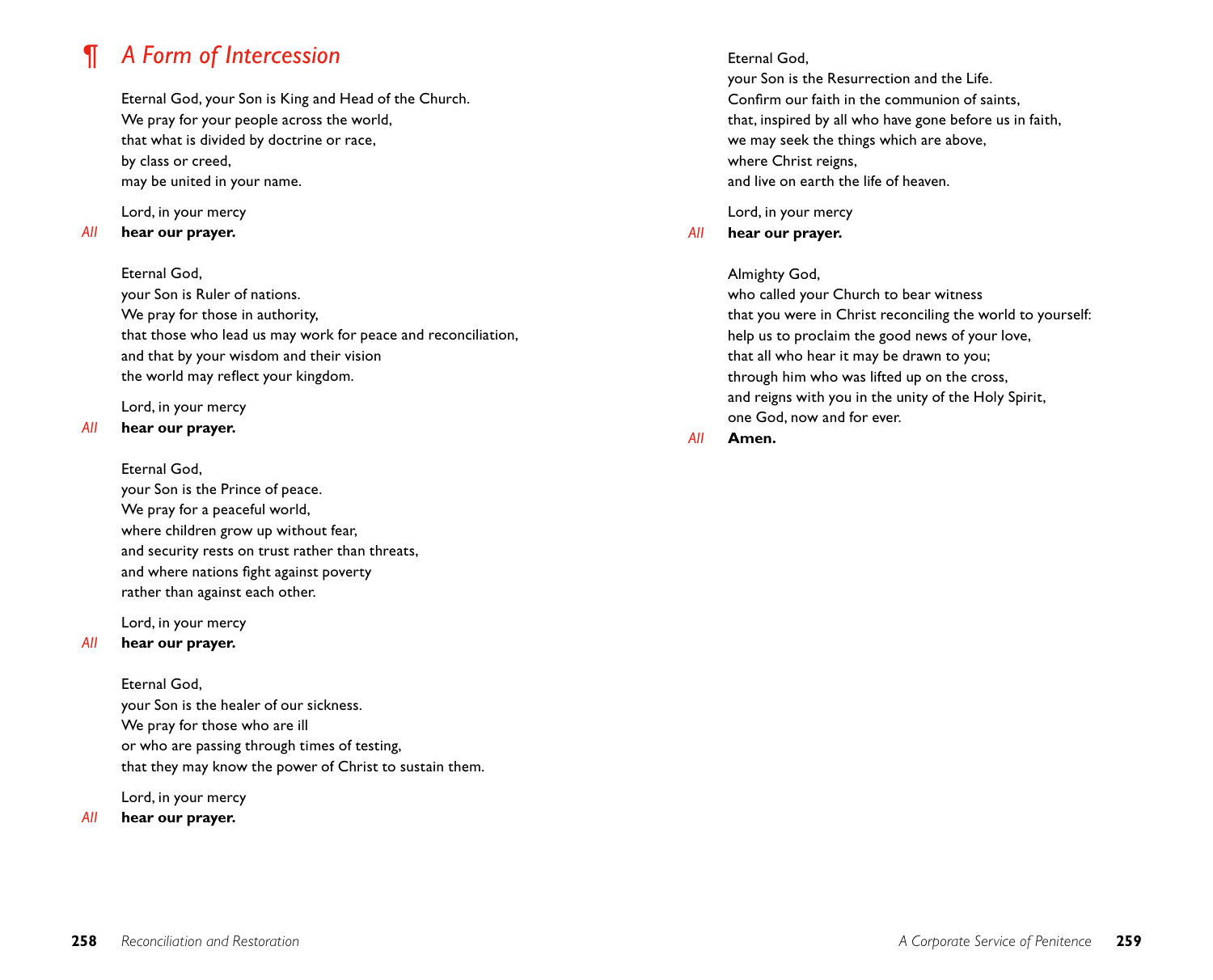## **The Lord's Prayer**

Rejoicing in the forgiveness of sins, as our Saviour taught us, so we pray

#### *All* **Our Father in heaven,**

**hallowed be your name, your kingdom come, your will be done, on earth as in heaven. Give us today our daily bread. Forgive us our sins as we forgive those who sin against us. Lead us not into temptation but deliver us from evil. For the kingdom, the power, and the glory are yours now and for ever. Amen.**

### *(or)*

Rejoicing in the forgiveness of sins, let us pray with confidence as our Saviour has taught us

## *All* **Our Father, who art in heaven,**

**hallowed be thy name; thy kingdom come; thy will be done; on earth as it is in heaven. Give us this day our daily bread. And forgive us our trespasses, as we forgive those who trespass against us. And lead us not into temptation; but deliver us from evil. For thine is the kingdom, the power and the glory, for ever and ever. Amen.**

## **Introductions to the Peace**

## **1**

Christ is our peace. He has reconciled us to God in one body by the cross. We meet in his name and share his peace.

### **2**

Blessed are the peacemakers: they shall be called children of God. We meet in the name of Christ and share his peace.

### **3**

Blessed be Christ the Prince of peace. He breaks down the walls that divide us: praise Christ who is our peace.

### **4**

The Lord keeps in perfect peace those who trust in him. In returning and rest you shall be saved, in quietness and trust shall be your strength.

## *¶ Prayer at the Preparation of the Table*

Gather up, O Lord, the broken fragments of our humanity, that in your wounded hands we might find our healing.

*All* **Blessed be God for ever.**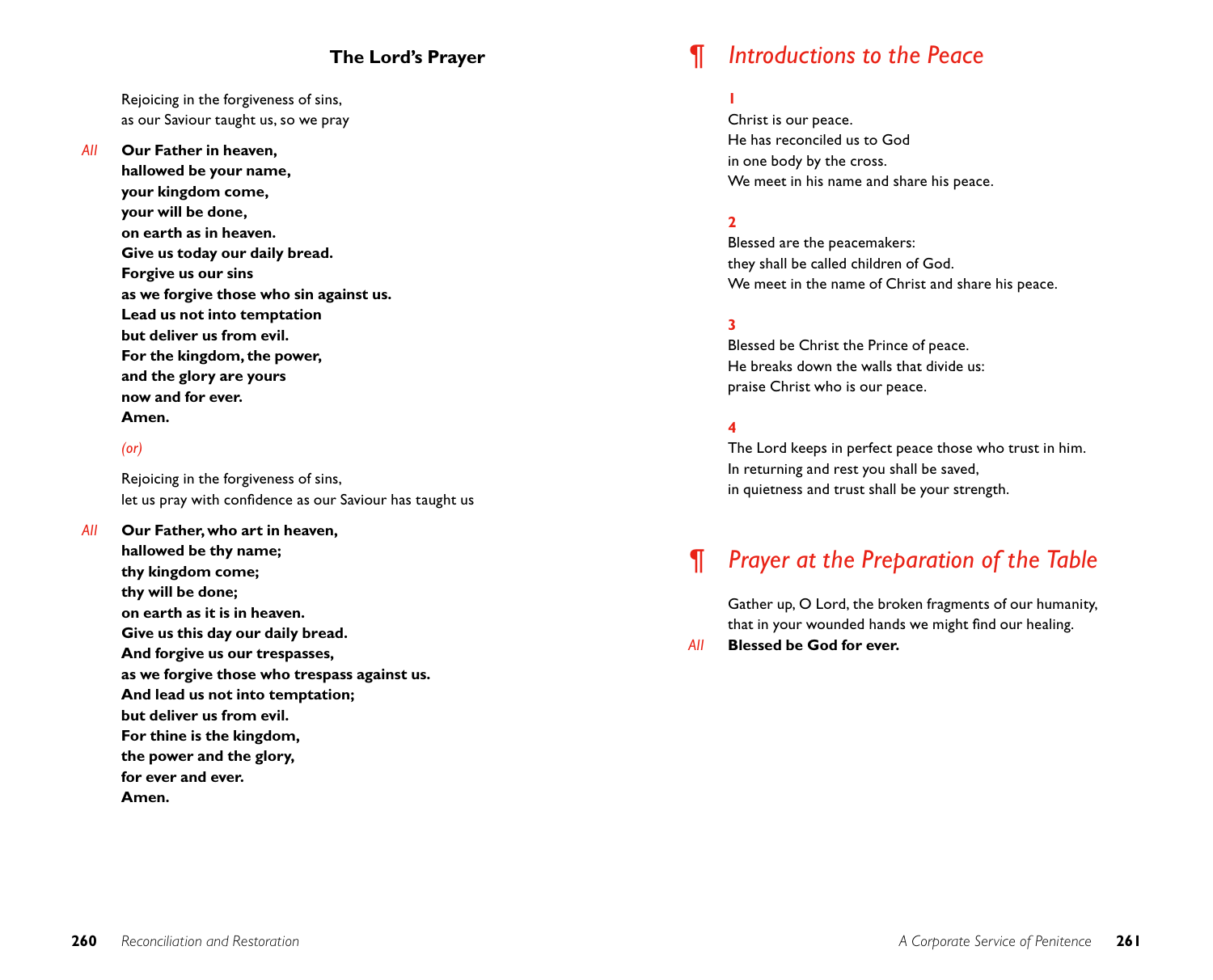# *¶ Short Prefaces*

### **1**

And now we give you thanks because in his victory over the grave a new age has dawned, the long reign of sin is ended, a broken world is being renewed and humanity is once again made whole.

### **2**

And now we give you thanks because you provide medicine to heal our sickness, and the leaves of the tree of life for the healing of the nations, anointing us with your healing power so that we may be the first fruits of your new creation.

## *¶ Extended Preface*

Father, all-powerful and ever-living God, we praise and thank you through Jesus Christ our Lord for your presence and action in the world. In the midst of conflict and division you turn our minds to thoughts of peace. Your Spirit changes our hearts: enemies find reconciliation, those who were estranged stretch out their hands in friendship, and nations forsake war to walk the paths of peace. Your Spirit breathes upon our world when understanding puts an end to strife, when hatred is quenched with mercy and vengeance gives way to forgiveness. And so we worship and adore you and join the choirs of heaven as they sing for ever the song of your glory:

## *¶ Acclamation*

I saw water flowing from the threshold of the temple.

*All* **Wherever the river flows everything will spring to life. Alleluia.**

On the banks of the river grow trees bearing every kind of fruit.

*All* **Their leaves will not wither nor their fruit fail.**

Their fruit will serve for food, their leaves for the healing of the nations.

*All* **For the river of the water of life flows from the throne of God and of the Lamb.**

## *¶ Blessings*

### **1**

May Christ, who out of defeat brings new hope and a new future, fill you with his new life; and the blessing of God almighty, the Father, the Son, and the Holy Spirit, be among you and remain with you always.

*All* **Amen.**

## **2**

May God, who in Christ has reconciled all things in heaven and earth, grant you grace to walk the path of forgiveness; and the blessing of God almighty, the Father, the Son, and the Holy Spirit, be among you and remain with you always. *All* **Amen.**

# *¶ Ending*

God has enlisted you in the ministry of reconciliation: go in his peace.

*All* **Thanks be to God.**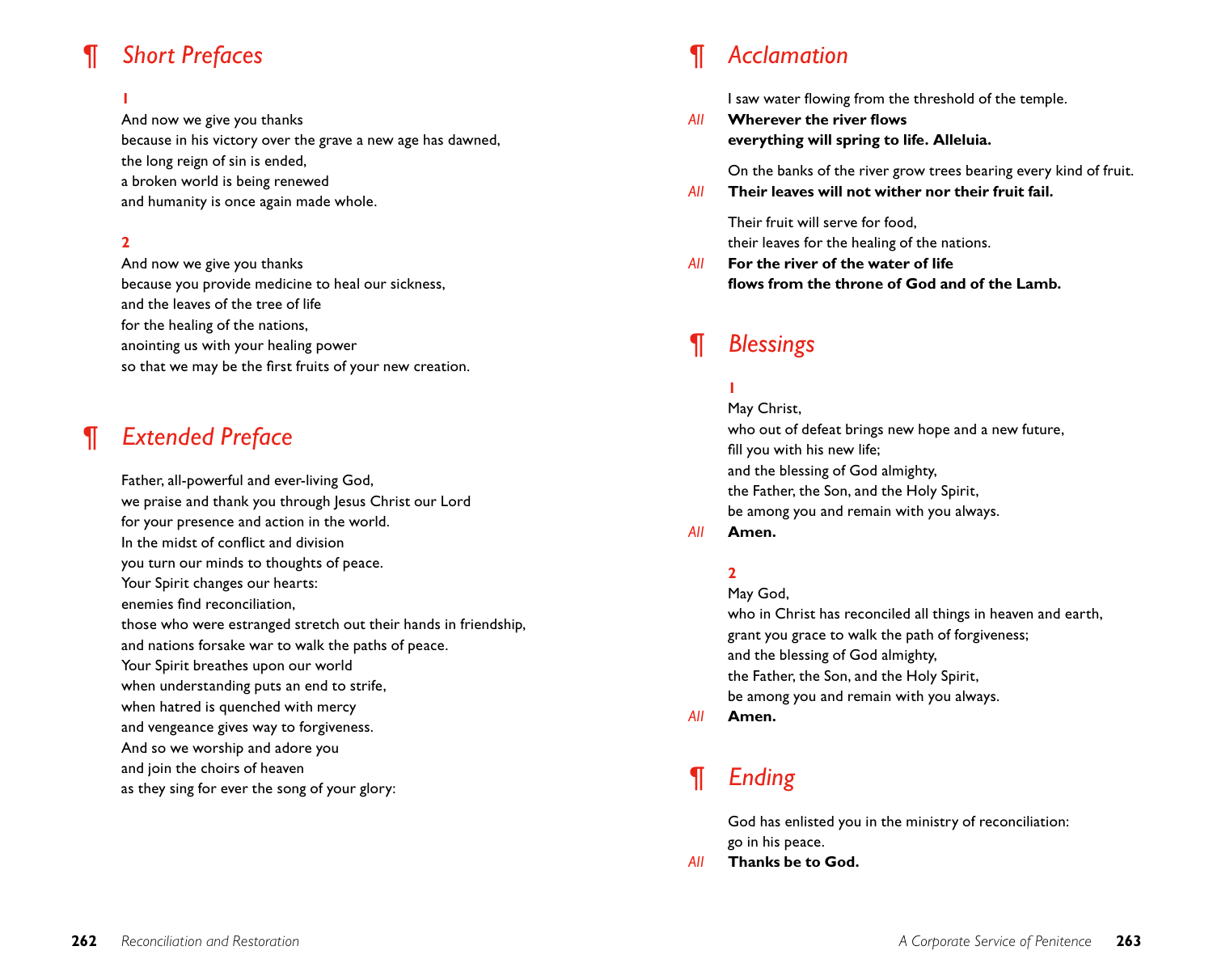# **Prayer for Individuals in Public Worship**

- **1** A ministry of prayer for individuals may be offered in the context of public worship and should be introduced under the procedures required by Canon B 3. Suitable forms of prayer, including any approved under Canon B 4, may be used.
- **2** This public ministry of prayer may be accompanied by laying on of hands, and may also be accompanied by anointing with oil. It may be helpful to make clear in advance the form of ministry that is intended, which may take a number of forms, such as prayer for individuals who do not explain their particular need; prayer following a brief explanation to those who will pray with them of a person's need or concern; or prayer following an explanation to the whole congregation of a person's need or concern. (The Laying on of Hands may be received on behalf of a third person who is not present.)
- **3** Those who will be ministering to individuals should be offered appropriate help in preparing for this ministry. Before the service it is normally appropriate for them to pray together for grace and discernment.
- **4** In the context of a celebration of Holy Communion this personal ministry may be offered at one of the following points:
	- ¶ as part of the Prayers of Intercession (which may, where appropriate, include prayers of penitence)
	- ¶ at the time of the giving of communion
	- ¶ at the end of the service.
- **5** The Order of the Celebration of Holy Communion may be varied as follows:
	- T the Prayers of Penitence may be replaced by other suitable material
	- **T** on occasion the Creed may be omitted or an authorized Affirmation of Faith may be used
	- when ministry to individuals is incorporated into the Prayers of Intercession, psalms of lament or hope or other appropriate material may be used as a form of introduction to such prayer.
- **6** Whichever pattern is adopted, care needs to be taken to integrate ministry to individuals with the corporate prayer of the whole people.Where ministry to individuals takes place during or after the distribution of communion it is important that the gift and promise of communion is not overshadowed by prayer for individual needs. In places where ministry to individuals during or after the distribution of communion is a regular pattern, it may sometimes be helpful to focus such prayer by including prayer for them earlier in the service and on occasion to change the pattern to include this ministry earlier in the service.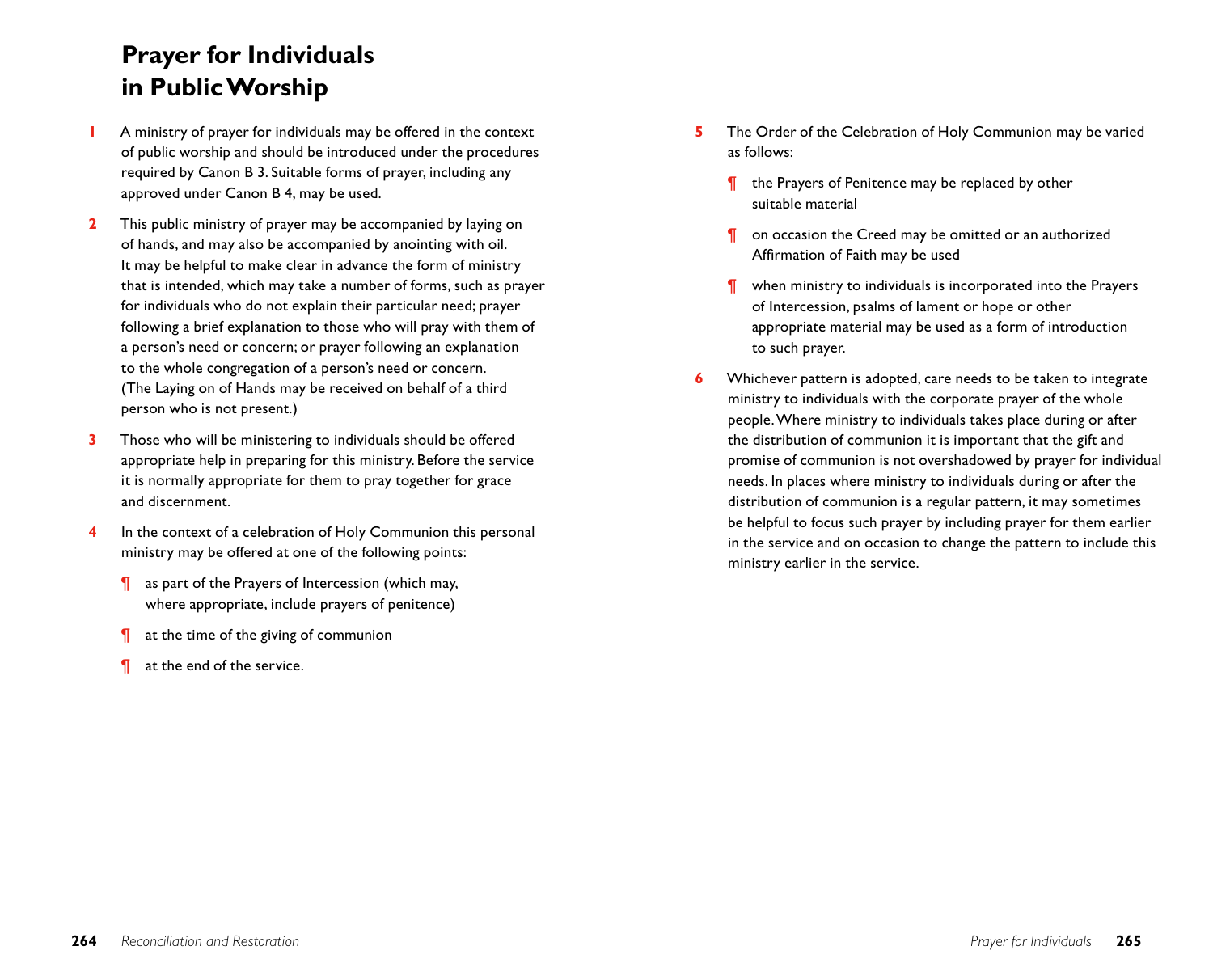## **The Reconciliation of a Penitent**

## *¶ Introductory Note*

These orders may be appropriately used when a person's conscience is burdened with a particular sin, when a person wishes to make a new beginning in the Christian life, or as part of a regular personal discipline.

*The Book of Common Prayer* includes the following pastoral exhortation: '… if there be any of you, who by this means [self-examination, confession and repentance] cannot quiet his own conscience herein, but requireth further comfort or counsel, let him come to me, or to some other discreet and learned Minister of God's Word, and open his grief, that by the ministry of God's holy Word he may receive the benefit of absolution, together with ghostly counsel and advice, to the quieting of his conscience, and avoiding of all scruple and doubtfulness.'

The aim of such a ministry of comfort and counsel is to establish an individual in the freedom and forgiveness of Christ. It can be exercised in a variety of ways at the discretion of the minister. The provision of these two orders is not intended to limit such discretion.

The reconciliation of a penitent, even when celebrated privately, remains a corporate action of the Church, because sin affects the unity of the body; through the absolution the penitent is restored to full fellowship in Christ. Two forms of the rite are provided. The first form is more simple, and follows the traditional pattern of the western Church. The second form is an individual renewal of the baptismal covenant and may be used in situations where someone has been separated from the Church's fellowship because of sin or personal circumstances.

# *Explanatory Guidelines*

## **Preparation**

The priest and penitent should prepare themselves carefully for this ministry. This includes both the desire for the illuminating presence of the Holy Spirit and the willingness to examine self in the light of God's commandments and the example of Christ.

## **The Greeting**

The priest welcomes the penitent warmly and gives any necessary explanatory help to enable the penitent to participate fully in the rite.

## **Readings**

In Form 1, the priest uses one or more short readings to encourage the penitent to recognize his or her sins in the light of God's word and to have confidence in his mercy. The reading of verses from Psalm 51 enables priest and penitent to acknowledge their common sinfulness and need of God's forgiveness.Where appropriate, the penitent may be invited to read a passage from the Bible.

In Form 2, one of the responsories is used.

### **Confession and Counsel**

The confession of sins may be made in the penitent's own words, or using the forms provided with the optional insertion of particular named sins. The priest should give whatever help may be required to enable the penitent to articulate those sins for which absolution is desired. Such help will often be given before the liturgical rite is celebrated as part of an extended pastoral conversation; however, where circumstances dictate, this may take place within the rite. Sometimes, in the light of such counsel, particular issues may be clarified and motives examined; the role of the priest is to enable the penitent to make confession with integrity. This underlies the reference in the rubric to assisting the penitent 'to complete' his or her confession. The priest should seek to enable the penitent to recognize the reality of human frailty and God's all-embracing mercy and grace.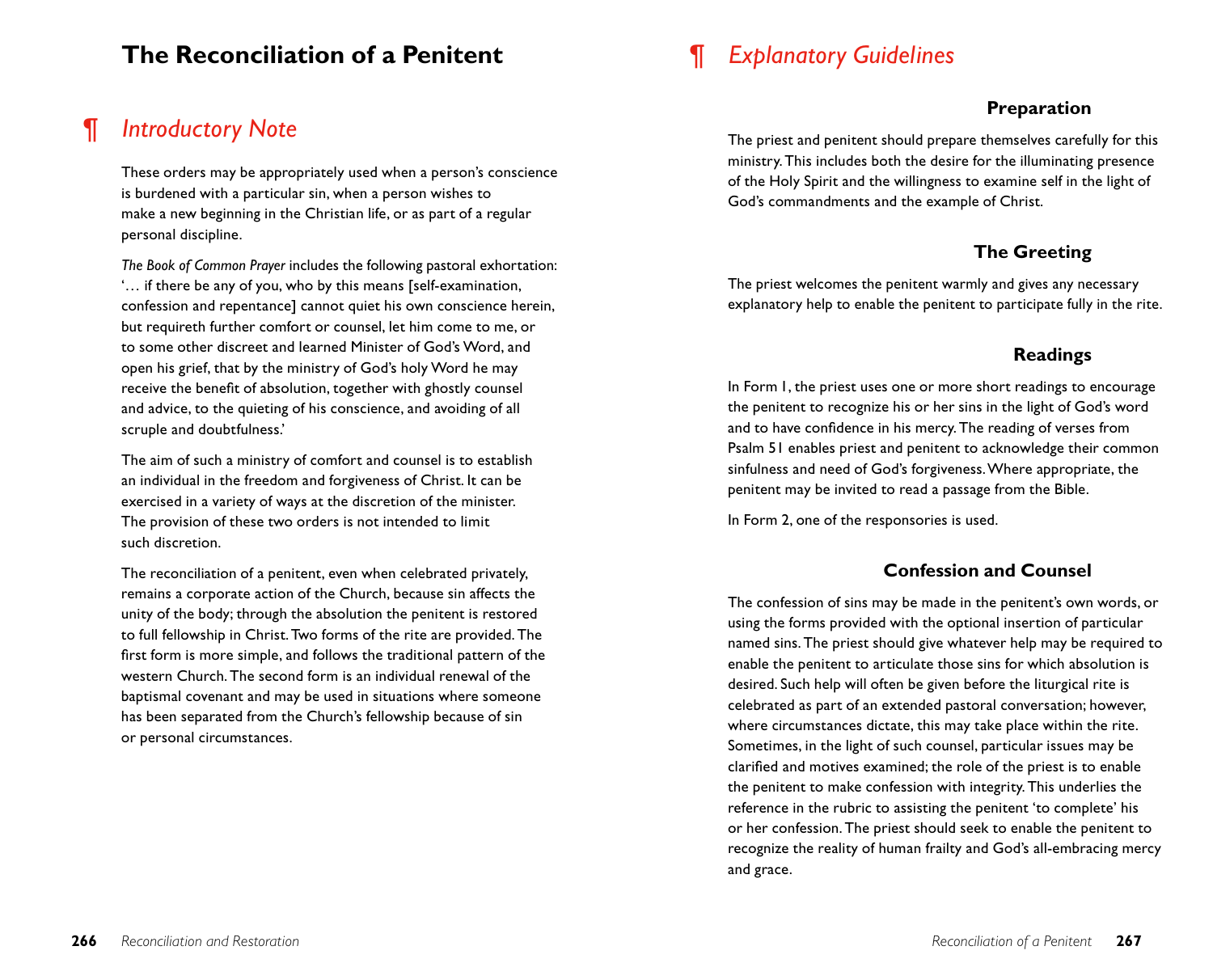In Form 2, as this rite is a conscious recalling of baptism, the penitent may make the sign of the cross with water in response to confession.

After confession, the priest may, with the goodwill of the penitent, offer counsel or advice.

The rubric referring to restitution is related to the desire for amendment of life. In some cases, a particular course of action will recommend itself – just as, in the Gospel tradition, Zacchaeus makes restitution to those he had defrauded (Luke 19.8). In other cases, this may be a willingness to seek practical reconciliation with others. This leads naturally into the Act of Contrition.

The priest may recommend some prayer or action as a sign of repentance, thanksgiving, and growth in discipleship. This may include Bible reading or other devotional reading, almsgiving, or the renewal of a personal rule of life. Prayer texts such as the Lord's Prayer, the 'Jesus Prayer' or other well-known devotional prayers are often recommended. It should always be stressed that the role of such penances is to assist the penitent in walking in newness of life; it is not about 'earning forgiveness' or being 'punished'.

In some circumstances and in some traditions of the Church, there may be a discernment that the ministry of personal prayer is a natural response to confession and counsel before absolution is pronounced. Such prayer ministry may be accompanied by the laying on of hands and/or anointing with the oil of healing.Where this ministry is unfamiliar to the penitent, care should be taken in explaining its function and form.While both forms of the rite suggest that such ministry precedes absolution, nevertheless, there may be circumstances, at the discretion of the priest, where it may follow the Absolution.

## **Act of Contrition**

The act or prayer of contrition arises from the desire, as expressed in the Collect for Ash Wednesday, that God should create and make in us new and contrite hearts. The act of contrition expresses the desire and intention before God to turn away from sin and to walk in newness of life. The penitent may use his or her own words or the form provided.

## **Absolution**

The priest lays hands on the penitent, or extends hands over the penitent. The priest may make the sign of the cross over the penitent, or on the penitent's forehead, recalling the baptismal liturgy. The priest uses an authorized form of absolution.

## **Thanksgiving**

The priest and penitent may make an act of thanksgiving, followed by a prayer which celebrates the reconciliation of the penitent to God and to the Church. The Lord's Prayer may be said.

## **The Dismissal**

The priest may bless the penitent before the formal dismissal.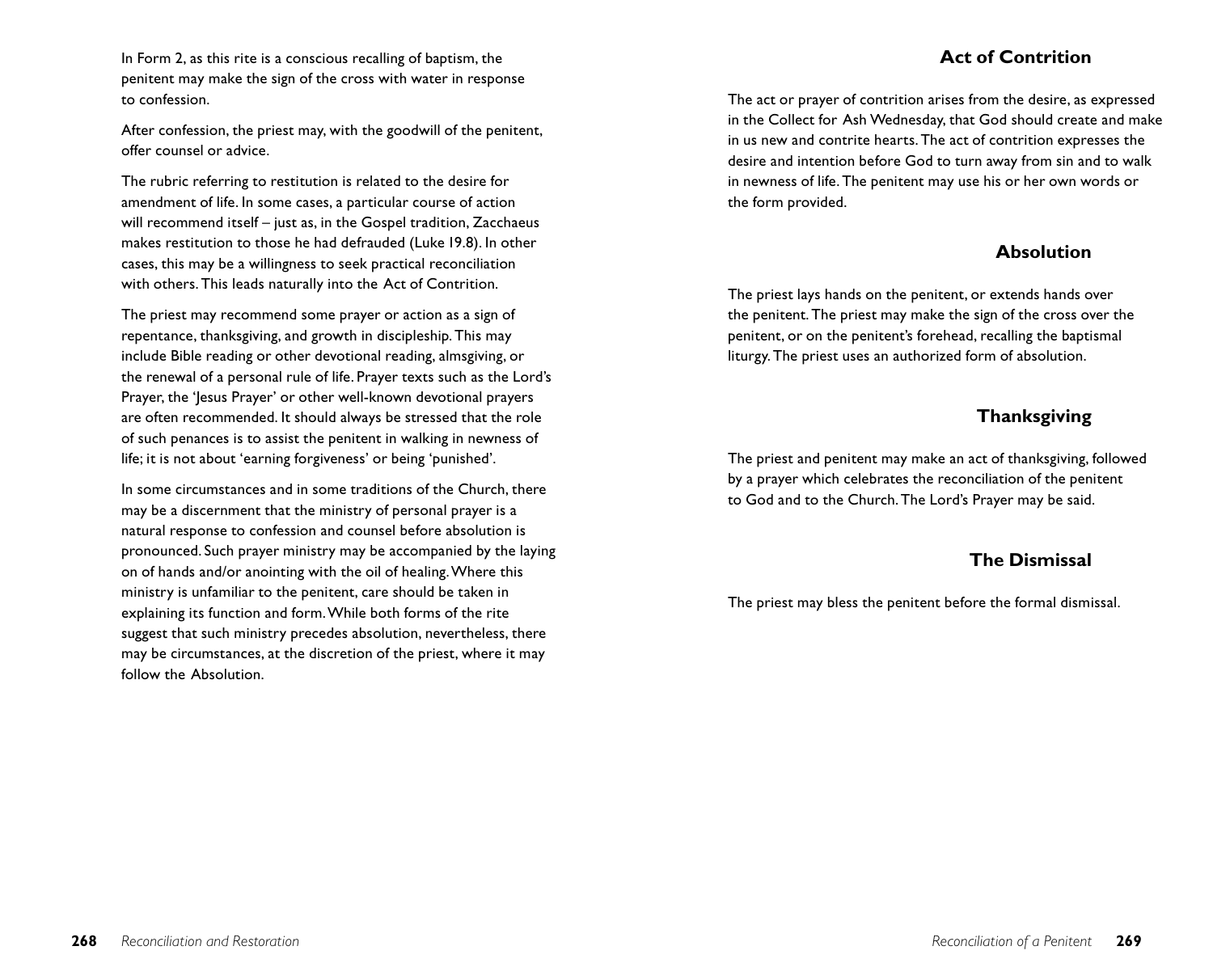## **Notes**

### **1 Confidentiality**

The ministry of reconciliation requires that what is said in confession to a priest may not be disclosed, as is set out more fully in the *Guidelines for the Professional Conduct of the Clergy* approved by the Convocations of Canterbury and York in 2003:

**7 Call their hearers to repentance**

### **In Christ's name absolve, and declare forgiveness of sins**

- **7.1** The ministry of reconciliation, as an extension of lesus' own ministry, lies at the heart of this vocation. It is to be exercised gently, patiently and undergirded by mutual trust.
- **7.2** There can be no disclosure of what is confessed to a priest. This principle holds even after the death of the penitent. The priest may not refer to what has been learnt in confession, even to the penitent, unless explicitly permitted. Some appropriate action of contrition and reparation may be required before absolution is given. A priest may withhold absolution.
- **7.3** Where abuse of children or vulnerable adults is admitted in the context of confession, the priest should urge the person to report his or her behaviour to the police or social services, and should also make this a condition of absolution, or withhold absolution until this evidence of repentance has been demonstrated.
- **7.4** If a penitent's behaviour gravely threatens his or her wellbeing or that of others, the priest, while advising action on the penitent's part, must still keep the confidence.
- **Note** *An appeal to the tradition of the Church demonstrates this understanding of the 'seal of the confessional' and the relevant provision in the Canons of 1604 (Canon 113) was left unrepealed by the Canons of 1969, which superseded the earlier Canons in almost every other respect. Whether the civil courts will always respect this principle of absolute confidentiality remains uncertain.*

### **2 Training**

Except in emergencies, this ministry should only be exercised after training. Any directions issued by the bishop should be followed.

### **3 Form 2**

The service may take place at the font, which may be filled with water set apart for use in Holy Baptism. It is appropriate that those who seek to be reconciled to the Church through this rite should be encouraged in due course to make a public Affirmation of Baptismal Faith.

### **4 Pastoral Circumstances**

In cases of pastoral necessity or emergency, only the confession, an expression of contrition and the absolution are mandatory. Other parts of the rite may be used by the penitent privately according to opportunity.

### **5 Confession and Counsel**

As on many occasions the priest and penitent will have had an extended conversation before the actual liturgical rite, the amount of counsel given within the rite will probably be small.

### **6 Restitution and tokens of repentance**

In giving advice to the penitent, the priest should encourage restitution where this is appropriate and may recommend some prayer or action as a token of repentance.

### **7 Ministry of Prayer, Laying on of Hands and Anointing**

Before pronouncing absolution the priest may, where appropriate, offer the ministry of prayer which may be accompanied by the laying on of hands, and may also be accompanied by anointing with the oil of healing. Alternatively, the anointing may be administered after the Absolution.When anointing is administered, the following form of words is used:

'N, I anoint you in the name of God who gives you life. Receive Christ's forgiveness, his healing and his love.

May the Father of our Lord Jesus Christ grant you the riches of his grace, his wholeness and his peace.'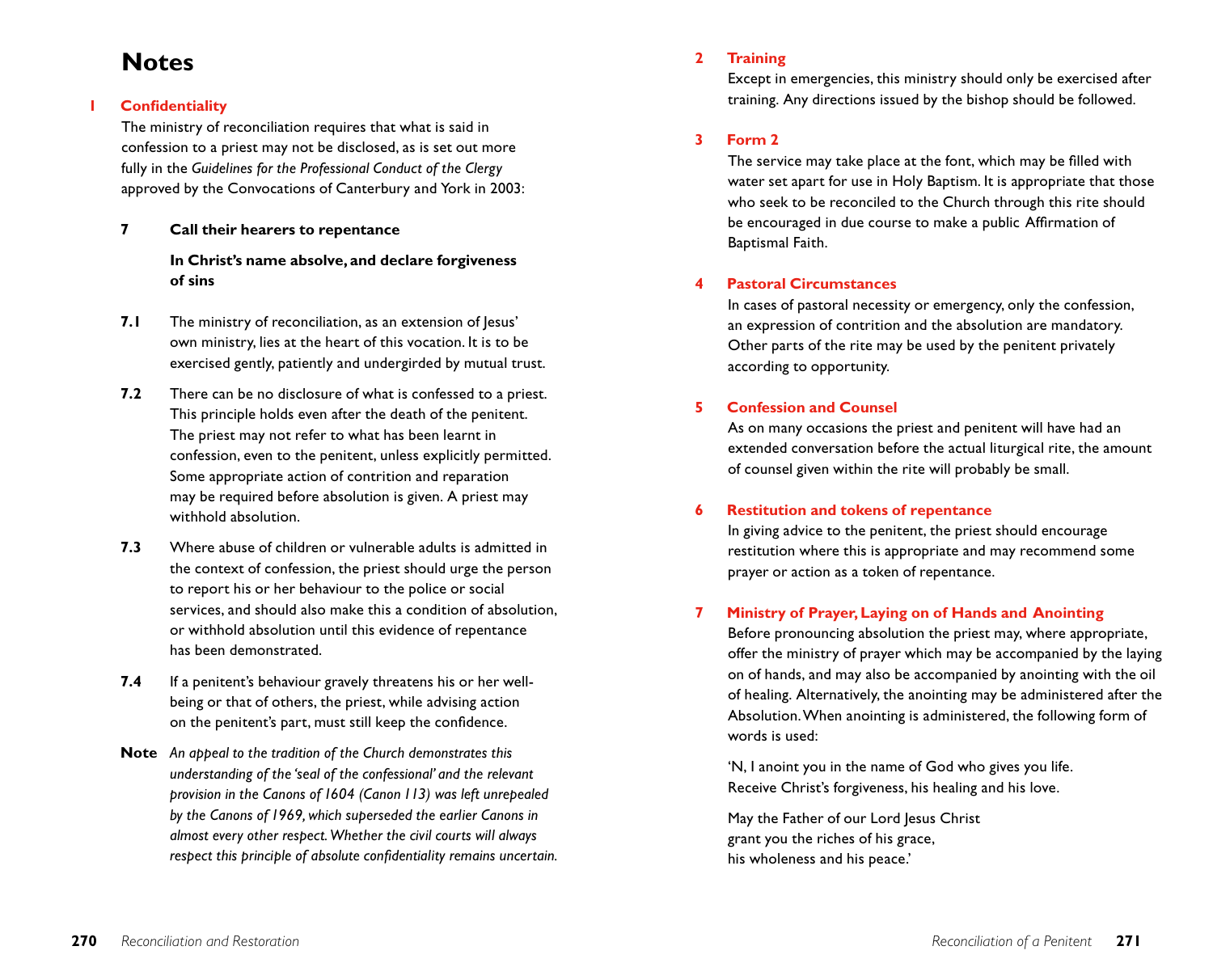**8 Oil**

Canon B 37 provides that when anointing the priest should use 'pure olive oil consecrated by the bishop of the diocese or otherwise by the priest himself' and that the anointing should be made on the forehead with the sign of the cross. It may also be appropriate to anoint the hands.

### **A Short Form of Prayer over the Oil**

Lord, holy Father, giver of health and salvation, as your apostles anointed those who were sick and healed them, so continue the ministry of healing in your Church. Sanctify this oil, that those who are anointed with it may be freed from suffering and distress, find inward peace, and know the joy of your salvation, through your Son, our Saviour Jesus Christ.



## **The Reconciliation of a Penitent**

## *Structure*

### *Optional parts of the service are indicated by square brackets.*

- ¶ **The Gathering** The Greeting [Introduction]
- ¶ **The Liturgy of the Word** Readings
- ¶ **Confession and Counsel** Confession [Giving of Counsel] [The ministry of prayer and/or anointing]
- ¶ **Reconciliation** Act of Contrition **Absolution** [Thanksgiving] [The Lord's Prayer]
- ¶ **The Dismissal** [Blessing] The Dismissal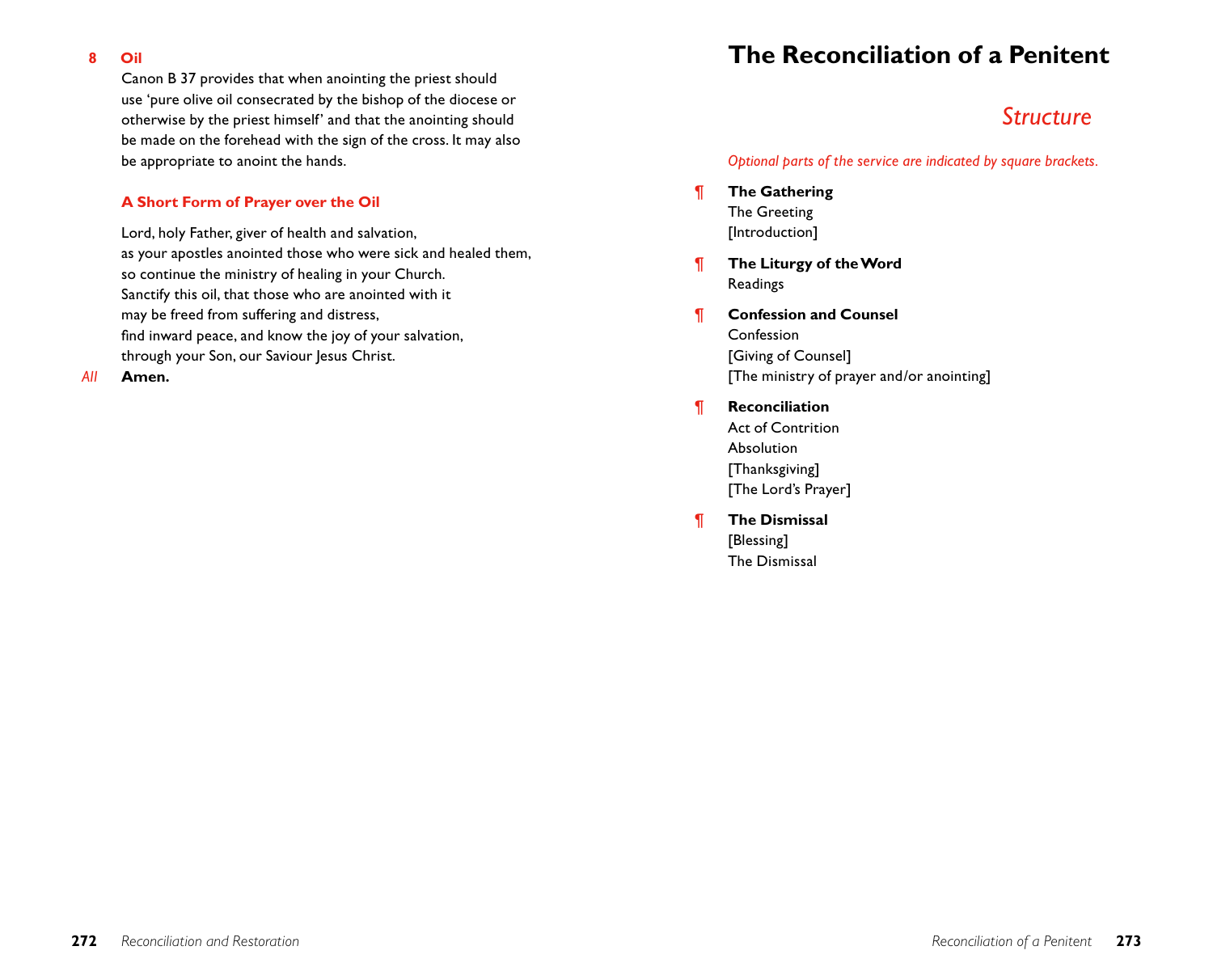# **The Reconciliation of a Penitent: Form One**

## ¶ *The Gathering*

## **The Greeting**

### *The priest may say*

In the name of the Father, and of the Son, and of the Holy Spirit. **Amen.**

#### *The priest welcomes the penitent, saying*

The Lord Jesus, who came to reconcile sinners, welcomes all who are penitent. Grace, mercy and peace be with you **and also with you.**

## ¶ *The Liturgy of the Word*

## **Readings**

### *The priest may say*

The Lord our God is gracious and merciful; he does not desire the death of sinners but rather that they should turn from their sins and live. He has given power and commandment to his ministers, to declare and pronounce to his penitent people the absolution and remission of their sins. He pardons and absolves all those who truly repent and believe in his holy gospel. Let us therefore pray that he will grant you true repentance and the grace and comfort of the Holy Spirit.

### *(or)*

If we say that we have no sin, we deceive ourselves, and the truth is not in us. If we confess our sins, God is faithful and just to forgive us our sins and to cleanse us from all unrighteousness. *1 John 1.8,9*

### *The priest and penitent say together*

**Have mercy on me, O God, in your great goodness; according to the abundance of your compassion blot out my offences. Wash me thoroughly from my wickedness and cleanse me from my sin. Make me a clean heart, O God, and renew a right spirit within me.** *Psalm 51.1,2,11*

#### *Other suitable verses from Scripture may be said*

Matthew 6.14,15; Matthew 11.28; Mark 1.14,15; Luke 6.31-38; Luke 15.1-7; John 3.16; John 10.19-23; Romans 5.6-9; 8.1-2; Romans 8.38,39; Ephesians 5.1,2; Colossians 1.12-14; Colossians 3.8-10,12-17;1 Timothy 1.15;1 John 1.6,7,9; 2.1,2.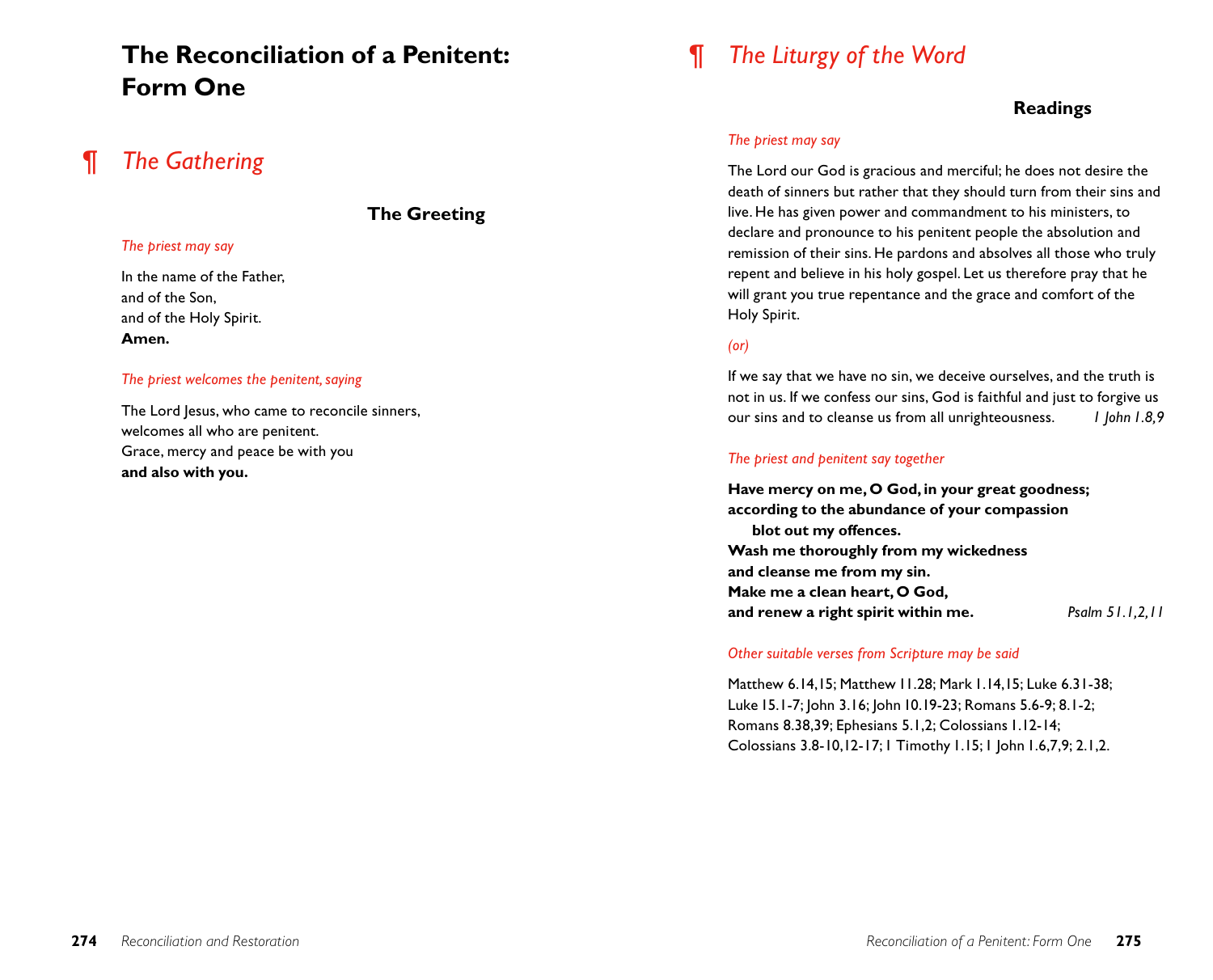## ¶ *Confession and Counsel*

### *The priest says*

The Lord be in your heart and on your lips that you may truly and humbly confess your sins.

### **Confession**

### *The penitent makes confession of sins in his or her own words, beginning*

**I confess to almighty God, before the whole company of heaven and before you …** 

#### *or this form may be used*

**Almighty God, long-suffering and of great goodness: I confess to you, I confess with my whole heart my neglect and forgetfulness of your commandments, my wrong doing, thinking, and speaking; the hurts I have done to others, and the good I have left undone.** *In particular I confess [since my last confession in … / in this my first confession] … O God, for these, and all other sins that I cannot now remember, I ask your forgiveness.* **Forgive me, for I have sinned against you; and raise me to newness of life; through Jesus Christ our Lord. Amen.**

*The priest may give appropriate counsel or guidance and whatever help is necessary to enable the penitent to complete his or her confession. The priest encourages the penitent to make restitution, and may recommend some prayer or action as a sign of repentance.*

*The priest may, where appropriate, offer the ministry of prayer (see Note 7, page 271).*

## ¶ *Reconciliation*

## **Act of Contrition**

#### *The penitent makes an act of contrition using these or similar words*

**My God, for love of you I desire to hate and forsake all sins by which I have ever displeased you; and I resolve by the help of your grace to commit them no more; and to avoid all opportunities of sin. Help me to do this, through Jesus Christ our Lord. Amen.**

## **Absolution**

*The priest lays hands on, or extends hands over, the penitent. The priest may make the sign of the cross over the penitent or on the penitent's forehead. The priest pronounces an authorized Absolution (pages 288–289).*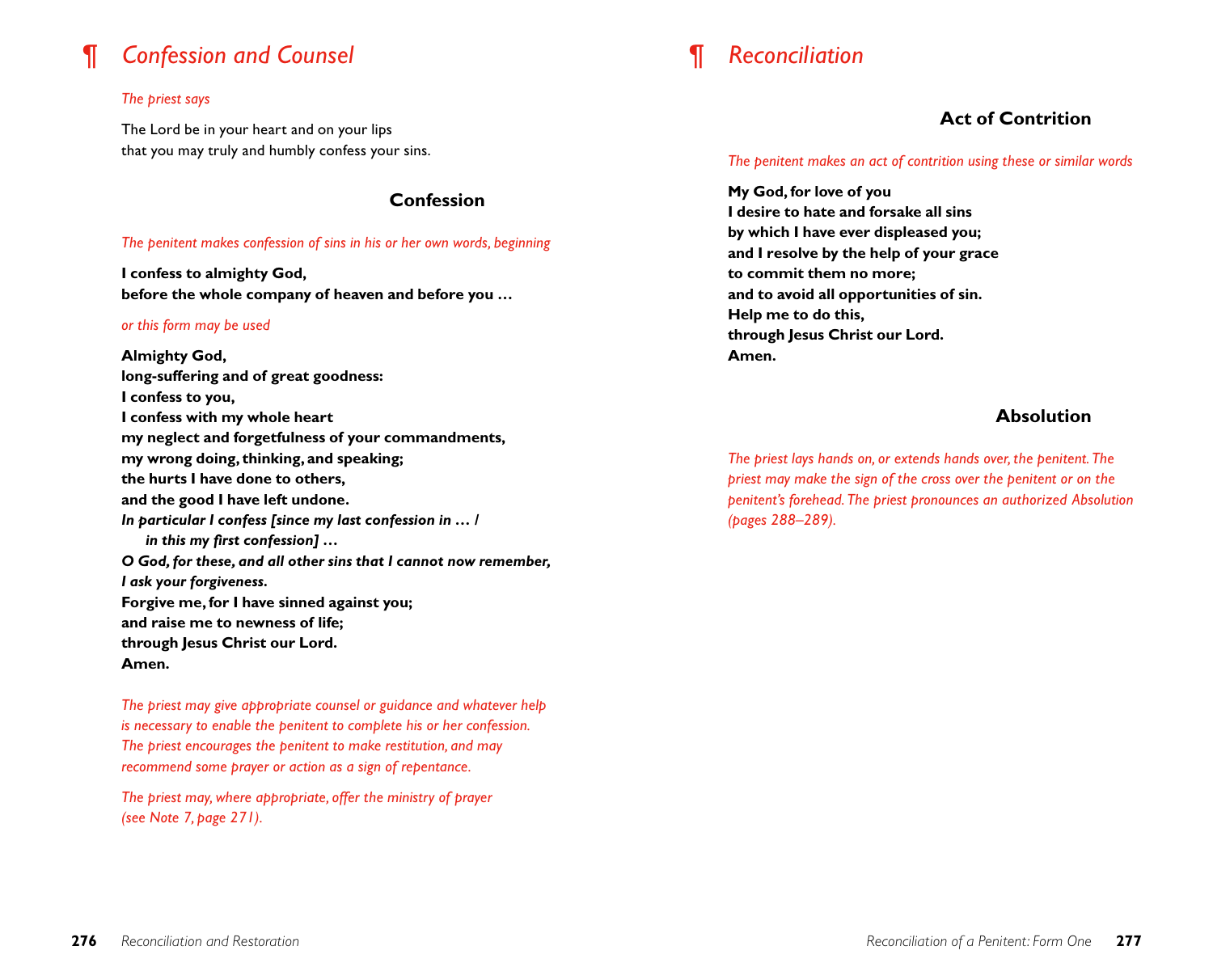## **Thanksgiving**

#### *The priest and penitent may give thanks*

Know that there is joy in heaven over each one who repents.

Give thanks to the Lord, for he is gracious, **for his faithfulness endures for ever.** For as the heavens are high above the earth, **so great is his mercy upon those who fear him.** As far as the east is from the west, **so far has he set our sins from us**. *Psalm 106.1;103.11,12*

### *The priest may say*

Merciful Lord, we thank you that you have delivered this your servant from the power of sin and restored *him/her* to your peace in the fellowship of your Church; strengthen *him/her* by your Spirit, that *he/she* may please you until *he/she* comes to the fullness of your eternal kingdom; through Jesus Christ our Lord. **Amen.**

God of grace and life, in your love you have given us a place among your people; keep us faithful to our baptism, and prepare us for that glorious day when the whole creation will be made perfect in your Son our Saviour Jesus Christ. **Amen.**

### *The priest and penitent may say the Lord's Prayer.*

**Our Father in heaven, hallowed be your name, your kingdom come, your will be done, on earth as in heaven. Give us today our daily bread. Forgive us our sins as we forgive those who sin against us. Lead us not into temptation but deliver us from evil. For the kingdom, the power, and the glory are yours now and for ever. Amen.**

## *(or)*

**Our Father, who art in heaven, hallowed be thy name; thy kingdom come; thy will be done; on earth as it is in heaven. Give us this day our daily bread. And forgive us our trespasses, as we forgive those who trespass against us. And lead us not into temptation; but deliver us from evil. For thine is the kingdom, the power and the glory, for ever and ever. Amen.**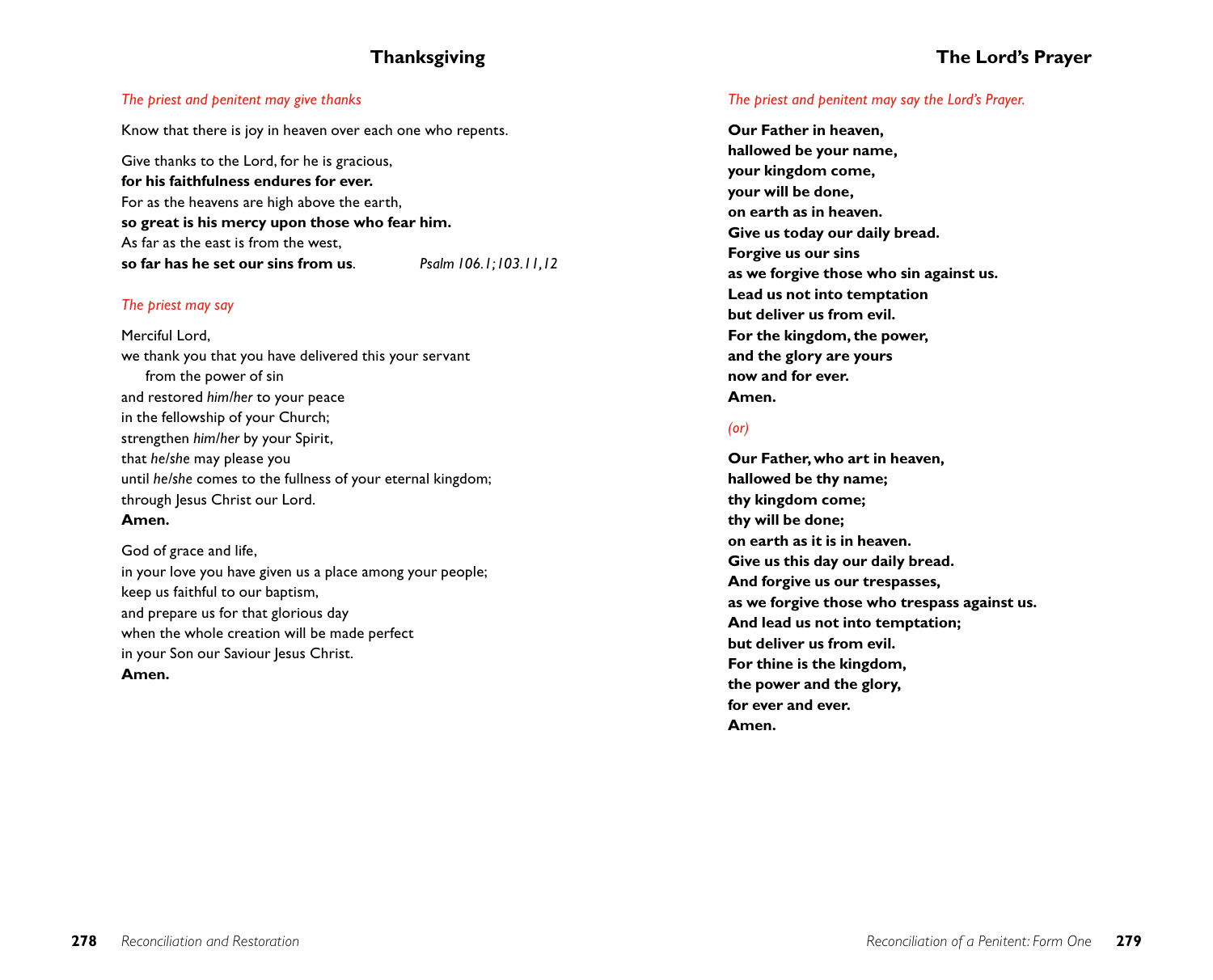# *¶ The Dismissal*

### *The priest may say a blessing*

May Christ, who out of defeat brings new hope and a new future, fill you with his new life; and the blessing of God almighty, the Father, the Son, and the Holy Spirit, be upon you and remain with you always. **Amen.**

## (*or*)

### May God,

who in Christ has reconciled all things in heaven and earth, grant you grace to walk the path of forgiveness; and the blessing of God almighty, the Father, the Son, and the Holy Spirit, be upon you and remain with you always. **Amen.**

## **The Dismissal**

*Priest* The Lord has put away your sins. *Penitent* **Thanks be to God.**

*Priest* Go in peace, and pray for me, a sinner.

# **The Reconciliation of a Penitent: Form Two**

(An Individual Renewal of the Baptismal Covenant after Sin)

# ¶ *The Gathering*

## **The Greeting**

### *The priest may say*

In the name of the Father, and of the Son, and of the Holy Spirit. **Amen.**

*The priest welcomes the penitent and together in silence they prepare for the celebration of this ministry.*

# *¶ The Liturgy of the Word*

## **Readings**

### *The priest says*

All who have been baptized into Christ Jesus were baptized into his death. Therefore we have been buried with him by baptism into death, so that, as Christ was raised from the dead by the glory of the Father, so we too might walk in newness of life. *Romans 6.3,4*

*A brief silence is kept. Then the priest and penitent say one of the following*

The Lord is loving to everyone **and his mercy is over all his creatures.** The Lord is near to those who call upon him, **to all who call upon him faithfully.** He fulfils the desire of those who fear him; **he hears their cry and saves them.** *Psalm 145. 9,19,20*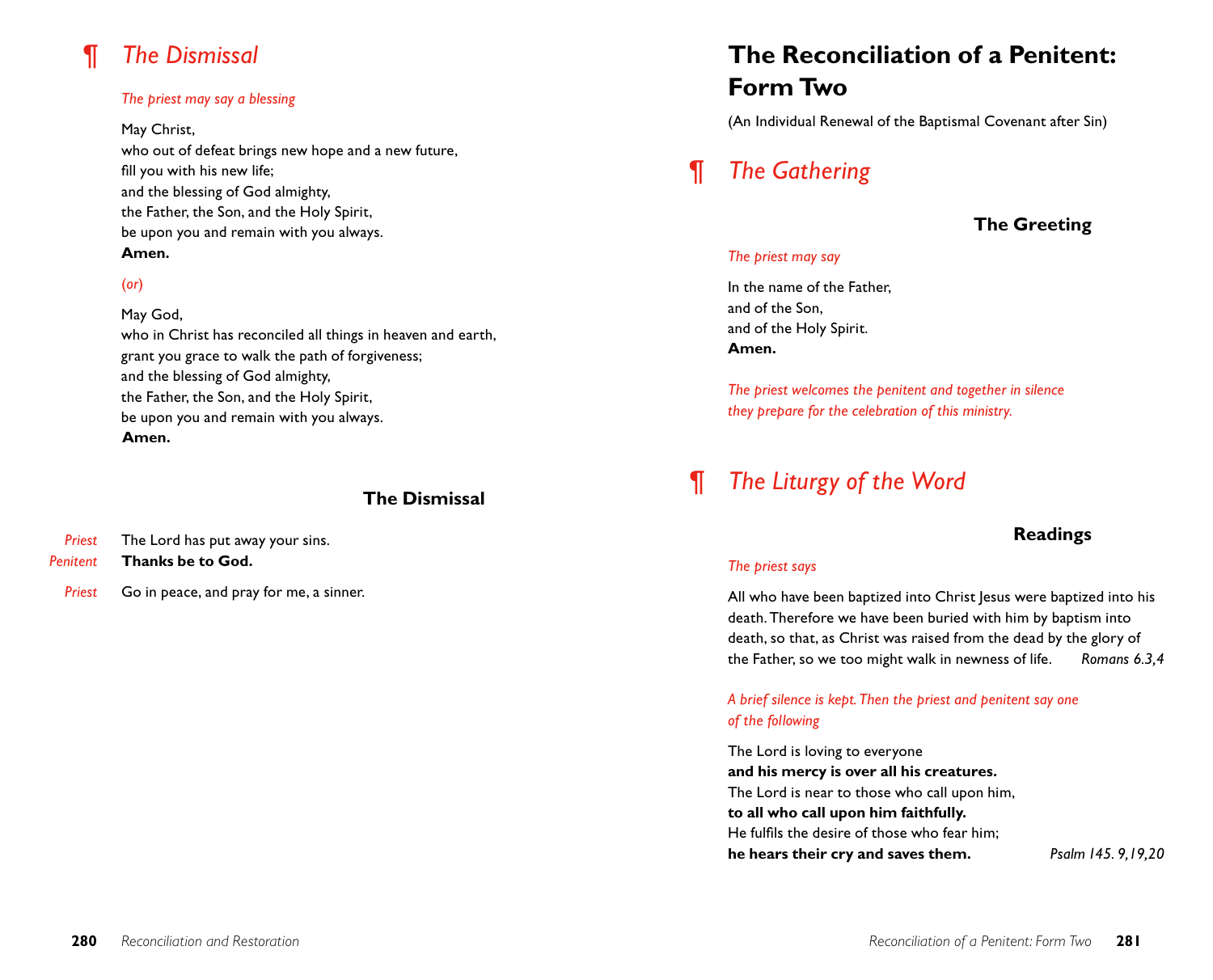### **Confession**

The Lord is full of compassion and mercy, slow to anger and of great kindness. **He will not always accuse us, neither will he keep his anger for ever.** He has not dealt with us according to our sins, nor rewarded us according to our wickedness. **As a father has compassion on his children, so is the Lord merciful towards those who fear him.** For he knows of what we are made; he remembers that we are but dust. *Psalm 103. 8-10,13,14*

#### *(or)* `

Have mercy on me, O God, in your great goodness; according to the abundance of your compassion blot out my offences. **Wash me thoroughly from my wickedness and cleanse me from my sin.** Make me a clean heart, O God, and renew a right spirit within me. **Cast me not away from your presence and take not your holy spirit from me.** Give me again the joy of your salvation and sustain me with your gracious spirit. **O Lord, open my lips and my mouth shall proclaim your praise.**

*Psalm 51.1,2,11-13,16*

# *¶ Confession and Counsel*

### *The priest says*

At your baptism you repented of the sins that separate you from God and your neighbour, you were cleansed from your sins and born again, you were washed with the Holy Spirit and made clean. Do you desire once again to walk in newness of life by confession of your sins? **I do.**

Now in the presence of Christ and of me, his minister, confess your sins with a humble and obedient heart to almighty God, our creator and redeemer.

### *The penitent makes confession of sins in his or her own words, beginning*

**I confess to almighty God, before the whole company of heaven and before you …** 

### *or this form may be used*

**Holy God, heavenly Father, you formed me from the dust in your image and likeness, and redeemed me from sin and death by the cross of your Son Jesus Christ. Through the water of baptism you clothed me with the shining garment of righteousness, and established me among your children in your kingdom. But I have squandered the inheritance of your saints and have wandered in a far country. Especially,I confess to you and before the Church …** 

**Therefore, O Lord, from these and all other sins I cannot remember, I turn in sorrow and repentance. Receive me again into the arms of your mercy, and restore me to the blessed company of your faithful people; through him in whom you have redeemed the world, your Son our Saviour, Jesus Christ. Amen.**

*The penitent may make the sign of the cross with water.*

*The priest may give appropriate counsel or guidance and whatever help is necessary to enable the penitent to complete his or her confession. The priest encourages the penitent to make restitution, and may recommend some prayer or action as a sign of repentance.*

*The priest may, where appropriate, offer the ministry of prayer (see Note 7, page 271).*

## *(or)* `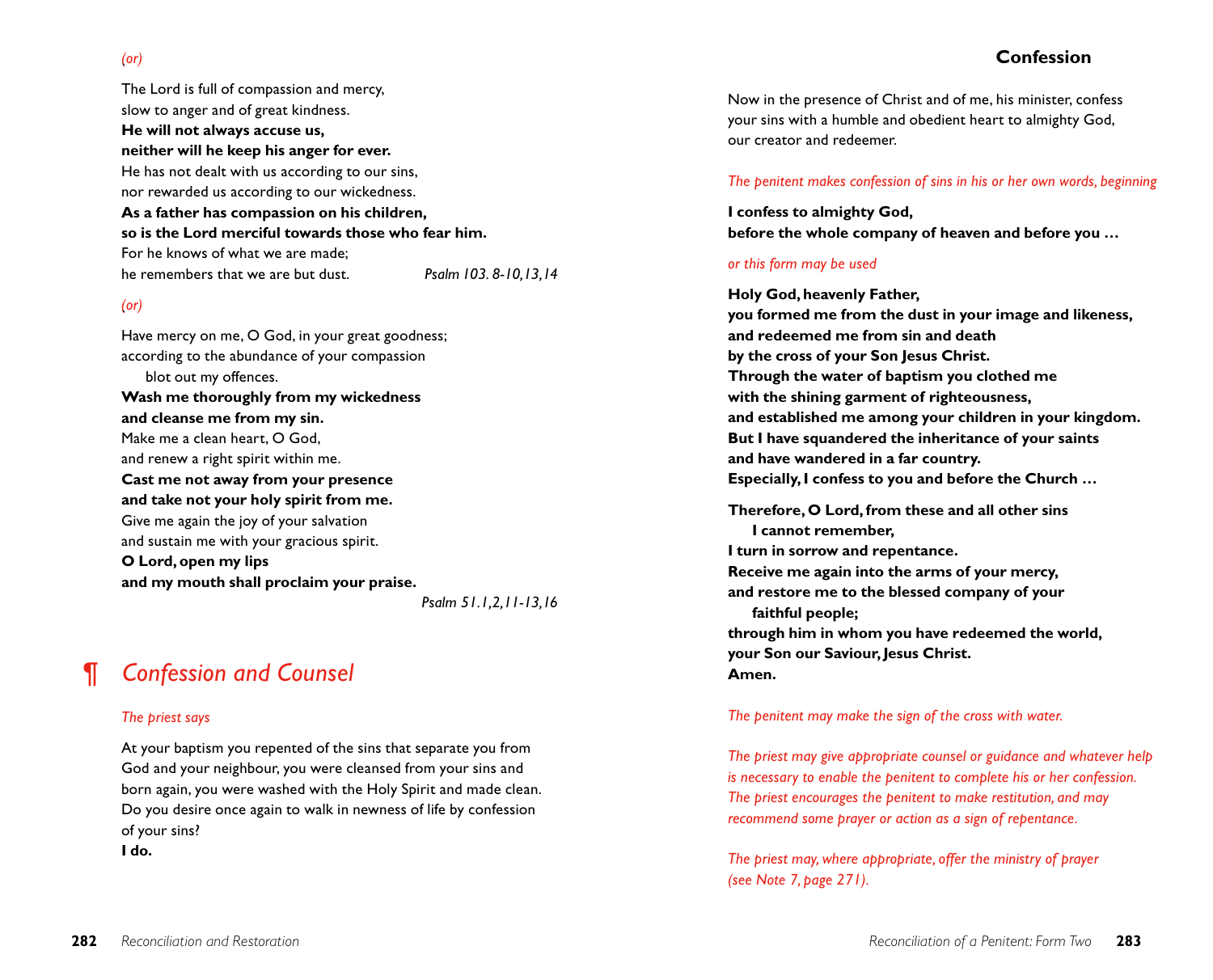## **Act of Contrition**

#### *The penitent makes an act of contrition using these or similar words*

**My God, for love of you I desire to hate and forsake all sins by which I have ever displeased you; and I resolve by the help of your grace to commit them no more; and to avoid all opportunities of sin. Help me to do this, through Jesus Christ our Lord. Amen.**

## **Absolution**

*The priest lays hands on, or extends hands over, the penitent. The priest may make the sign of the cross over the penitent or on the penitent's forehead. The priest pronounces an authorized Absolution (pages 288–289).*

## **Thanksgiving**

#### *The priest and penitent may give thanks*

Know that there is joy in heaven over each one who repents.

Give thanks to the Lord, for he is gracious, **for his faithfulness endures for ever.** For as the heavens are high above the earth, **so great is his mercy upon those who fear him.** As far as the east is from the west, **so far has he set our sins from us**. *Psalm 106.1;103.11,12*

### *The priest and penitent may say the Lord's Prayer.*

**Our Father in heaven, hallowed be your name, your kingdom come, your will be done, on earth as in heaven. Give us today our daily bread. Forgive us our sins as we forgive those who sin against us. Lead us not into temptation but deliver us from evil. For the kingdom, the power, and the glory are yours now and for ever. Amen.**

## *(or)*

**Our Father, who art in heaven, hallowed be thy name; thy kingdom come; thy will be done; on earth as it is in heaven. Give us this day our daily bread. And forgive us our trespasses, as we forgive those who trespass against us. And lead us not into temptation; but deliver us from evil. For thine is the kingdom, the power and the glory, for ever and ever. Amen.**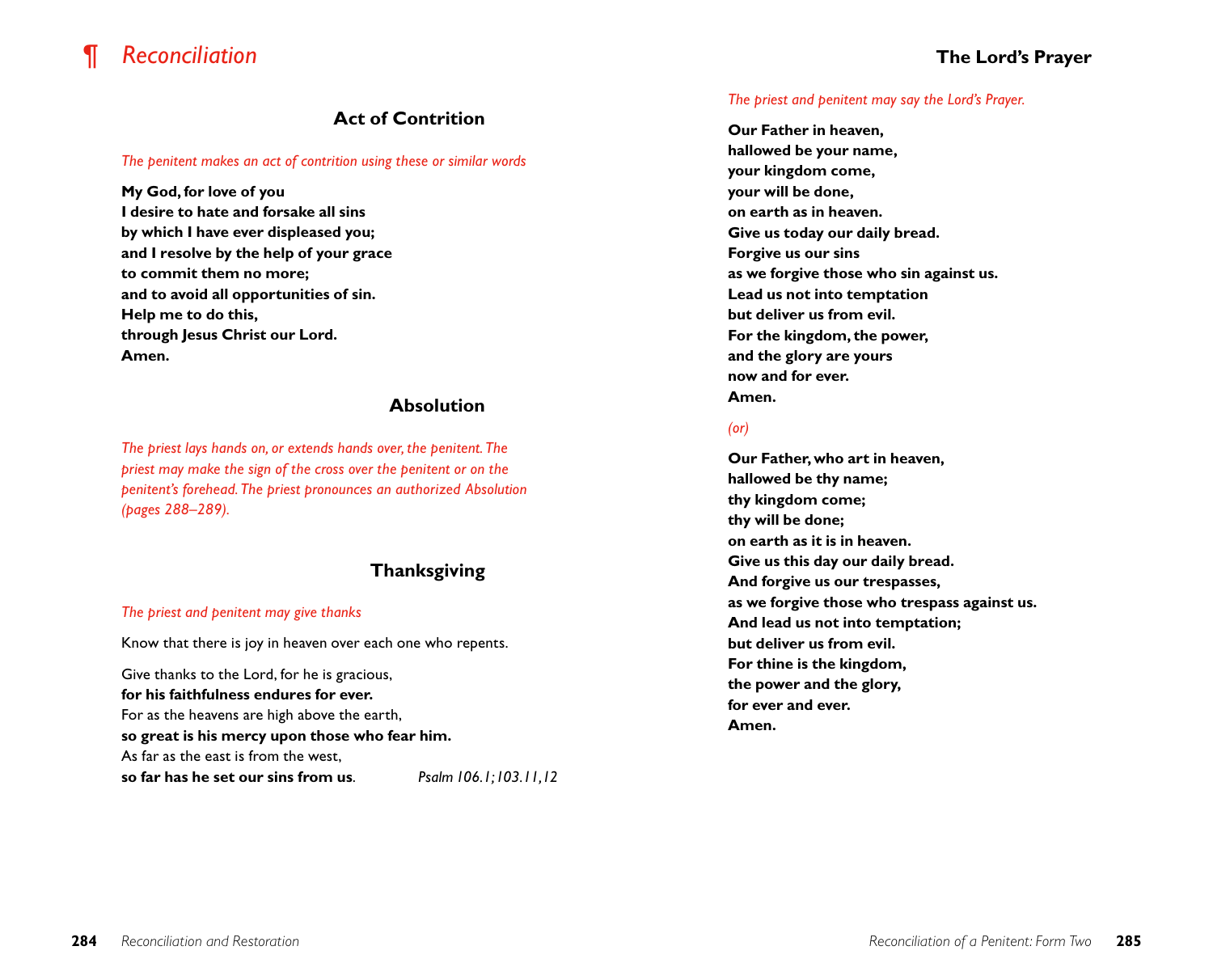# *¶ The Dismissal*

### *The priest may say a blessing*

### May Christ,

who out of defeat brings new hope and a new future, fill you with his new life; and the blessing of God almighty, the Father, the Son, and the Holy Spirit, be upon you and remain with you always. **Amen.**

## (*or*)

### May God,

who in Christ has reconciled all things in heaven and earth, grant you grace to walk the path of forgiveness; and the blessing of God almighty, the Father, the Son, and the Holy Spirit, be upon you and remain with you always. **Amen.**

## **The Dismissal**

| Priest   | The Lord has put away your sins. |
|----------|----------------------------------|
| Penitent | Thanks be to God.                |

*Priest* Go in peace, and pray for me, a sinner.

# **Resources**

# ¶ *A Form of Confession*

*suitable for use with individuals*

Almighty God, long-suffering and of great goodness: I confess to you, I confess with my whole heart my neglect and forgetfulness of your commandments, my wrong doing, thinking, and speaking; the hurts I have done to others, and the good I have left undone. O God, forgive me, for I have sinned against you; and raise me to newness of life; through Jesus Christ our Lord. Amen.

# ¶ *An Act of Contrition*

### *suitable for use with individuals*

My God, for love of you I desire to hate and forsake all sins by which I have ever displeased you; and I resolve by the help of your grace to commit them no more; and to avoid all opportunities of sin. Help me to do this, through Jesus Christ our Lord. Amen.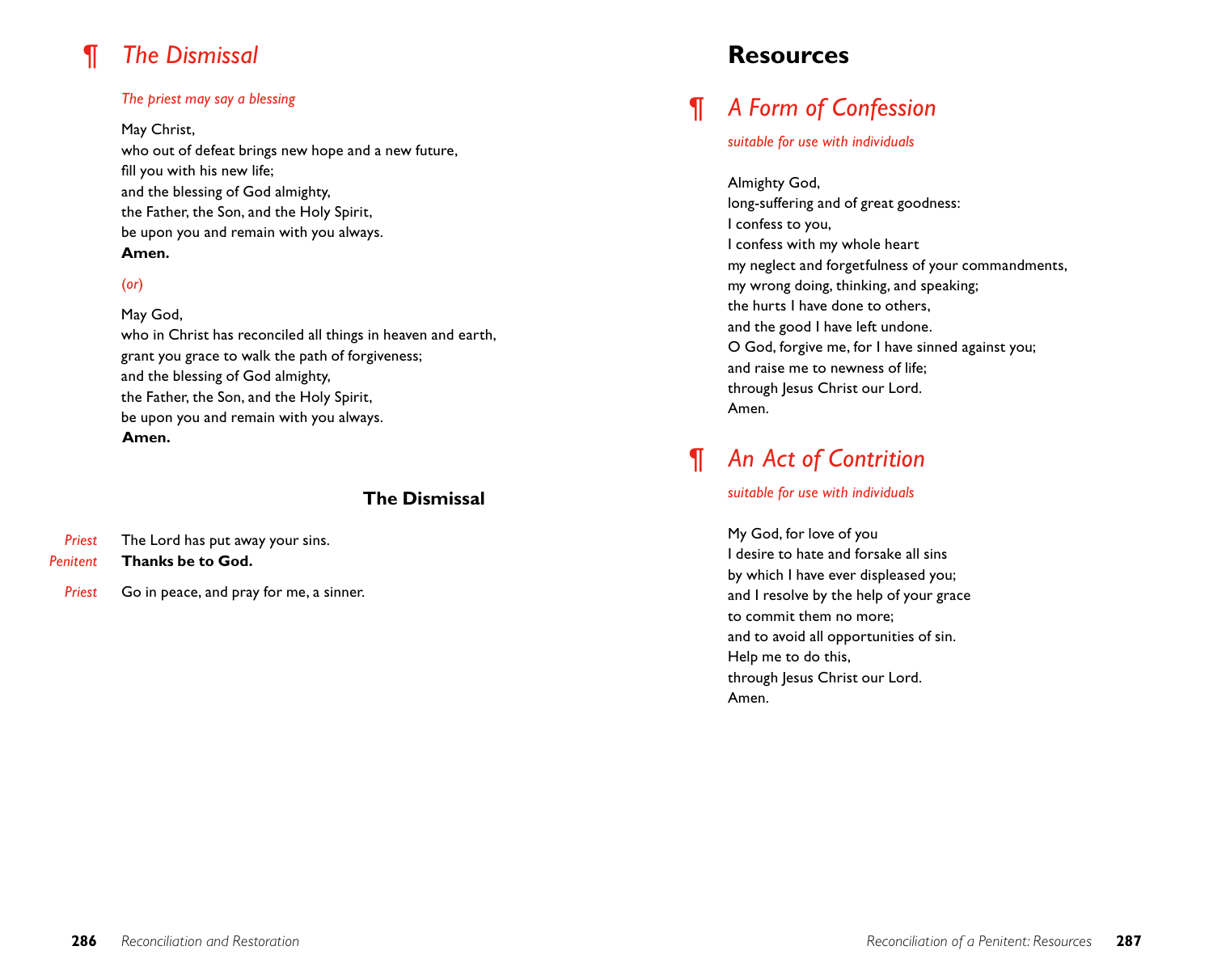#### *suitable for use with individuals*

### **1**

Our Lord Jesus Christ, who has left power to his Church to absolve all sinners who truly repent and believe in him, of hi s great mercy forgive you your offences: and by his authority committed to me, I absolve you from all your sins, in the name of the Father, and of the Son, and of the Holy Spirit. **Amen.**

### **2**

**28 Authorized Absolutions 288**<br> **2888 <b>Reconciliation** and Restoration and Restoration and Restorations and Restorations and Restorations and Restorations<br> **2888 and Reformer units Constructions**<br> **2888 and Reformer a** God, the Father of mercies, has reconciled the world to himself through the death and resurrection of his Son, Jesus Christ, not counting our trespasses against us, but sending his Holy Spirit to shed abroad his love among us. By the ministry of reconciliation entrusted by Christ to his Church, receive his pardon and peace to stand before him in his strength alone, this day and evermore. **Amen.**

### **3**

Almighty God, our heavenly Father, who in his great mercy has promised forgiveness of sins to all those who with heartfelt repentance and true faith turn to him: have mercy on you, pardon and deliver you from all your sins, confirm and strengthen you in all goodness, and bring you to everlasting life, through Jesus Christ our Lord. **Amen.**

#### **4**

Almighty God, who forgives all who truly repent, have mercy upon you, pardon and deliver you from all your sins, confirm and strengthen you in all goodness, and keep you in life eternal; through Jesus Christ our Lord. **Amen.**

### **5**

The Lord enrich you with his grace, and nourish you with his blessing; the Lord defend you in trouble and keep you from all evil; the Lord accept your prayers, and absolve you from your offences, for the sake of Jesus Christ, our Saviour. **Amen.**

## **6**

The almighty and merciful Lord grant you pardon and forgiveness of all your sins, time for amendment of life, and the grace and strength of the Holy Spirit. **Amen.**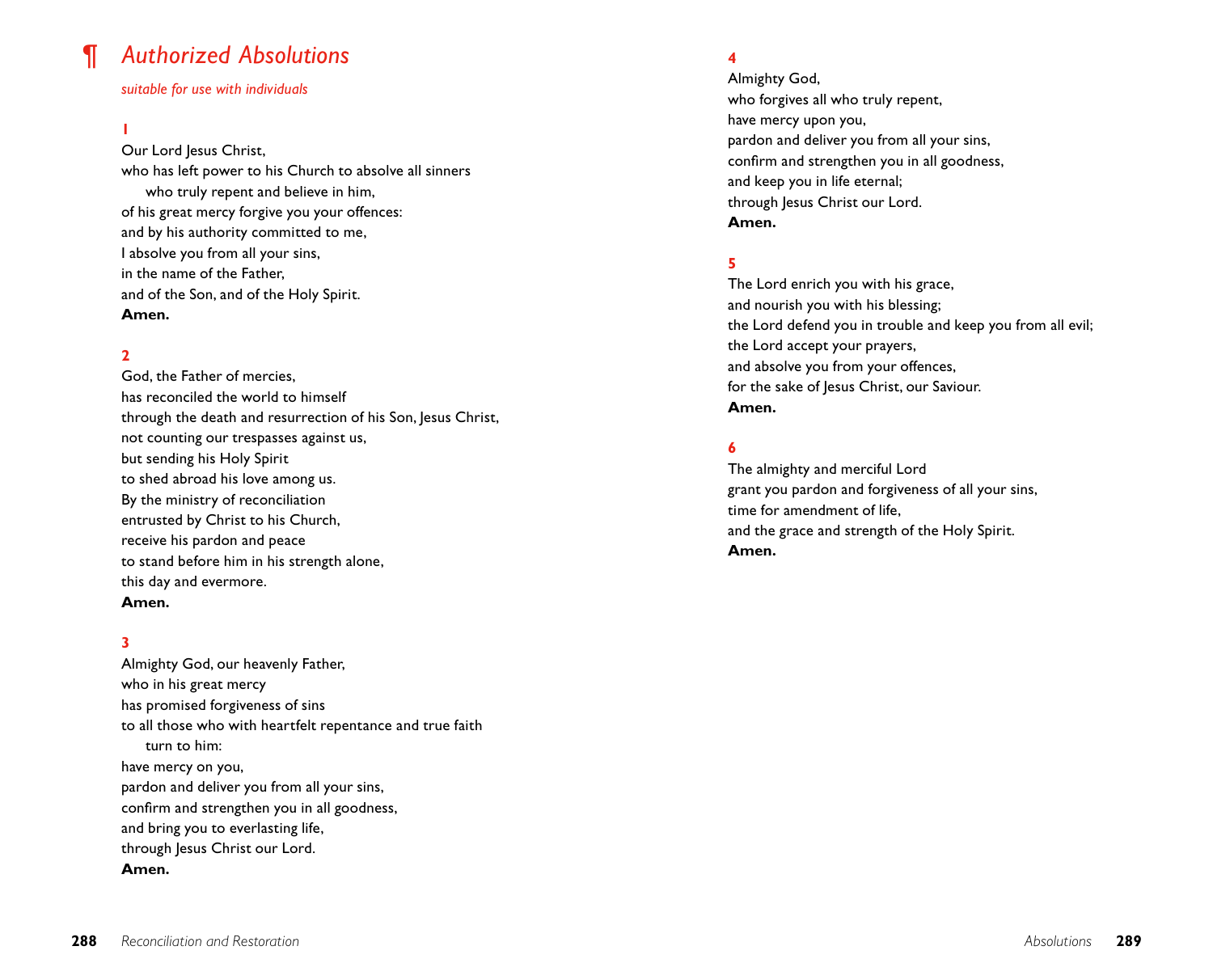# **A Celebration of Wholeness and Healing**

## ¶ *Introductory Note*

This form of service is intended to recognize the links between prayer for healing and the wider celebration in the Church of reconciliation and renewal in the gospel of Jesus Christ. It is a service most suitable for a diocesan or deanery occasion.

Those who come for prayer with Laying on of Hands and/or Anointing should make careful preparation. They may receive the Laying on of Hands on behalf of others who are not present as well as for themselves.

Where prayer is offered for those who will minister to others, this should be seen as prayer for the grace and discernment of the Holy Spirit, as well as prayer for healing. All who minister to others in need should have careful regard for the duty of confidentiality which this privilege brings. As part of their preparation, those who minister need to be ready to recognize where specialist skills may be required.

If a need for a more particular ministry of exorcism or deliverance is perceived, then the bishop's instructions should be followed and his authorized advisor consulted.

*For a Theological Introduction to the services of Wholeness and Healing, see* Common Worship: Pastoral Services*, pages 9–11.*

# **A Celebration of Wholeness and Healing**

(especially suitable for a diocesan or deanery occasion)

## *Structure*

*Optional parts of the service are indicated by square brackets.*

- ¶ **The Gathering** The Greeting Dialogue The Collect
- ¶ **The Liturgy of the Word** Readings and Psalm Gospel Reading Sermon
- **Prayer and Penitence** [Introduction] Prayers of Intercession Prayers of Penitence
- ¶ **Laying on of Hands and Anointing** Prayer over the Oil Laying on of Hands [Anointing] *The Lord's Prayer – unless Holy Communion is celebrated*
- ¶ **[The Liturgy of the Sacrament**

The Peace Preparation of the Table Taking of the Bread and Wine The Eucharistic Prayer The Lord's Prayer Breaking of the Bread Giving of Communion Prayer after Communion]

### ¶ **The Sending Out**

Proclamation of the Gospel *The Peace – unless Holy Communion is celebrated* [Blessing – *if Holy Communion is celebrated*] The Dismissal

*For Notes, see pages 302–303.*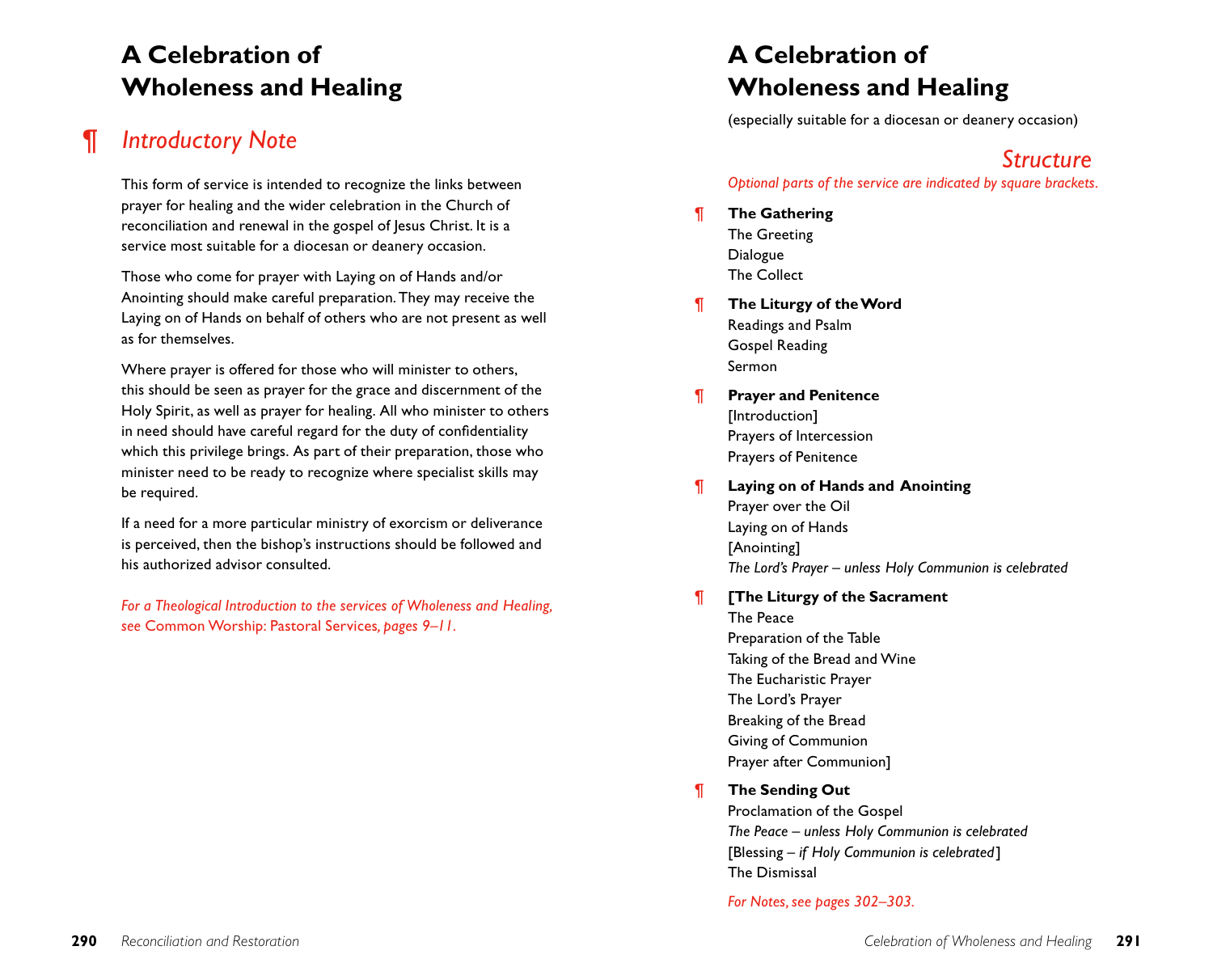# **A Celebration of Wholeness and Healing**

(especially suitable for a diocesan or deanery occasion)

# *¶ The Gathering*

*At the entrance of the ministers, a hymn or chant may be sung.*

## **The Greeting**

### *The president greets the people using these or other suitable words*

In the name of Christ, we welcome you. We have been called out of darkness into God's marvellous light. Grace and peace be with you

*All* **and also with you.**

*The president may introduce the service, using one of the forms on pages 304–305 or other suitable words.*

#### *This dialogue or another suitable form may be used*

The love of God has been poured into our hearts, through the Holy Spirit who has been given to us: we dwell in him and he lives in us.

Give thanks to the Lord and call upon his name:

*All* **make known his deeds among the peoples.**

Sing to God, sing praises to his name:

*All* **and speak of all his marvellous works.**

Holy, holy, holy, is the Lord God almighty:

*All* **who was and is and is to come.**

### *Silence may be kept.*

Heavenly Father, you anointed your Son Jesus Christ with the Holy Spirit and with power to bring to us the blessings of your kingdom. Anoint your Church with the same Holy Spirit, that we who share in his suffering and victory may bear witness to the gospel of salvation; through Jesus Christ, your Son our Lord, who is alive and reigns with you in the unity of the Holy Spirit, one God, now and for ever.

*All* **Amen.**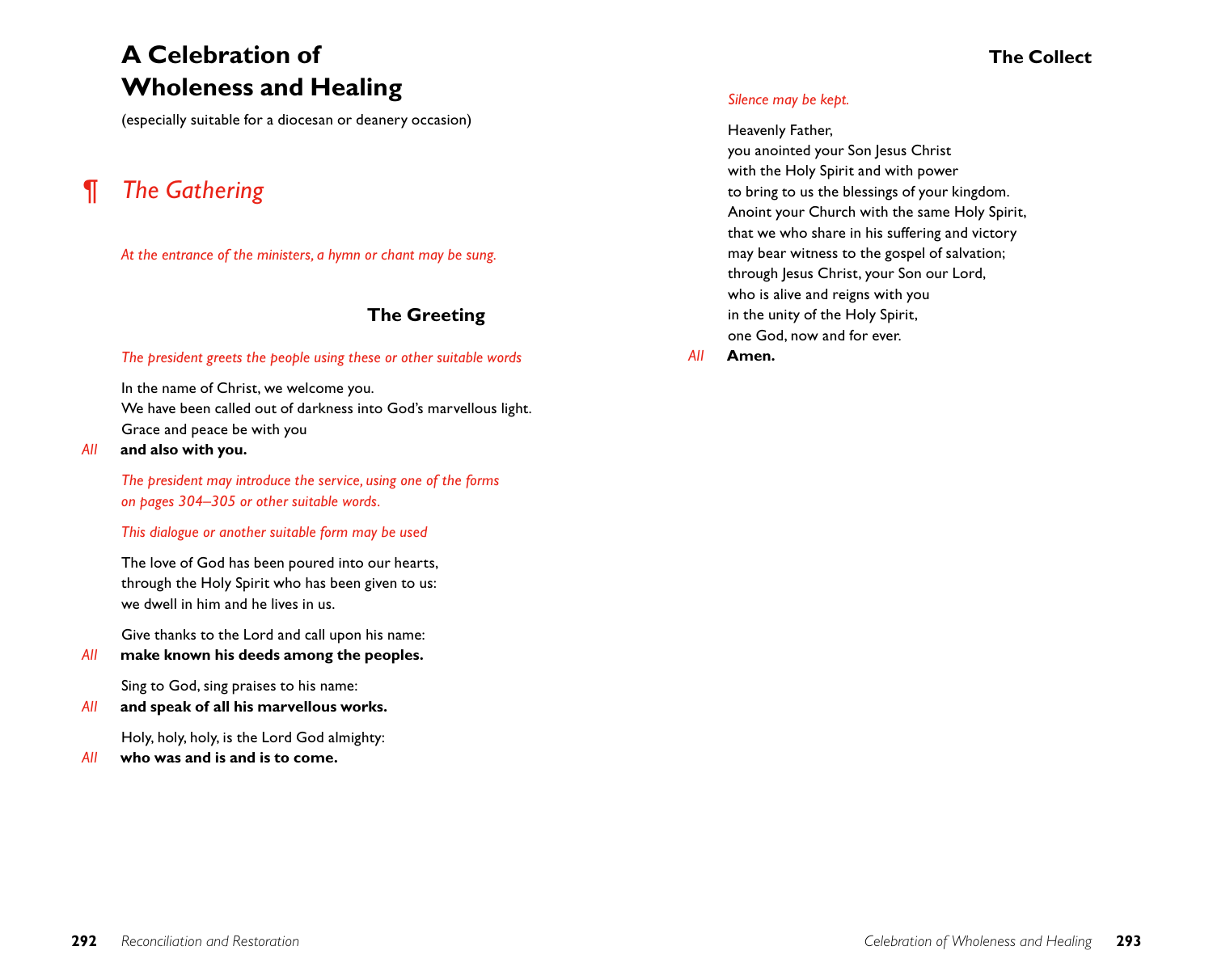# *¶ The Liturgy of the Word*

*If this celebration takes place on a Sunday or Principal Festival the readings of the day are normally used. For other occasions a table of readings is provided on pages 306–307.*

*Either one or two readings from Scripture precede the Gospel reading. At the end of each, the reader may say*

This is the word of the Lord.

### *All* **Thanks be to God.**

*The psalm or canticle follows the first reading, and other hymns and songs may be used between the readings.*

## **Gospel Reading**

*An acclamation may herald the Gospel reading.*

*When the Gospel is announced, the reader says*

Hear the Gospel of our Lord Jesus Christ according to *N*.

*All* **Glory to you, O Lord.**

### *At the end*

This is the Gospel of the Lord.

*All* **Praise to you, O Christ.**

### **Sermon**

## **Prayer and Penitence**

*As an introduction to this section, a minister may use one of the forms on pages 304–305, if it has not already been used at the beginning of the service.*

## **Prayers of Intercession**

*At the Prayers of Intercession, the following Litany of Healing may be used. Additional petitions, including names, may be included.*

God the Father, your will for all people is health and salvation.

*All* **We praise and bless you, Lord.**

God the Son, you came that we might have life, and might have it more abundantly.

*All* **We praise and bless you, Lord.**

God the Holy Spirit, you make our bodies the temple of your presence.

*All* **We praise and bless you, Lord.**

Holy Trinity, one God, in you we live and move and have our being.

*All* **We praise and bless you, Lord.**

Lord, grant your healing grace to all who are sick, injured or disabled,

that they may be made whole.

*All* **Hear us, Lord of life.**

Grant to all who are lonely, anxious or depressed a knowledge of your will and an awareness of your presence.

*All* **Hear us,Lord of life.**

Grant to all who minister to those who are suffering wisdom and skill, sympathy and patience.

### *All* **Hear us,Lord of life.**

Mend broken relationships, and restore to those in distress soundness of mind and serenity of spirit.

*All* **Hear us,Lord of life.**

Sustain and support those who seek your guidance and lift up all who are brought low by the trials of this life.

*All* **Hear us, Lord of life.**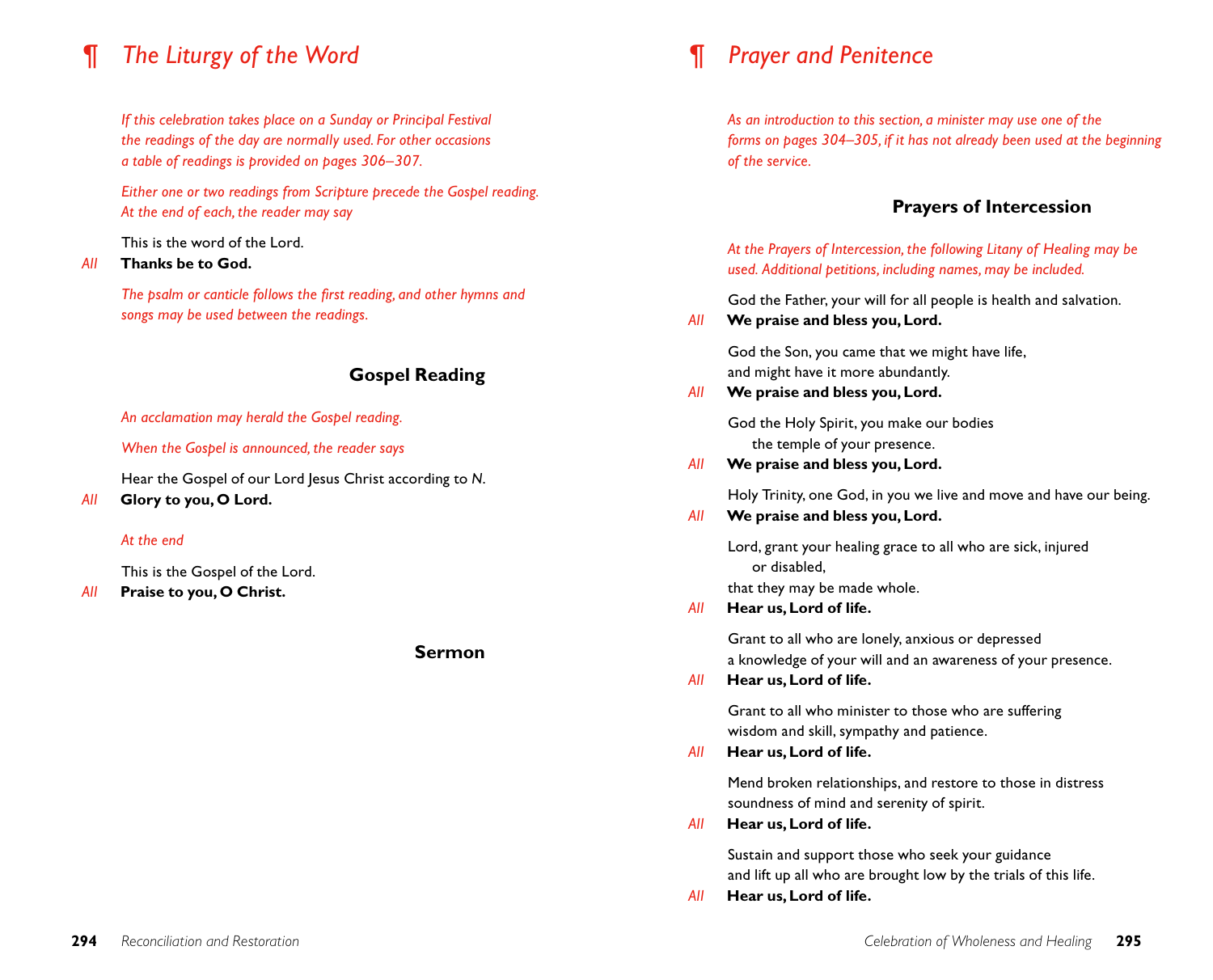Grant to the dying peace and a holy death, and uphold by the grace and consolation of your Holy Spirit those who are bereaved.

### *All* **Hear us, Lord of life.**

Restore to wholeness whatever is broken by human sin, in our lives, in our nation, and in the world.

### *All* **Hear us, Lord of life.**

You are the Lord who does mighty wonders.

*All* **You have declared your power among the peoples.**

With you, Lord, is the well of life

*All* **and in your light do we see light.**

Hear us, Lord of life:

*All* **heal us, and make us whole.**

Let us pray.

## *A period of silence follows.*

O Lord our God, accept the fervent prayers of your people; in the multitude of your mercies look with compassion upon us and all who turn to you for help; for you are gracious, O lover of souls, and to you we give glory, Father, Son, and Holy Spirit, now and for ever.

*All* **Amen.**

## **Prayers of Penitence**

The gospel calls us to turn away from sin and be faithful to Christ. As we offer ourselves to him in penitence and faith, we renew our confidence and trust in his mercy.

Cast your burden upon the Lord

### *All* **and he will sustain you.**

In returning and rest

*All* **you shall be saved.**

In quietness and trust

*All* **shall be your strength.**

*There follows a period of silent reflection and self-examination.*

*One or other of the following or another suitable form may be used*

You raise the dead to life in the Spirit: Lord, have mercy.

*All* **Lord, have mercy.**

You bring pardon and peace to the sinner: Christ, have mercy.

*All* **Christ, have mercy.**

You bring light to those in darkness: Lord, have mercy.

*All* **Lord, have mercy.**

## *(or)*

- *All* **Most merciful God,**
	- **Father of our Lord lesus Christ. we confess that we have sinned in thought, word and deed. We have not loved you with our whole heart. We have not loved our neighbour as ourselves. In your mercy forgive what we have been, help us to amend what we are, and direct what we shall be; that we may do justly, love mercy, and walk humbly with you, our God. Amen.**

## **Absolution**

### *The president says the Absolution, using this or any other authorized form*

God, the Father of mercies, has reconciled the world to himself through the death and resurrection of his Son, Jesus Christ, not holding our sins against us, but sending his Holy Spirit to shed abroad his love among us. By the ministry of reconciliation entrusted by Christ to his Church, receive his pardon and peace to stand before him in his strength alone this day and for evermore.

*All* **Amen.**

*A hymn or chant may be sung.*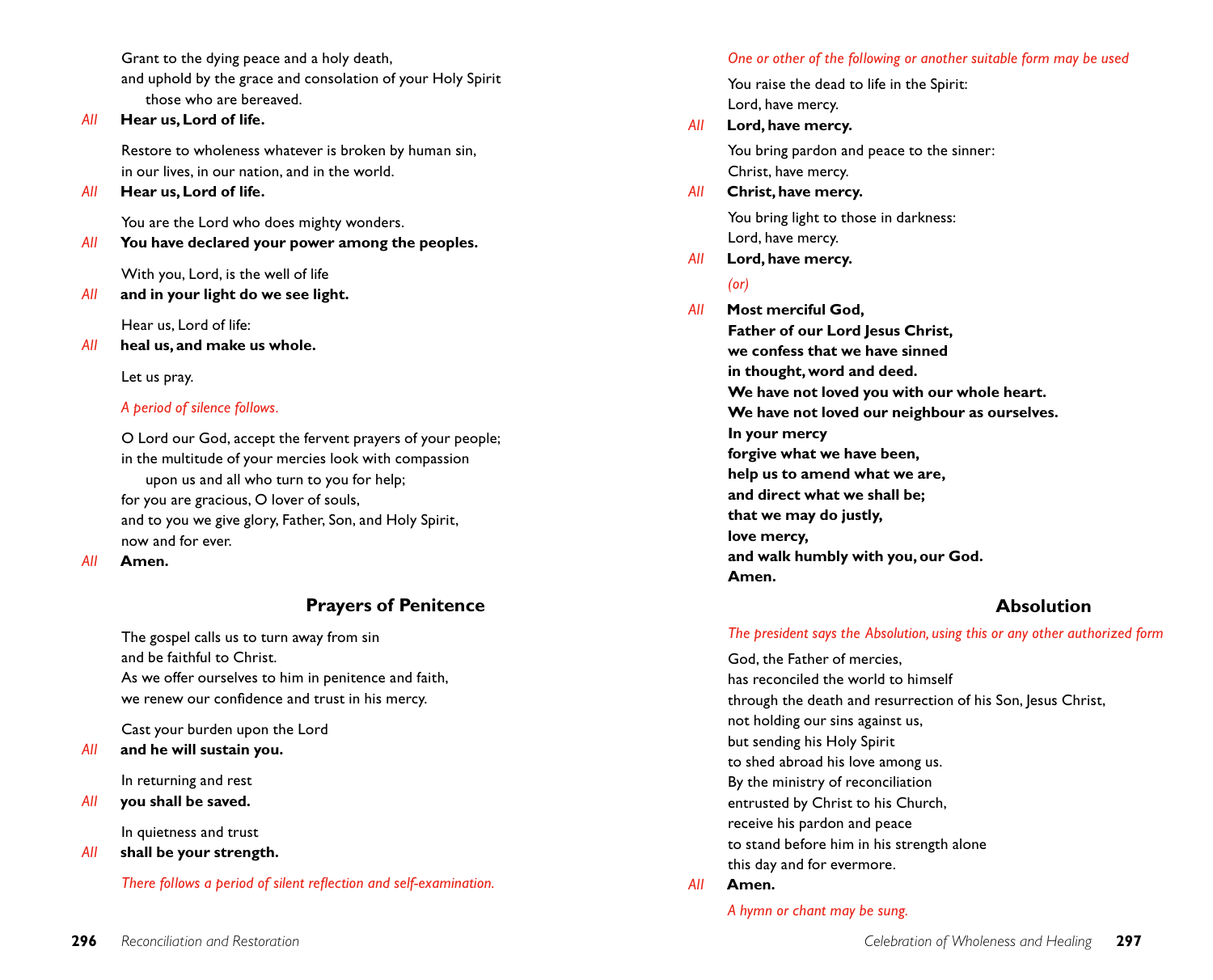# *¶ Laying on of Hands and Anointing*

### *Oil for anointing is brought before the president.*

Our help is in the name of the Lord

*All* **who has made heaven and earth.**

Blessed be the name of the Lord:

*All* **now and for ever. Amen.**

### *(or)*

Praise God who made heaven and earth, *All* **who keeps his promise for ever.**

Let us give thanks to the Lord our God,

*All* **who is worthy of all thanksgiving and praise.**

Blessed are you, sovereign God, gentle and merciful, creator of heaven and earth. Your Word brought light out of darkness, and daily your Spirit renews the face of the earth.

When we turned away from you in sin, your anointed Son took our nature and entered our suffering to bring your healing to those in weakness and distress. He broke the power of evil and set us free from sin and death that we might become partakers of his glory.

His apostles anointed the sick in your name, bringing wholeness and joy to a broken world. By your grace renewed each day you continue the gifts of healing in your Church that your people may praise your name for ever. By the power of your Spirit may your blessing rest on those who are anointed with this oil in your name; may they be made whole in body, mind and spirit.

Hear the prayer we offer for all your people. Remember in your mercy those for whom we pray: heal the sick, raise the fallen, strengthen the fainthearted and enfold in your love the fearful and those who have no hope. In the fullness of time complete your gracious work. Reconcile all things in Christ and make them new, that we may be restored in your image, renewed in your love, and serve you as sons and daughters in your kingdom.

Through your anointed Son, lesus Christ, our Lord, to whom with you and the Holy Spirit we lift our voices of thanks and praise:

*All* **Blessed be God, our strength and our salvation, now and for ever. Amen.**

### *Alternative prayers may be used (pages 308–309).*

*The laying on of hands is administered, using these or other suitable words*

In the name of God and trusting in his might alone, receive Christ's healing touch to make you whole.

May Christ bring you wholeness of body, mind and spirit, deliver you from every evil, and give you his peace**.**

*All* **Amen.**

### *Anointing may be administered. The minister says*

*N,* I anoint you in the name of God who gives you life. Receive Christ's forgiveness, his healing and his love.

May the Father of our Lord Jesus Christ grant you the riches of his grace, his wholeness and his peace**.**

*All* **Amen.**

### *After the laying on of hands and anointing, the president says*

The almighty Lord,

who is a strong tower for all who put their trust in him, whom all things in heaven, on earth, and under the earth obey, be now and evermore your defence.

May you believe and trust that the only name under heaven given for health and salvation

is the name of our Lord Jesus Christ.

*All* **Amen.**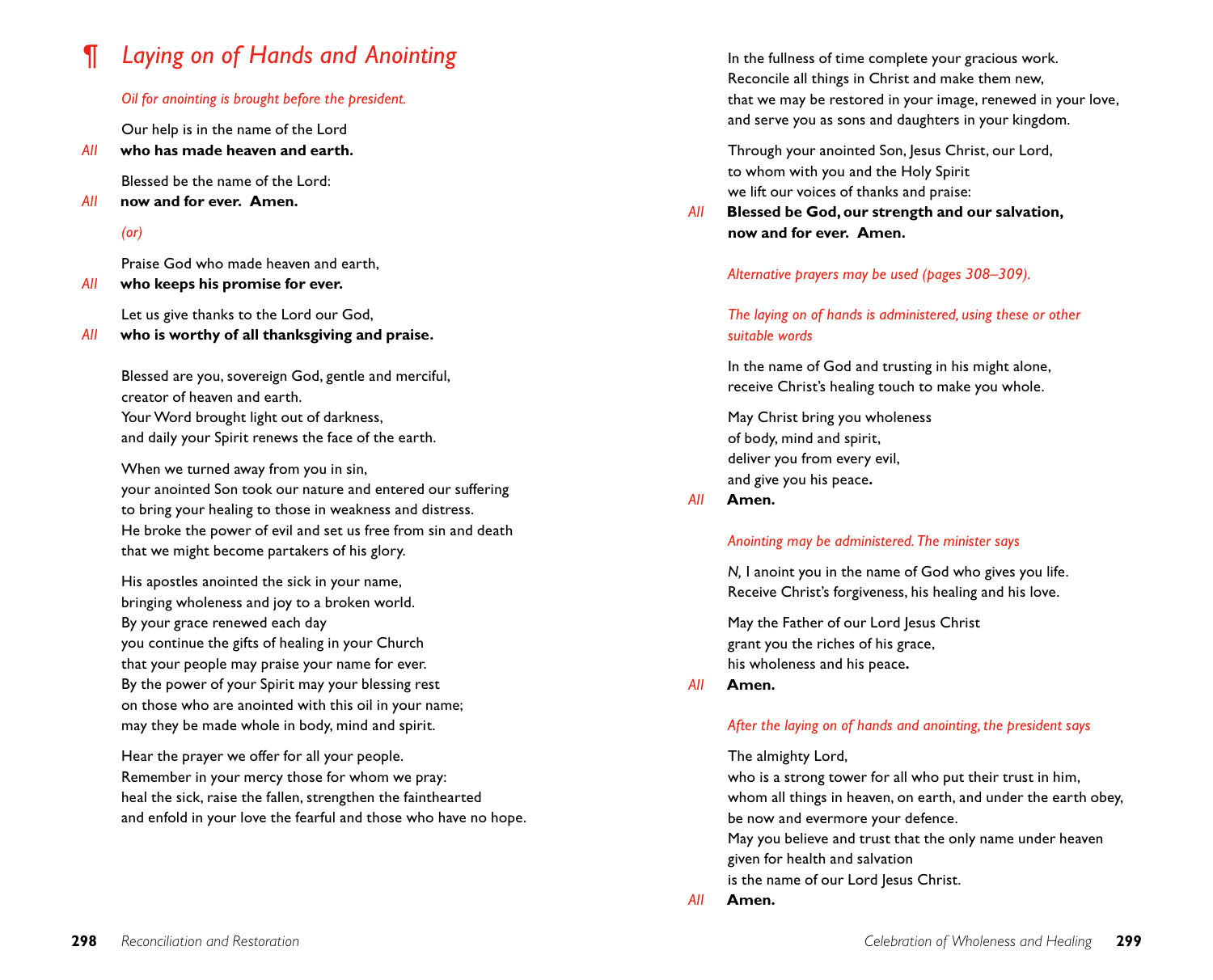### *Unless the Liturgy of the Sacrament follows immediately, the president introduces the Lord's Prayer*

In confidence let us pray to the Father for the coming of the kingdom among us:

*All* **Our Father in heaven,**

**hallowed be your name, your kingdom come, your will be done, on earth as in heaven. Give us today our daily bread. Forgive us our sins as we forgive those who sin against us. Lead us not into temptation but deliver us from evil. For the kingdom, the power, and the glory are yours now and for ever. Amen.**

### *(or)*

*All* **Our Father, who art in heaven, hallowed be thy name; thy kingdom come; thy will be done; on earth as it is in heaven. Give us this day our daily bread. And forgive us our trespasses, as we forgive those who trespass against us. And lead us not into temptation; but deliver us from evil. For thine is the kingdom, the power and the glory, for ever and ever. Amen.**

> *If the Liturgy of the Sacrament follows, the president continues with the Peace (see Note 2 on page 302).*

*A hymn or song of thanksgiving may be sung.*

# *¶ The Sending Out*

### *The president may say*

God who said: 'Let light shine out of darkness'

- *All* **has caused his light to shine within us** to give the light of the knowledge of the glory of God
- *All* **revealed in the face of Jesus Christ.** We have this treasure in earthen vessels
- *All* **to show that the power belongs to God.**

### *A minister says*

Hear the words of the Gospel according to *N.*

*All* **Glory to you, O Lord.**

*A short passage from the Gospels is read (suggested passages are given on page 307).*

### *At the end*

This is the Gospel of the Lord.

*All* **Praise to you, O Christ.**

## **The Peace and Dismissal**

God has made us one in Christ. He has set his seal upon us and, as a pledge of what is to come, has given the Spirit to dwell in our hearts. The peace of the Lord be always with you

*All* **and also with you.**

### *A minister says*

Go in the joy and peace of Christ. [Alleluia, alleluia.]

*All* **Thanks be to God. [Alleluia, alleluia.]**

*A sign of peace may be exchanged.*

*The ministers and people depart.*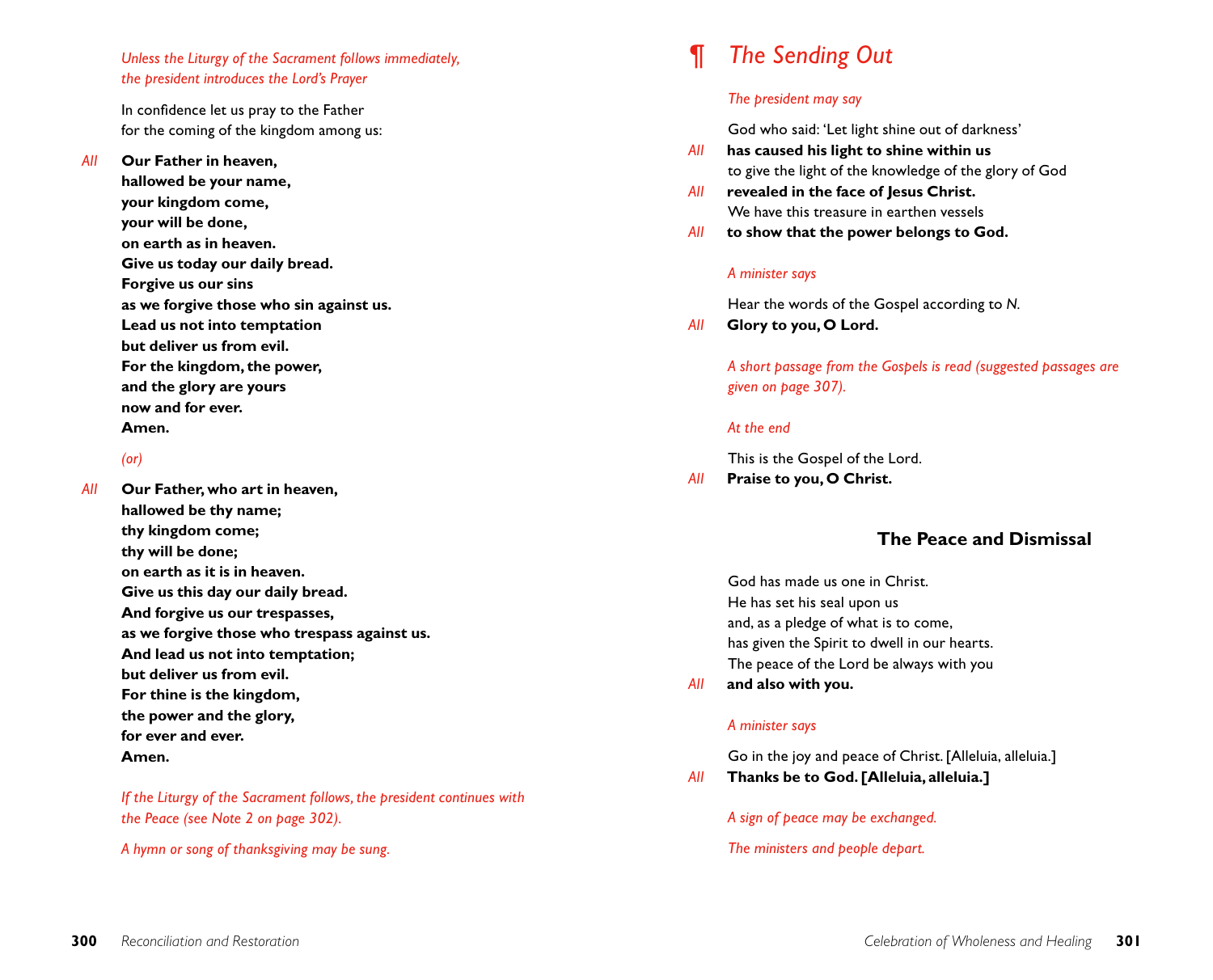## **Notes**

### **1 Occasion**

This Order is most suitable for use at a diocesan or deanery occasion.When the ministry of healing is a regular part of a parish's pattern of worship, the rites for the Laying on of Hands with Prayer and Anointing at a Celebration of Holy Communion (*Common Worship: Pastoral Services*, pages 26–40) and Prayer for Individuals in Public Worship (pages 264–265) will be more appropriate.

### **2 Holy Communion**

When this Order is used within the setting of a celebration of Holy Communion, the Peace follows the Laying on of Hands and Anointing, followed by the Preparation of the Gifts and the Eucharistic Prayer. A Proper Preface, the Post Communion and the blessing from the rite for the Laying on of Hands with Prayer and Anointing at a Celebration of Holy Communion may be used (*Common Worship: Pastoral Services*, pages 26–40).

### **3 Extended Celebration**

When this Order is used for an extended celebration over a number of hours or a whole day, the Liturgy of the Word may be followed by an extended study period and a time for reflection. Prayer and Penitence may be introduced by the reading of a passage from the Gospels and the period of silence at the Prayers of Penitence may be prolonged. After the conclusion of the Laying on of Hands and Anointing, or after the distribution of communion if Holy Communion is celebrated, there may be a longer period of silence or thanksgiving.

### **4 Ministries**

The president of the rite is the bishop, or a priest, who presides over the whole rite. The president may invite others to share in the prayers and the Laying on of Hands, and may delegate the ministry of Anointing to other ministers authorized for this ministry under Canon B 37.

### **5 Oil**

The oil to be used at this celebration should be pure olive oil and normally be consecrated during this service by the bishop (or priest) who presides, rather than having been previously blessed. This will not only ensure an adequate supply of oil, but provide a prayer of thanksgiving at the heart of the rite. If preferred, the prayer may be used in the responsive form on pages 308–309. If oil which has previously been blessed is used, then the form of thanksgiving in the rite for Laying on of Hands with Prayer and Anointing at a Celebration of Holy Communion (*Common Worship: Pastoral Services*, page 33) may be used.

### **6 Introduction to Prayer over the Oil**

Alternative versicles and responses are suggested at the beginning of the prayer over oil for anointing on page 298 (and page 308). The introductory dialogue printed first has traditionally been a distinctively episcopal text.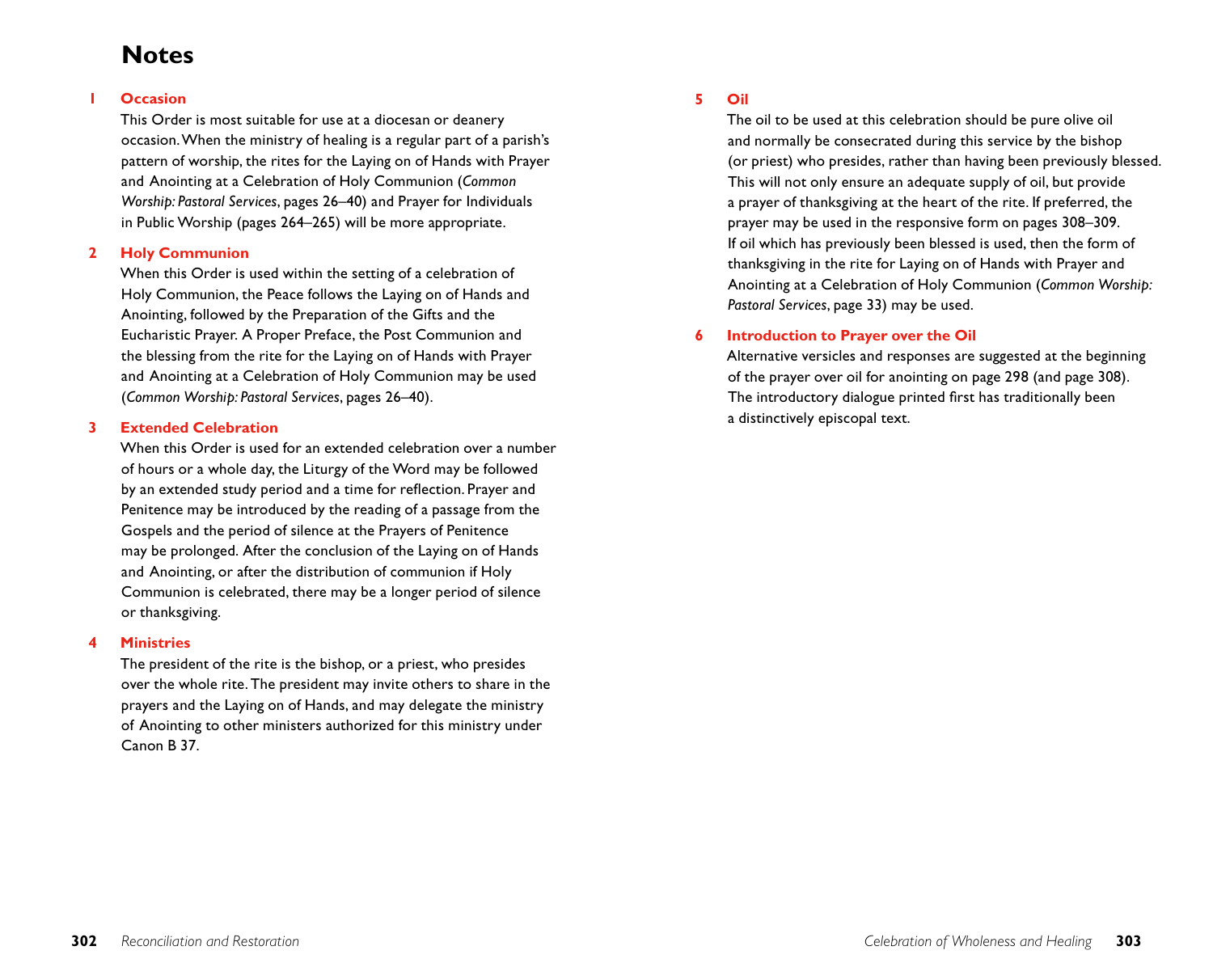## **Supplementary Texts**

## *¶ Introductions*

*One of these may be used by the president, either at the Greeting, or to introduce the Prayers of Intercession before the Laying on of Hands and Anointing.*

- 1 We are gathered here in the name of our Lord Jesus Christ, who is present among us by his Spirit. He suffered for us on the cross to bring us healing and reconciliation. Having shared our weakness and learned obedience through suffering, he now lives as our great high priest and is able to save to the uttermost all who draw near to God through him.With our hope set on this great salvation we lay before God our weakness and our need.
- 2 Jesus sets before us the hope of the kingdom of God. All that is broken will be bound up in God's healing love. All that is marred by weakness and sin will be transformed by God's reconciling love. In his humanity, Jesus took on himself our weakness and bore our sins. The Holy Spirit is present in the struggles and groaning of a world subject to decay, bringing to birth the freedom and glory of God's new creation. It is in this hope that we bring to God our prayers and our penitence, and look to God for the new life of the kingdom.
- 3 Christ taught his disciples to love one another. In his community of love, in praying together, in sharing all things and in caring for the sick, they recalled his words: 'In so far as you did this to one of these, you did it to me.' We gather today to witness to this teaching and to pray in the name of Jesus the healer that the sick may be restored to health and that all among us may know his saving power.

4 Our Lord Jesus Christ went about preaching the gospel and healing. He commanded his disciples to lay hands on the sick that they might be healed. Following his example, and in obedience to his command, we shall lay hands [on *N*], praying that the Lord will grant healing and peace according to his loving and gracious will.

Saint James writes, 'Is any among you sick? Let him call for the elders of the church, and let them pray over him, anointing him with oil in the name of the Lord; and the prayer of faith will save the sick man, and the Lord will raise him up; and if he has committed sins he will be forgiven.' In fulfilment of this we shall anoint [*N*] with oil, praying that the Lord will grant healing and restoration and forgiveness according to his loving and gracious will.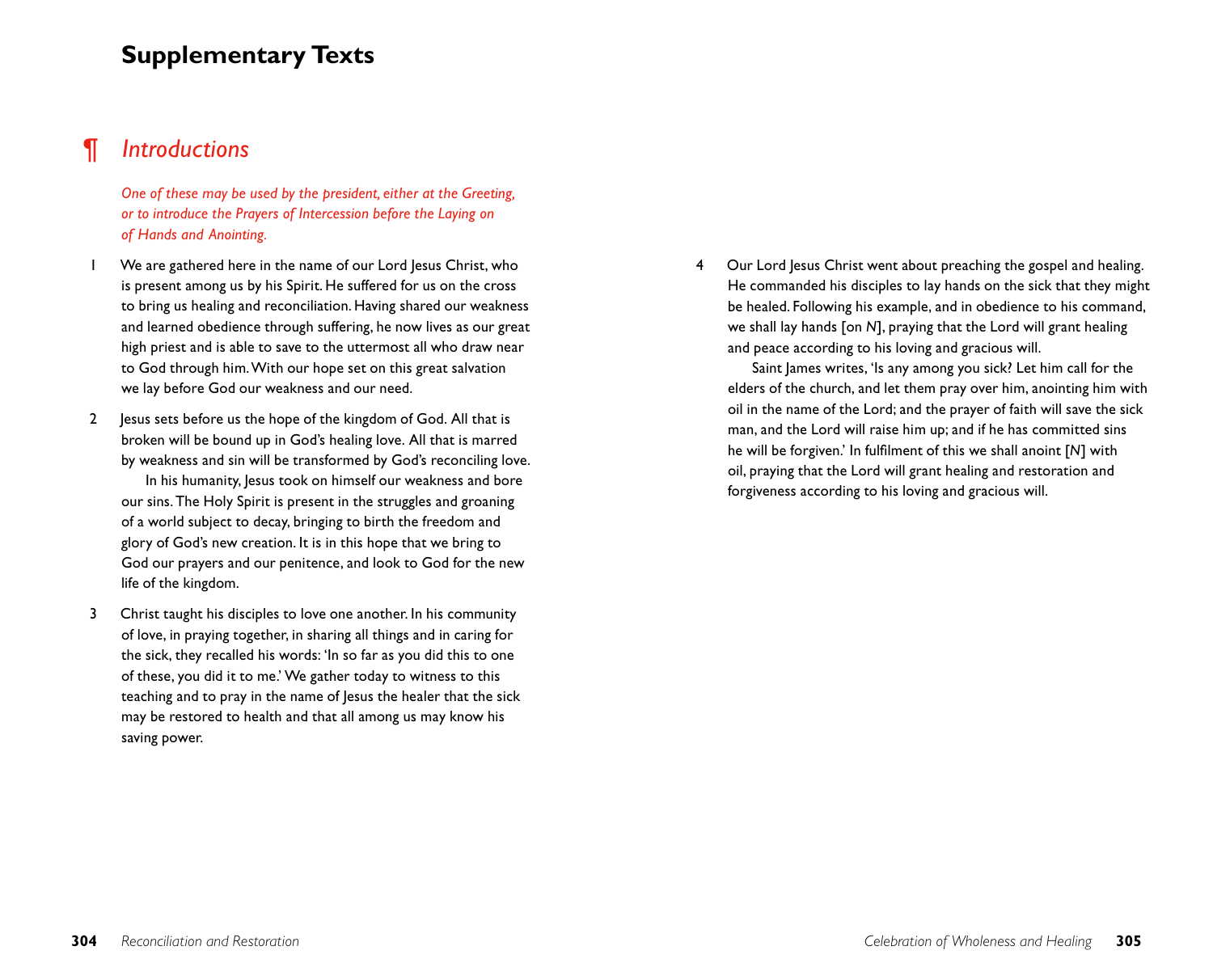# *¶ Bible Readings*

| <b>Old Testament</b>                                                                                 | Psalm                                             | <b>New Testament</b>                                               | Gospel                                                     | <b>Dismissal Gospel</b>                                                                                  |
|------------------------------------------------------------------------------------------------------|---------------------------------------------------|--------------------------------------------------------------------|------------------------------------------------------------|----------------------------------------------------------------------------------------------------------|
| <b>Advent</b><br>Isaiah 26.16-19                                                                     | Psalm 46.1-7                                      | Advent<br>Romans 8.18-23                                           | Matthew 24.3-13                                            | Matthew 5.14-16<br>Birth pangs of new age                                                                |
| <b>Christmas</b><br>Isaiah 55.1-3,10-11                                                              | Psalm 145.14-end                                  | <b>Christmas</b><br>Colossians 3.14-17                             | John 6.47-51                                               | <b>Bread of Life</b><br>John 6.63-64,66-69                                                               |
| Epiphany<br>Isaiah 42.1-7                                                                            | Psalm 27.1-6 or 1-10                              | Epiphany<br>Acts 9.10-19a                                          | John 9.1-7                                                 | John 9.34b-38<br>The opening of eyes                                                                     |
| Lent<br><b>Isaiah 53.3-6</b><br>Lamentations 3.17-24<br>2 Chronicles 28.15<br>or Jeremiah 17.5-10,14 | Psalm 103.1-5,8-14<br>Psalm 38.9-15<br>Psalm 23   | Lent<br>Romans 5.6-11<br>2 Corinthians 12.7b-10<br>James 5.14-16   | Mark 2.1-12<br>Mark 14.32-38<br>Mark 6.7-13                | Mark 5.18-20<br>Sin & forgiveness<br>Mark 13.34-36<br>Powerlessness & grace<br>Mark 6.54-56<br>Anointing |
| <b>Easter</b><br>1 Kings 17.17-24                                                                    | Psalm 30.6-12                                     | <b>Easter</b><br>Acts 20.7-12                                      | Mark 5.35-end                                              | Mark 6.7-13<br>Resurrection                                                                              |
| Pentecost<br>Isaiah 61.1-3                                                                           | Psalm 139.1-17 or 1-11                            | Pentecost<br>Romans 8.12-17                                        | Luke 4.16-21                                               | Luke 4.33-37<br>Power of the Spirit                                                                      |
| <b>All Saints</b><br>Ezekiel 47.1-12                                                                 | Psalm 87                                          | <b>All Saints</b><br>Revelation 21.22; 22.5                        | Matthew 28.16-20 Matthew 28.9-10                           | Healing of the nations                                                                                   |
| <b>Eucharist</b><br>Isaiah 55.1-3,10-11                                                              | Psalm 145.14-end                                  | <b>Eucharist</b><br>Colossians 3.14-17                             | John 6.47-51                                               | John 6.63,64,66-69<br><b>Bread of Life</b>                                                               |
| General<br>2 Kings 5.9-14<br>2 Kings 20.1-5<br>I Samuel 16.14-23                                     | Psalm 66.15-end<br>Psalm 130<br>Psalm 91.1-6,9-13 | <b>General</b><br>Romans 10.5-11<br>James 5.13-16<br>Acts 10.36-43 | Luke 17.11-19<br>Mark 9.16-29<br>Mark 1.21-28<br>or 5.1-20 | Luke 17.20-21 Cleansing & response<br>Mark 9.38-40<br>Prayer<br>Mark 5.25-34<br>Deliverance              |